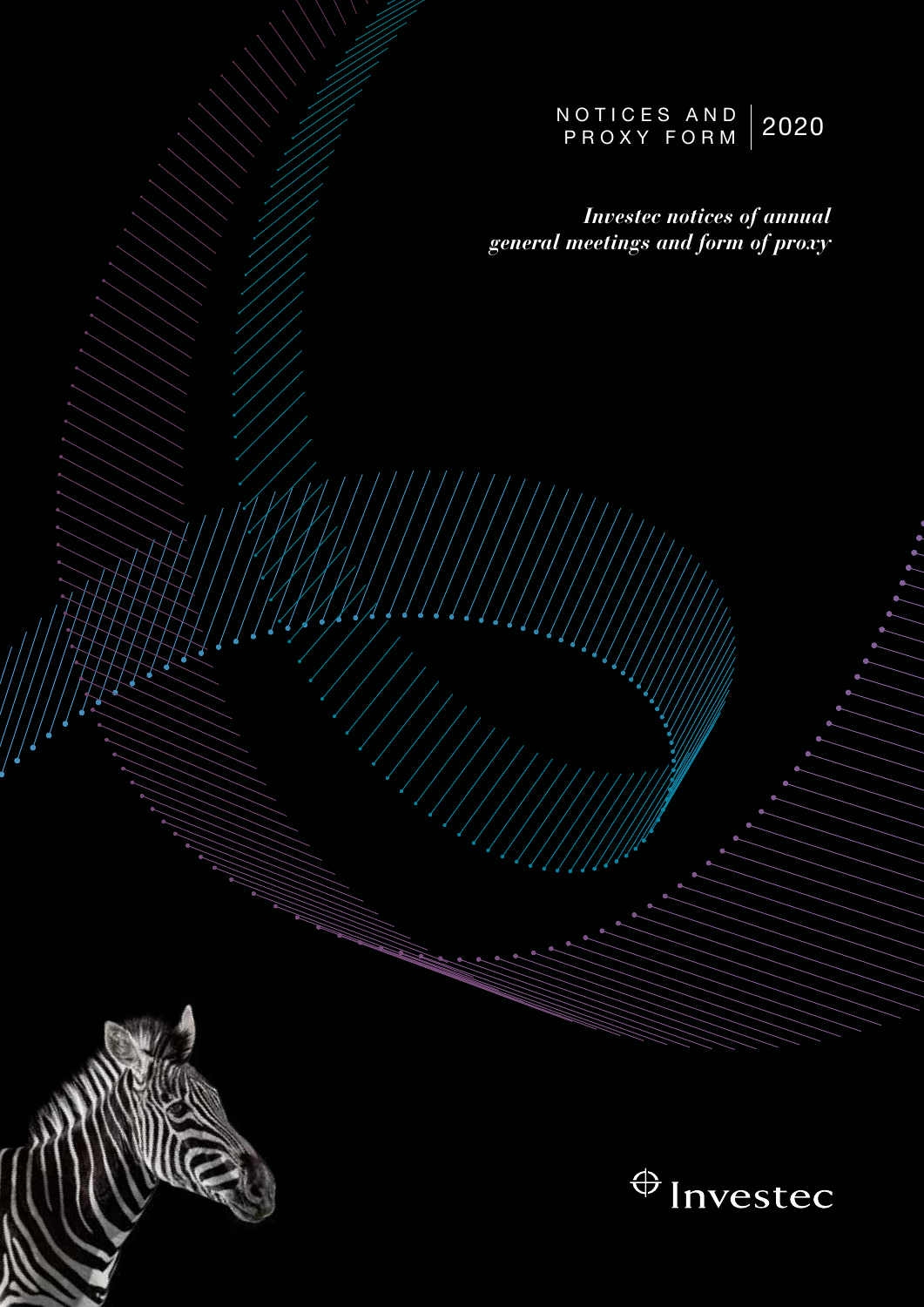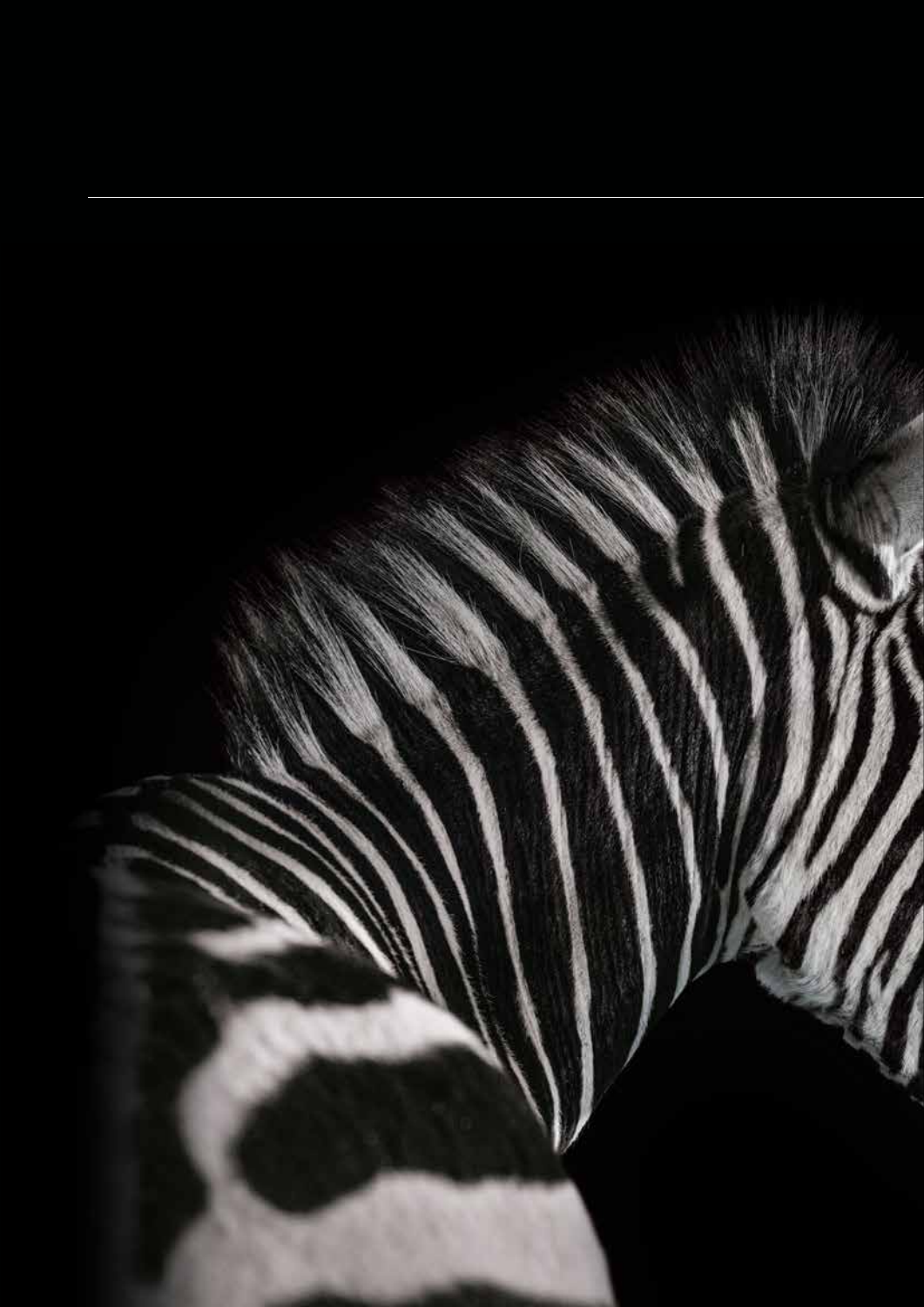# CONTENTS

|       | Letter to Investec plc and Investec Limited shareholders                                               | 04 |
|-------|--------------------------------------------------------------------------------------------------------|----|
| 02    | Notice of annual general meeting of Investec plc                                                       | 06 |
| 03    | <b>Notice of annual general meeting of Investec Limited</b>                                            | 15 |
| ( ) 4 | Guide to joining the electronic annual general meetings                                                | 24 |
| (၂.၁  | <b>Biographical details of the directors</b>                                                           | 27 |
|       | Form of proxy for annual general meeting of Investec Limited                                           | 31 |
|       | Electronic participation in the annual general meeting of<br><b>Investec Limited: Application form</b> | 35 |
|       | Corporate information                                                                                  | 37 |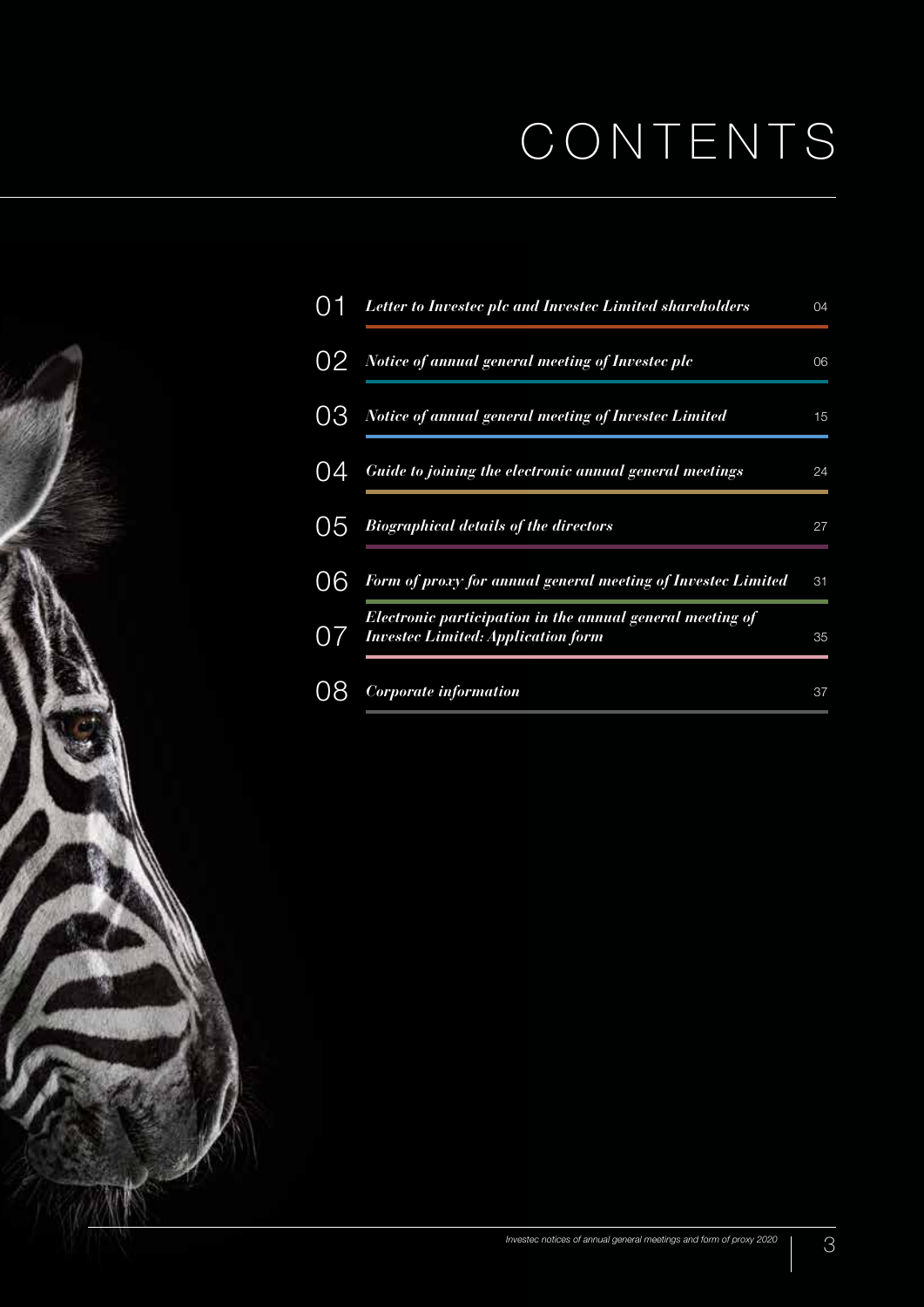This document is important and requires your immediate attention. If you are in any doubt as to the action you should take, you are recommended to obtain your own personal financial advice immediately from your stockbroker, bank manager, accountant or other independent professional adviser authorised under Part VI of the UK Financial Services and Markets Act 2000. If you have sold or otherwise transferred all your ordinary shares in Investec plc, please send this document together with the accompanying Form of Proxy at once to the relevant transferee or to the stockbroker, bank or other person through whom the sale or transfer was effected, for transmission to the relevant transferee.

#### Dear shareholder

Please find enclosed the notices of the annual general meetings of Investec plc and Investec Limited (together Investec group) to be held on Thursday, 6 August 2020 at 11:00 (UK time) and 12:00 (South African time) respectively (the annual general meetings). In accordance with Investec's dual listed companies' (DLC) structure, the annual general meetings will be held in parallel, and the shareholders of both companies will have the opportunity to vote on each of the resolutions, with the votes aggregated to determine the result.

We regard the annual general meetings as a key event, providing an excellent opportunity to engage with you and provide you with a formal occasion to ask questions and learn more about the Investec group. As the financial year drew to a close, we faced challenges resulting from the COVID-19 pandemic. Similar to other organisations, we have taken decisive action to help ensure the welfare of our people, to assist our clients, to support our community, to work with the initiatives put forward by the governments in the jurisdictions in which we operate, and to manage the heightened risk environment. Continuing these efforts to prevent the spread of COVID-19, in the interests of your safety. in accordance with current guidance prohibiting non-essential public gatherings, we have made the difficult decision to host the annual general meetings electronically. We therefore invite you to join and participate in the meetings electronically by audiocast.

The guide for electronic participation for our Investec plc shareholders follow the notices of the annual general meetings on pages 24 to 26. The meeting ID, your unique Shareholder Reference Number (SRN) and PIN, which will be required to join the meeting, can all be found on the form of proxy.

The guide for electronic participation for our Investec Limited shareholders can be found in the notice to the Investec Limited annual general meeting on pages 15 to 23, and the instructions for joining the electronic annual general meetings follow the notices of the annual general meetings on pages 24 to 26.

During the audiocast, you will be able to participate online, using your smartphone, tablet or computer; hear the directors speak; see the presentation slides; engage in the Q&A session; and vote during the meeting in respect of your holding. Shareholders may also submit questions relating to the business of the meeting online in written form during the meeting or in advance by emailing the company secretaries at company.secretarial@investec.co.uk.

The notices of the annual general meetings are set out on pages 6 to 23 of this document and detail the resolutions that will be put to a shareholder vote at the annual general meetings.

In summary, the order of business will be as follows:

- Common business of Investec plc and Investec Limited
- Ordinary and special business of Investec Limited
- Ordinary and special business of Investec plc.

## *The past year in focus*

Change has been an evident theme of the past year, in particular, with regards to the demerger and separate listing of the Asset Management business, which was successfully completed in March 2020 with the formation of Ninety One, a global asset manager with an emerging market heritage. The demerger has simplified the Investec group, allowing the banking and wealth businesses to focus on their growth plans, and to build on the current and potential linkages between these businesses.

The operating environment remained challenging over the year, with confidence impacted by the uncertainty around global trade tensions, muted economic growth in South Africa and Brexit in the UK. Economies experienced further volatility in the fourth quarter of the financial year as a result of the global outbreak of COVID-19. Against this backdrop, the group reported a decrease in adjusted operating profit of 16.8% from £731.9 million to £608.9 million. Earnings were characterised by growth in client-related revenues and much tighter cost containment. However, this was more than offset by significantly lower investment income and trading revenues, and higher expected credit loss charges given the economic backdrop.

The boards of Investec plc and Investec Limited (together the board) and leadership team have also seen significant change since the last annual general meetings, including the departures of Hendrik du Toit as joint chief executive officer (CEO) and Kim McFarland as an executive director to join the board of Ninety One as CEO and chief financial officer (CFO), respectively. The board announced the appointment of Ciaran Whelan as an executive director, and its intention to appoint Richard Wainwright, subject to regulatory approval, as an executive director. The changes to the board and leadership team have been delivered through planned and structured succession in order to bring new skills to the board, but to also provide continuity and retain knowledge within the organisation, with both Ciaran and Richard being internal appointments.

## *Your vote*

The annual general meetings provide an important opportunity for shareholders to express their views on the financial performance, management and governance of the Investec group. The board would therefore like to encourage all shareholders to complete and submit a form of proxy before the meeting. Completion of a form of proxy will not prevent shareholders from joining the audiocast and voting electronically during the meetings should they wish to do so. If you are unable to join the audiocast, your vote is still important to us, and I would encourage you register your proxy appointment. Further information on voting and proxies can be found in the notes to the respective notices set out below on pages 13 and 23 respectively.

## *Your dividend*

In accordance with the regulatory guidance provided to banks in both South Africa and the UK, the board did not recommend a final ordinary dividend, resulting in a full year dividend for Investec Limited of 211 cents per ordinary share (2019: 457 cents), and for Investec plc of 11.0 pence per ordinary share (2019: 24.5 pence).

 $\overline{4}$  | LETTER TO INVESTEC PLC AND INVESTEC LIMITED SHAREHOLDERS *Investec notices of annual general meetings and form of proxy 2020*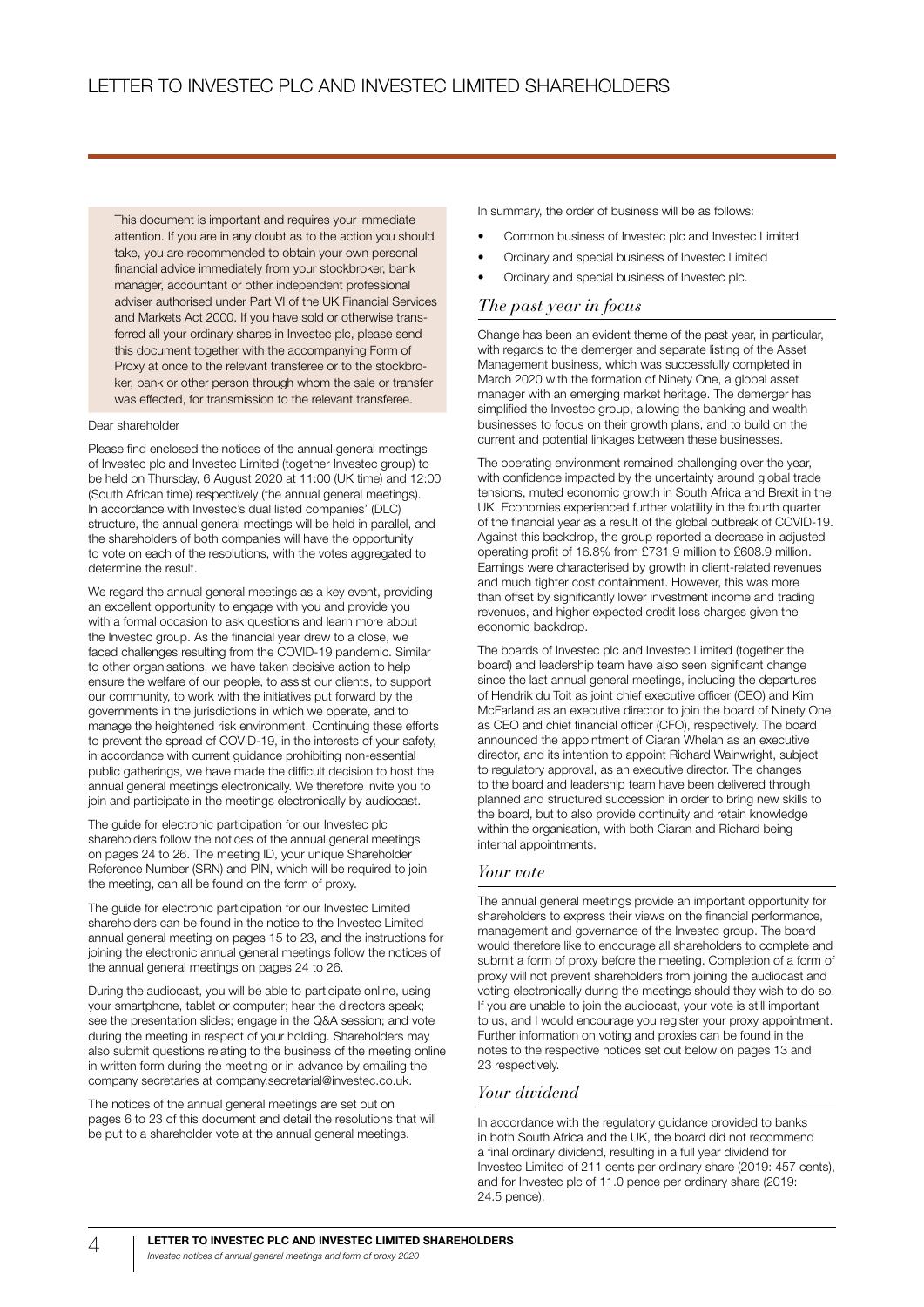

## *Your board*

In accordance with corporate governance best practice, the board has resolved to adopt the provisions from the UK Corporate Governance Code relating to the annual re-election of all directors. The shareholders will therefore be asked to vote on separate resolutions to approve either the re-election or election of each of the directors of the companies. In this regard, I would like to confirm to you that following the performance evaluation, carried out during 2019, the board believes the directors proposed for election or re-election continue to be effective and demonstrate commitment to the role and bring valuable knowledge, skills and experience to the board. There have been a number of changes to the board since the last annual general meetings. The following changes have been effected in respect of the board:

- Henrietta Baldock and Philisiwe Sibiya were appointed as non-executive directors of the board with effect from 9 August 2019. Henrietta was appointed a member of the DLC Board Risk and Capital Committee (BRCC), and Philisiwe was appointed a member of the DLC Audit Committee and DLC BRCC
- Subsequent to the demerger of the Asset Management business, Hendrik du Toit and Kim McFarland, joint CEO and executive director respectively, stepped down from the boards of the Investec group, with effect from 16 March 2020, to focus their efforts on Ninety One. The board offers its sincere thanks to Hendrik and Kim for their exemplary service, dedication and commitment to the Investec group. They go with our very best wishes for their roles at an independent Ninety One, where Hendrik has become CEO and Kim CFO, and we wish them every success
- Fani Titi continues on the board, as sole CEO, and Nishlan Samujh continues as Finance Director of the Investec group
- Ciaran Whelan, who has been acting as group head of risk, was appointed as an executive director with effect from 1 April 2020
- David van der Walt was appointed as an executive director with effect from 1 April 2020. David stepped down as a director on 4 June 2020, ahead of his retirement from the Investec group in December 2020. The board offers its sincere thanks to David for his long service, dedication and contribution to the Investec group
- The board announced its intention, subject to regulatory approval, to appoint Richard Wainwright, CEO of Investec Bank Limited (IBL) and head of the South African Specialist Banking business, as an executive director
- Ian Kantor, co-founder and former CEO of the Investec group, who currently serves as a non-executive director, will not stand for re-election at the annual general meetings. The board is grateful to Ian for his exemplary service, commitment and contribution to the Investec group, and wishes him well with his future endeavours.

Brief biographical details of each of the directors proposed to be elected or re-elected, follows the notices of annual general meetings on pages 27 to 30.

## *Recommendation*

The board believes that the proposals set out in the notices of the annual general meetings promote the success of the companies and are in the best interests of the companies and their shareholders as a whole. The board therefore unanimously recommends that you vote in favour of all the resolutions. Your directors intend to vote in favour of all the resolutions in respect of their own holdings.

PKO Croshwaik.

Perry Crosthwaite Chairman 16 June 2020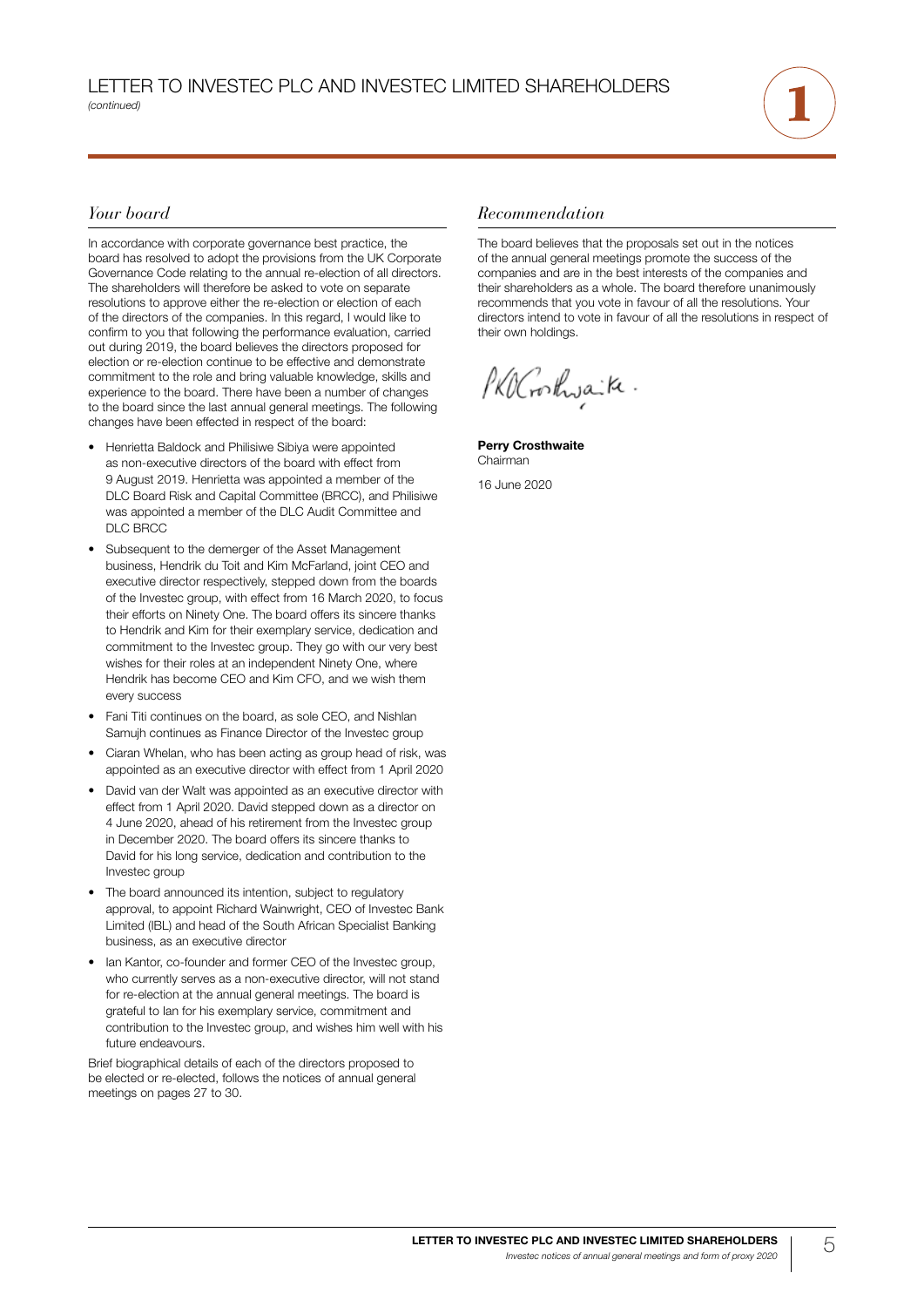Incorporated in England and Wales Registration number: 3633621 Share code: INVP | ISIN: GB00B17BBQ50

Notice is hereby given that the annual general meeting of Investec plc will be held electronically by audiocast at 11:00 (UK time) on Thursday, 6 August 2020, to conduct the business set out in the resolutions below.

The board recommends that you vote in favour of all resolutions.

## Electronic participation

Due to the COVID-19 pandemic, and the guidance in respect of non-essential public gatherings, the annual general meeting of Investec plc will be held electronically by audiocast.

Shareholders entitled to attend, participate in and vote at the annual general meeting or proxies of such shareholders that wish to participate in and/or vote at the annual general meeting by way of electronic participation, must refer to the guide to joining the electronic annual general meeting on pages 24 to 26.

## **Voting**

- For an ordinary resolution to be approved by shareholders, it must be supported by more than 50% of the voting rights exercised on the resolution
- For a special resolution to be approved by shareholders, it must be supported by at least 75% of the voting rights exercised on the resolution.

## Common business:

## *Investec plc and Investec Limited*

To consider and, if deemed fit, to pass, with or without modification, the following ordinary resolutions of Investec plc and Investec Limited set out below:

- 1. To re-elect Zarina Bibi Mahomed Bassa as a director.
- 2. To re-elect Peregrine Kenneth Oughton Crosthwaite as a director.
- **3.** To re-elect David Friedland as a director.
- 4. To re-elect Philip Alan Hourquebie as a director.
- 5. To re-elect Charles Richard Jacobs as a director.
- 6. To re-elect Lord Malloch-Brown as a director.
- 7. To re-elect Nishlan Andre Samujh as a director.
- 8. To re-elect Khumo Lesego Shuenyane as a director.
- 9. To re-elect Fani Titi as a director.
- 10. To elect Henrietta Caroline Baldock as a director.
- 11. To elect Philisiwe Gugulethu Sibiya as a director.
- 12. To elect James Kieran Colum Whelan as a director.

#### Explanatory note to resolutions No 1 to 12:

The Articles of Association of Investec plc and the Memorandum of Incorporation of Investec Limited provide that any new director appointed by the board during the year may hold office only until

Out of the Ordinary



the next annual general meetings, when that director must retire but shall be eligible for election as a director by the shareholders at that meeting.

Henrietta Baldock and Philisiwe Sibiya were appointed as directors of Investec plc and Investec Limited on 9 August 2019.

Ciaran Whelan was appointed as a director of Investec plc and Investec Limited on 1 April 2020.

In accordance with the provisions of the UK Corporate Governance Code, all of the other directors will retire and those willing to serve again will submit themselves for re-election at the annual general meetings.

Brief biographical details of each of the directors proposed to be elected or re-elected follow the notices of annual general meetings on pages 27 to 30 below.

The chairman of the board leads the annual review of the board's effectiveness and that of the committees of the board, with the support of the dual listed company (DLC) Nominations and Directors' Affairs Committee (DLC Nomdac), which he also chairs. The annual evaluation of the board is externally facilitated at least every three years.

As the 2018 board effectiveness review was externally facilitated by Professor Robert Goffee, the DLC Nomdac and the board agreed that the board effectiveness review for 2019 would be internally facilitated, and take the form of a self-assessment questionnaire, followed by one on one meetings with the chairman. The findings were collated and presented to the DLC Nomdac at the January 2020 meeting, prior to presentation to the board at the February 2020 meeting. Overall, the board members were found to be satisfied with various aspects of board governance and functioning. The board effectiveness review identified that there had been an improvement to the overall effectiveness of the board, in particular, within the context of the significant changes to the executive leadership team and the governance framework.

Further information on the board, the evaluation findings, including the roles and performance effectiveness of the directors, and the skills and experience of each director proposed for election and re-election can be found in the corporate governance report on pages 104 to 153 in volume one of the Investec group's 2020 integrated annual report.

**13.** To approve the DLC directors' remuneration report, including the implementation report, (other than that part containing the directors' remuneration policy) for the year ended 31 March 2020.

#### Explanatory note to resolution No 13:

This resolution is a non-binding advisory vote and does not directly affect the remuneration paid to any director. For the full remuneration report, please refer to pages 179 to 237 in volume one of the Investec group's 2020 integrated annual report.

Although the votes on resolution No 13 are non-binding, in the event that the resolution has been voted against by 20% or more of the votes exercised by shareholders, the board will consider the outcome of the votes when reviewing the implementation of its remuneration policy in future and will seek to engage with shareholders in line with the UK Corporate Governance code and,

 $6$  NOTICE OF ANNUAL GENERAL MEETING OF INVESTEC PLC *Investec notices of annual general meetings and form of proxy 2020*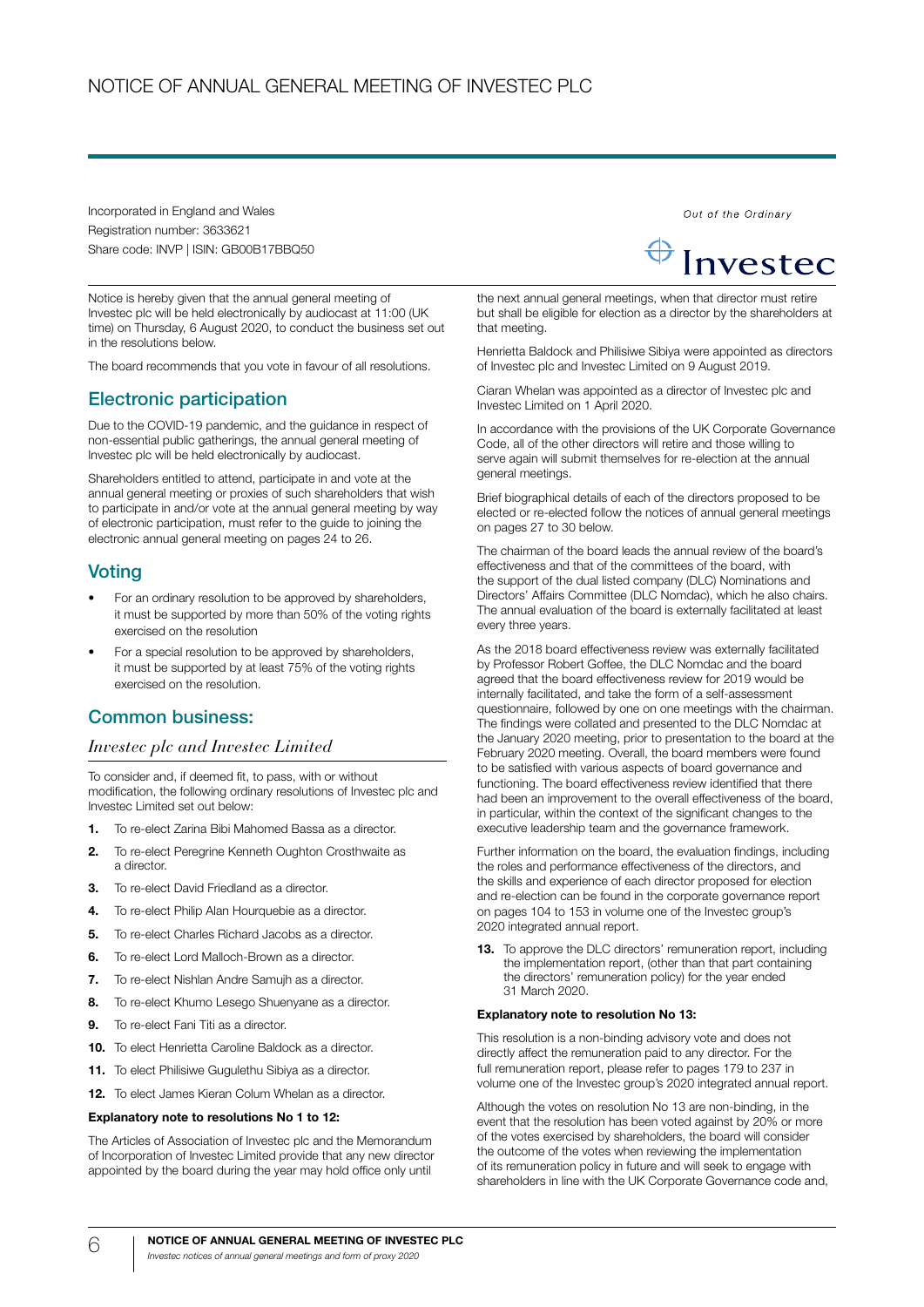

in the event that the resolution has been voted against by 25% or more of the votes exercised by shareholders, will do the same in respect of the King IV Code and the JSE Listings Requirements.

14. To approve the DLC directors' remuneration policy contained in the DLC remuneration report.

#### Explanatory note to resolution No 14:

Resolution No 14 is a binding vote.

The principles of the King IV Code and the Listings Requirements of the JSE Limited (the JSE Listings Requirements) require a listed company to table its remuneration policy and implementation report for separate non-binding advisory votes at the annual general meeting.

The UK Companies Act 2006 (the UK Companies Act), however, requires a listed company to present its directors' remuneration policy at its annual general meeting at least every three years, and when the directors wish to make any changes to the remuneration policy, such vote being binding.

The DLC directors' remuneration policy was last approved by shareholders at the 2018 annual general meetings. To reflect the revised structure and complexity of the group, following the demerger of Ninety One, we are proposing a new remuneration policy, effective 1 April 2020. In terms of the new remuneration policy, executive director fixed remuneration, will reduce by 25%, with the effect of reducing total remuneration by 25% and that all fixed remuneration is paid in cash and all variable remuneration in shares. The proposed policy will remain in place for one year as a full policy review will take place for the financial year ending 31 March 2022.

The DLC directors' remuneration policy appears on pages 188 to 191 of the DLC remuneration report for the year ended 31 March 2020 in volume one of the Investec group's 2020 integrated annual report.

- 15. That, to promote the long-term success of the Investec group, given the risks and opportunities associated with climate change, the Investec group and the directors be authorised and directed by the shareholders to:
	- (i) continue the group's commitment to carbon neutrality with respect to the Scope 1 and 2 emissions of our direct operations;
	- (ii) report annually on progress made in on the Investec group's climated related exposures. This includes full disclosure of our group's own-risk exposure to fossil fuels and to high risk industries from a climate perspective.
- 16. To authorise any director or the company secretaries of Investec plc and Investec Limited to do all things and sign all documents which may be necessary to carry into effect the resolutions contained in this notice to the extent the same have been passed and, where applicable, filed.

## Ordinary business:

#### *Investec Limited*

17. To present the audited annual financial statements of Investec Limited for the year ended 31 March 2020, together with the reports of the directors, the auditors, the chairman of the DLC Audit Committee and the chairman of the DLC Social and Ethics Committee (DLC SEC) to the shareholders.

The complete set of the consolidated audited annual financial statements, together with the directors' and auditors' reports, are set out in volume three of the Investec group's 2020 integrated

annual report. The reports of the chairman of the DLC Audit Committee, and the chairman of the DLC SEC are set out on pages 132 to 142 and pages 128 to 131 in volume one of the Investec group's 2020 integrated annual report.

To consider and, if deemed fit, to pass, with or without modification, the following ordinary resolutions of Investec Limited set out below:

- 18. To sanction the interim dividend paid by Investec Limited on the ordinary shares in Investec Limited for the six-month period ended 30 September 2019.
- 19. To sanction the interim dividend paid by Investec Limited on the dividend access (South African Resident) redeemable preference share (SA DAS share) for the six-month period ended 30 September 2019.
- 20. To re-appoint Ernst & Young Inc. of 102 Rivonia Road, Sandton, 2196, South Africa (Private Bag X14, Sandton, 2146, South Africa), upon the recommendation of the current audit committee, as joint auditors of Investec Limited to hold office until the conclusion of the annual general meeting of Investec Limited to be held in 2021.
- 21. To re-appoint KPMG Inc. of 85 Empire Road, Parktown, 2193, South Africa (Private Bag X9, Parkview, 2122, South Africa), upon the recommendation of the current audit committee, as joint auditors of Investec Limited to hold office until the conclusion of the annual general meeting of Investec Limited to be held in 2021.

#### Explanatory note to resolutions No 20 and 21:

In terms of section 90(1) of the South African Companies Act, No 71 of 2008, as amended (the South African Companies Act), each year at its annual general meeting, Investec Limited must appoint an auditor who complies with the requirements of section 90(2) of the South African Companies Act. Following a detailed review, which included an assessment of their independence and audit quality, the Audit Committee of Investec Limited has recommended that Ernst & Young Inc. and KPMG Inc. be re-appointed as the joint auditors of Investec Limited. In terms of the South African Banks Act, No 94 of 1990 (the South African Banks Act), Investec Limited has to appoint joint auditors.

The DLC Audit Committee identified audit quality as a Key Audit Matter and accordingly spent considerable time gaining assurance in this regard and included specific additional procedures to satisfy itself regarding audit quality, audit firm transparency processes, auditor independence and objectivity and auditor rotation planning, where Investec Limited is and intends to remain compliant with the mandated requirements around Mandatory Audit Firm Rotation (MAFR). Regarding KPMG Inc., a number of specific additional processes both at a local and international level were implemented to ensure and confirm audit quality.

The DLC Audit Committee considered the implications of the mandatory audit firm rotation rule as issued by the International Regulatory Board for Auditors (IRBA), the requirements of the South African Companies Act, the views expressed by shareholders, the implications of having joint auditors and the risks inherent to an audit transition. Based on this assessment, the DLC Audit Committee decided to commence the process by rotating one of the joint auditors of Investec Limited effective from the financial year commencing 1 April 2023, with the remaining firm rotating two years thereafter. A competitive tender process has commenced to appoint the audit firm to be rotated for the financial year commencing 1 April 2023.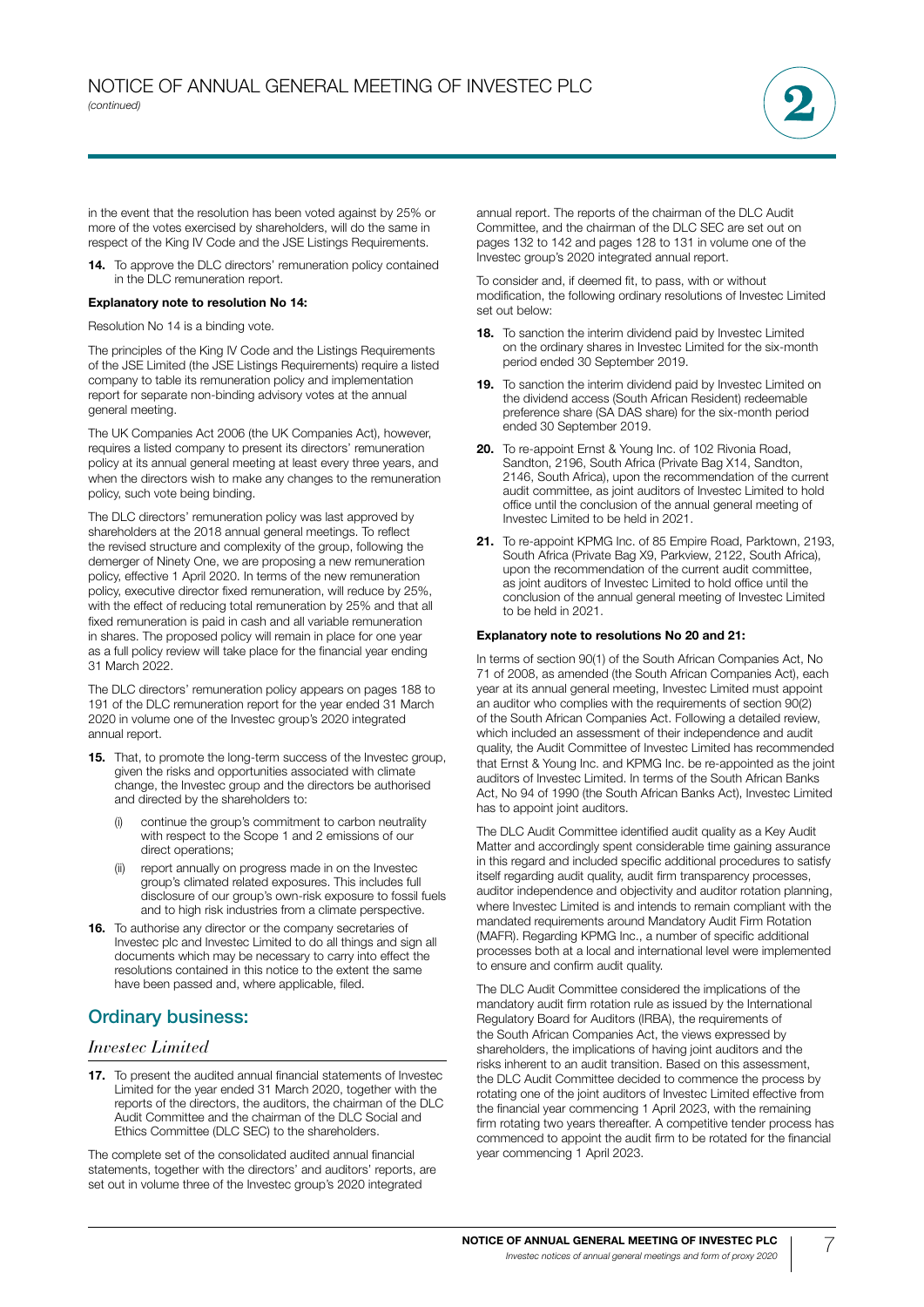Refer to pages 141 and 142 of the Investec group's 2020 integrated annual report for further details in regards to the DLC Audit Committee's review of the external auditors, and an update on the MAFR process.

## Special business:

## *Investec Limited*

To consider and, if deemed fit, to pass, with or without modification, the following ordinary and special resolutions of Investec Limited set out below:

22. Ordinary resolution: Authorising the directors to issue the unissued variable rate, cumulative, redeemable preference shares and the unissued non-redeemable, non-cumulative, non-participating preference shares (perpetual preference shares).

#### Resolved that:

- the directors are authorised, as they in their discretion think fit, to allot and issue any or all of the unissued variable rate, cumulative, redeemable preference shares of R0.60 each and any or all of the unissued non-redeemable, non-cumulative, non-participating preference shares (perpetual preference shares) of R0.01 each in the authorised share capital of Investec Limited, such authority to endure until the next annual general meeting of Investec Limited to be held in 2021.
- 23. Ordinary resolution: Authorising the directors to issue the unissued special convertible redeemable preference shares.

#### Resolved that:

the directors are authorised, as they in their discretion think fit, to allot and issue any or all of the unissued special convertible redeemable preference shares of R0.0002 each in the authorised share capital of Investec Limited, such authority to endure until the next annual general meeting of Investec Limited to be held in 2021.

These special convertible redeemable preference shares are required to be issued in terms of the dual listed companies' structure and agreements.

The issue of the preference shares referred to in ordinary resolutions No 22 and 23 would be non-dilutive to ordinary shareholders.

#### Explanatory note to resolutions No 22 to 23:

Resolutions No 22 and 23 are proposed in accordance with the terms of the Memorandum of Incorporation of Investec Limited, subject to the provisions of section 41 of the South African Companies Act, the South African Banks Act and the JSE Listings Requirements.

24. Special resolution No 1: Directors' authority to acquire ordinary shares.

#### Resolved that:

as authorised in terms of the Memorandum of Incorporation of Investec Limited, as a general authority provided for in the JSE Listings Requirements, which authority shall be valid until Investec Limited's next annual general meeting to be held in 2021, or the date of expiry of 15 months from the date of the passing of this special resolution No 1, whichever is the shorter period, that the acquisition by Investec Limited or any of its subsidiaries from time-to-time of the issued ordinary shares of Investec Limited, upon such terms and conditions

and in such amounts as the directors of Investec Limited or its subsidiaries may from time-to-time decide, be approved, but subject to the provisions of the South African Banks Act, the South African Companies Act and the JSE Listings Requirements, it being recorded that as at 16 June 2020, the JSE Listings Requirements provide, *inter alia*, that:

- any such acquisition of ordinary shares shall be effected through the order book operated by the JSE trading system and done without any prior understanding or arrangement;
- (ii) an announcement containing full details of such acquisitions will be published as soon as Investec Limited or any of its subsidiaries has acquired ordinary shares constituting, on a cumulative basis, 3% of the number of ordinary shares in issue, as the case may be, when the authority is granted and for each 3% in aggregate acquired thereafter;
- (iii) acquisitions of shares in aggregate in any one financial year may not exceed 20% of Investec Limited's issued ordinary share capital in any one financial year;
- (iv) in determining the price at which ordinary shares issued by Investec Limited are acquired by it, or any of its subsidiaries, in terms of this general authority, the maximum price at which such ordinary shares may be acquired will be 10% above the weighted average of the market value at which such ordinary shares are traded on the JSE as determined over the five business days immediately preceding the date of acquisition of such ordinary shares, as the case may be, by Investec Limited or any of its subsidiaries;
- (v) at any point in time, Investec Limited may only appoint one agent to effect any acquisition on Investec Limited's behalf;
- (vi) a resolution is passed by the board of directors that it has authorised the acquisition, that Investec Limited and its subsidiaries have passed the solvency and liquidity test and that, since the test was performed, there have been no material changes to the financial position of the group; and
- (vii) neither Investec Limited nor its subsidiaries may acquire any shares during a prohibited period as defined by the JSE Listings Requirements unless there is in place a repurchase programme where dates and quantities of shares to be traded during the prohibited period are fixed and full details of the programme have been submitted to the JSE Limited prior to the commencement of the prohibited period.

For additional information relating to special resolution No 1, please refer to the explanatory note which follows special resolution No 2 below.

25. Special resolution No 2: Directors' authority to acquire any redeemable, non-participating preference shares and non-redeemable, non-cumulative, non-participating preference shares.

#### Resolved that:

as authorised in terms of the Memorandum of Incorporation of Investec Limited, as a general authority provided for in the JSE Listings Requirements, which authority shall be valid until Investec Limited's next annual general meeting to be held in 2021, or the date of expiry of 15 months from the date of the passing of this special resolution No 2, whichever is the shorter period, that the acquisition by Investec Limited from time-to-time of any redeemable, non-participating preference shares in issue from time-to-time (redeemable preference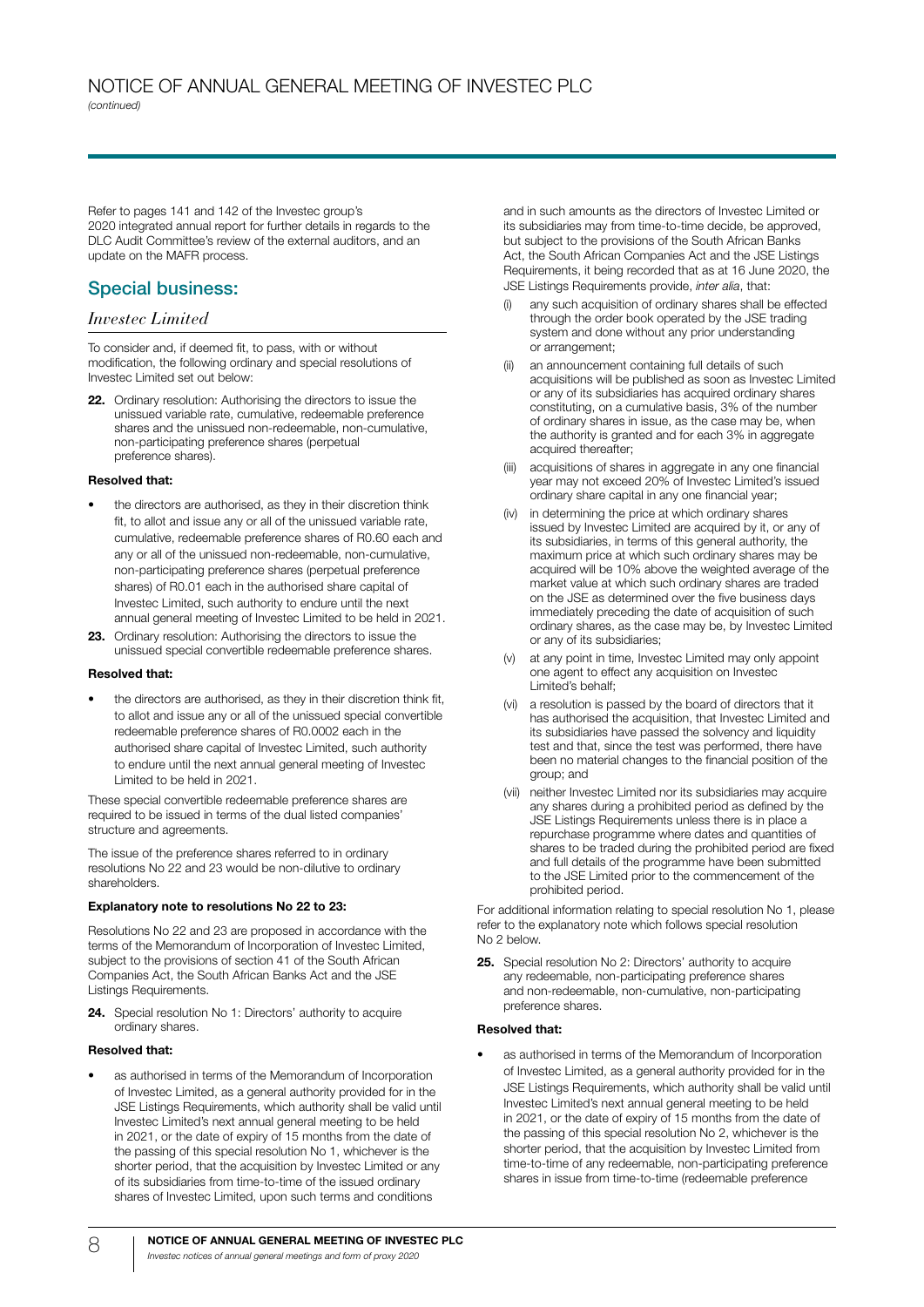shares) and the issued non-redeemable, non-cumulative, non-participating preference shares (perpetual preference shares) of Investec Limited, upon such terms and conditions and in such amounts as the directors of Investec Limited may from time-to-time decide, be approved, but subject to the provisions of the South African Banks Act, the South African Companies Act and the JSE Listings Requirements, it being recorded that as at 16 June 2020, the JSE Listings Requirements provide, *inter alia*, that:

- (i) any such acquisition of redeemable preference shares or the perpetual preference shares shall be effected through the order book operated by the JSE trading system and done without any prior understanding or arrangement;
- an announcement containing full details of such respective acquisitions will be published as soon as Investec Limited has acquired redeemable preference shares or perpetual preference shares constituting, on a cumulative respective basis, 3% of the number of redeemable preference shares or perpetual preference shares in issue, as the case may be, when the authority is granted and for each 3% in aggregate acquired thereafter;
- (iii) acquisitions of shares in aggregate in any one financial year may not exceed 20% of Investec Limited's redeemable preference share capital in issue from timeto-time or issued perpetual preference share capital, as the case may be, as at the date of passing of this special resolution No 2;
- (iv) in determining the price at which redeemable preference shares or perpetual preference shares issued by Investec Limited are acquired by it in terms of this general authority, the maximum price at which such redeemable preference shares or perpetual preference shares, may be acquired will be 10% above the weighted average of the market value at which such redeemable preference shares or perpetual preference shares are traded on the JSE as determined over the five business days immediately preceding the date of acquisition of such redeemable preference shares or perpetual preference shares, as the case may be, by Investec Limited;
- (v) at any point in time, Investec Limited may only appoint one agent to effect any acquisition on Investec Limited's behalf;
- (vi) a resolution is passed by the board of directors that it has authorised the acquisition, that Investec Limited has passed the solvency and liquidity test and that, since the test was performed, there have been no material changes to the financial position of the group; and
- (vii) Investec Limited may not acquire any shares during a prohibited period as defined by the JSE Listings Requirements unless there is in place a repurchase programme where dates and quantities of shares to be traded during the prohibited period are fixed and full details of the programme have been submitted to the JSE Limited prior to the commencement of the prohibited period.

#### Explanatory note to special resolutions No 1 and 2:

The reason for and effect of special resolutions No 1 and 2 is to grant a renewable general authority to Investec Limited or its subsidiaries, to acquire ordinary shares and Investec Limited to acquire redeemable preference shares and perpetual preference shares of Investec Limited which are in issue from time-to-time, subject to the South African Companies Act, the JSE Listings Requirements and the South African Banks Act. The directors of Investec Limited have no present intention of making any

acquisition but believe that Investec Limited should retain the flexibility to take action if future acquisitions are considered desirable and in the best interests of shareholders. The directors of Investec Limited are of the opinion that, after considering the effect of such acquisition of ordinary shares, redeemable preference shares and perpetual preference shares of Investec Limited which are in issue from time-to-time, if implemented and on the assumption that the maximum of 20% of the current issued ordinary share capital, any redeemable preference shares or perpetual preference shares will be acquired, using the mechanism of the general authority at the maximum price at which the acquisition may take place and having regard to the price of the ordinary shares, redeemable preference shares and perpetual preference shares, of Investec Limited on the JSE at the last practical date prior to the date of the notice of annual general meeting of Investec Limited convened for 6 August 2020:

- Investec Limited and its subsidiaries will be able, in the ordinary course of business, to pay their debt for a period of 12 months after the date of the notice of annual general meeting of Investec Limited convened for 6 August 2020;
- the consolidated assets of Investec Limited and its subsidiaries, fairly valued in accordance with the accounting policies used in the latest audited annual group financial statements, will be in excess of the consolidated liabilities of Investec Limited and its subsidiaries for a period of 12 months after the date of the notice of annual general meeting of Investec Limited convened for 6 August 2020; and
- Investec Limited and its subsidiaries will have adequate capital and reserves for ordinary business purposes for a period of 12 months after the date of the notice of annual general meeting of Investec Limited convened for 6 August 2020.

## *Directors' responsibility statement*

The directors, whose names appear on pages 108 to 111 in volume one of the Investec group's 2020 integrated annual report, collectively and individually accept full responsibility for the accuracy of the information pertaining to special resolutions No 1 and 2 and certify that, to the best of their knowledge and belief, there are no facts that have been omitted, which would make any statement false or misleading and that all reasonable enquiries to ascertain such facts have been made and that the special resolutions contain all information.

## *Material changes*

Other than the facts and developments reported on in the Investec group's 2020 integrated annual report, there have been no material changes in the affairs or financial position of Investec Limited and its subsidiaries since the date of signature of the audit report and up to the date of this notice of annual general meeting of Investec Limited. The following additional information is provided in terms of the JSE Listings Requirements for purposes of the general authority:

- major beneficial shareholders as set out on page 155 in volume one of the Investec group's 2020 integrated annual report; and
- share capital of Investec Limited as set out on pages 127 to 129 in volume three of the Investec group's 2020 integrated annual report.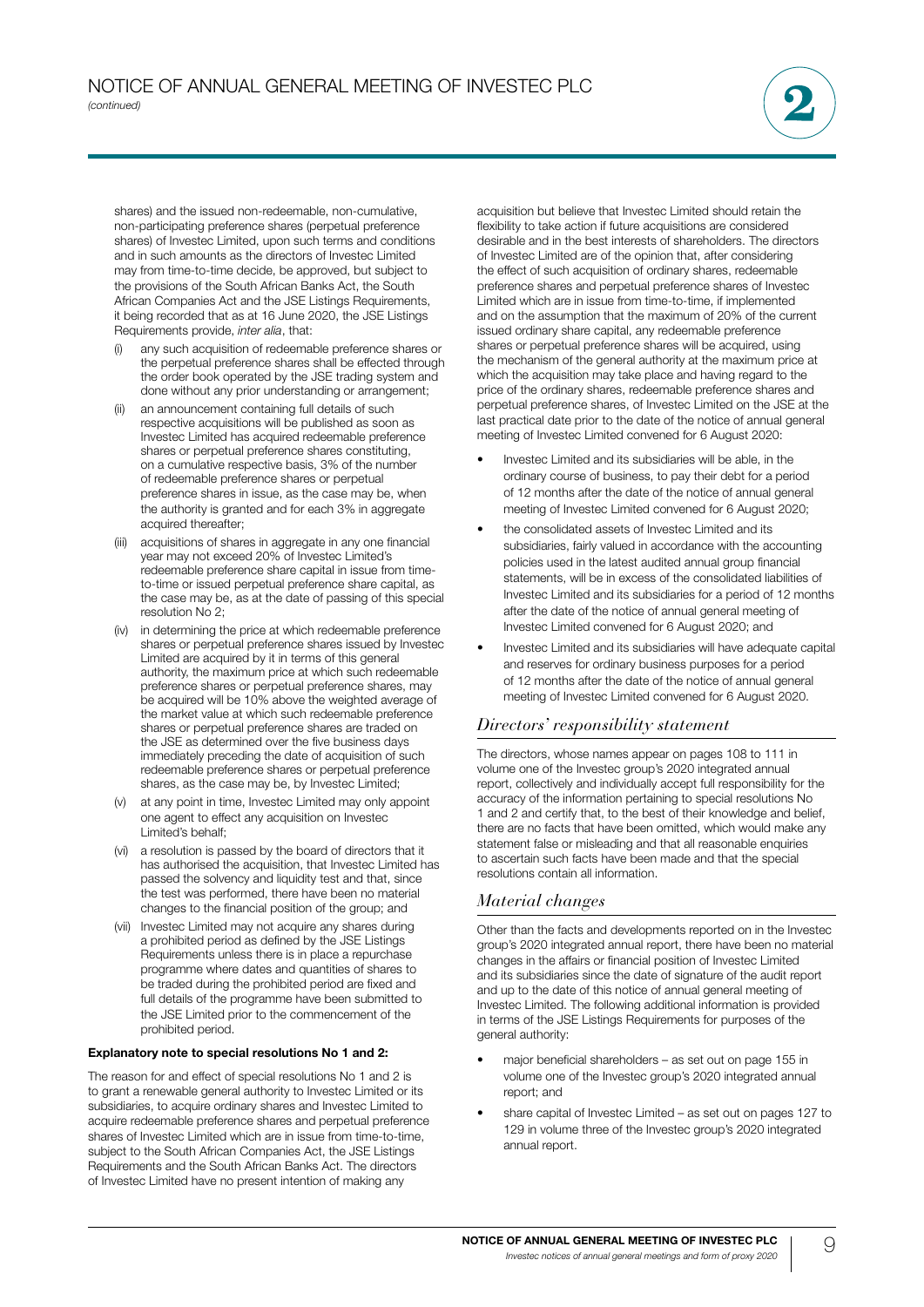#### 26. Special resolution No 3: Financial assistance.

#### Resolved that:

- to the extent required by the South African Companies Act, the board of directors of Investec Limited may, subject to compliance with the requirements of Investec Limited's Memorandum of Incorporation (if any), the South African Companies Act, the South African Banks Act and the JSE Listings Requirements, authorise Investec Limited to provide direct or indirect financial assistance by way of loan, guarantee, the provision of security or otherwise, to:
	- any of its present or future subsidiaries and/or any other company or entity that is or becomes related or interrelated to Investec Limited, for any purpose or in connection with any matter, including, but not limited to, any option, or any securities issued or to be issued by Investec Limited or a related or interrelated company or entity, or for the purchase of any securities of Investec Limited or a related or interrelated company or entity; and/or
	- (ii) any of the present or future directors or prescribed officers of Investec Limited or of a related or interrelated company or entity (or any person related to any of them or to any company or corporation related or interrelated to any of them), or to any other person who is a participant in any of Investec Limited's present or future share or other employee incentive schemes, for the purpose of, or in connection with, the subscription of any option, or any securities, issued or to be issued by Investec Limited or a related or interrelated company or entity, or for the purchase of any securities of Investec Limited or a related or interrelated company or entity, where such financial assistance is provided in terms of any such scheme, such authority to endure until the next annual general meeting of Investec Limited to be held in 2021.

#### Explanatory note to special resolution No 3:

As part of the normal conduct of the business of the group, Investec Limited, where necessary, usually provides guarantees and other support undertakings to third parties which enter into financing agreements with its local and foreign subsidiaries and joint ventures or partnerships in which the company, its subsidiaries and officers, have an interest on an arms length basis.

This is particularly so where funding is raised by conduct of their operations. In the circumstances and in order to, *inter alia*, ensure that Investec Limited and its subsidiaries and other related and interrelated companies and entities continue to have access to financing for the purpose of refinancing existing facilities and funding their corporate and working capital requirements, it is necessary to obtain the approval of shareholders as set out in this special resolution. Investec Limited would like the ability to continue to provide financial assistance, if necessary, also in other circumstances.

Furthermore, it may be necessary for Investec Limited to provide financial assistance to any of its present or future subsidiaries and/ or to any other related or interrelated company or entity, and/or to a member of a related or interrelated company or entity, to subscribe for options or securities of Investec Limited or another company related or interrelated to it. Under sections 44 and 45 of the South African Companies Act, Investec Limited will, however, require a special resolution to be adopted before such financial assistance may be provided. It is therefore imperative that Investec Limited obtains the approval of shareholders in terms

of special resolution No 3 so that it is able to effectively organise its internal financial administration. Sections 44 and 45 also contain exemptions in respect of employee share schemes, as contemplated in the South African Companies Act, which satisfy the requirements of section 97 of the South African Companies Act. To the extent that any of Investec Limited's or the group's share or other employee incentive schemes do not constitute employee share schemes that satisfy such requirements, financial assistance (as contemplated in sections 44 and 45) to be provided under such schemes will, *inter alia*, also require approval by special resolution. Accordingly, special resolution No 3 authorises financial assistance to any of the directors or prescribed officers of Investec Limited or its related or interrelated companies or entities (or any person related to any of them or to any company or corporation related or interrelated to them), or to any other person who is a participant in any of the group's share or other employee incentive schemes, in order to facilitate their participation in any such schemes.

27. Special resolution No 4: Non-executive directors' remuneration.

#### Resolved that:

- in terms of section 66(9) of the South African Companies Act, payment of the remuneration to the non-executive directors of Investec Limited for their service as directors be approved as follows:
	- For the period 1 September 2020 to 31 August 2021: as set out on page 227 in volume one of the Investec group's 2020 integrated annual report
	- Value-Added Tax (VAT), at the prevailing rate, where applicable, will be added to the abovementioned fees.

#### Explanatory note to special resolution No 4:

The reason for and effect of special resolution No 4 is to enable Investec Limited to comply with the provisions of sections 65(11) (h), 66(8) and 66(9) of the South African Companies Act, which stipulate that remuneration to directors for their service as directors may be paid only in accordance with a special resolution approved by shareholders.

The board is proposing a reduction to non-executive directors' remuneration across the group of between 10% and 20% for 2020/2021.

For more information on the directors' remuneration, please refer to pages 179 to 237 in volume one of the Investec group's 2020 integrated annual report.

## Ordinary business:

#### *Investec plc*

To consider and, if deemed fit, to pass with or without modification, the following ordinary resolutions of Investec plc set out below:

- 28. To receive the audited annual financial statements of Investec plc for the year ended 31 March 2020, together with the reports of the directors of Investec plc and of the auditors of Investec plc.
- 29. To sanction the interim dividend paid by Investec plc on the ordinary shares in Investec plc for the six-month period ended 30 September 2019.
- 30. To re-appoint Ernst & Young LLP of 1 More London Place, London SE1 2AF, as auditors of Investec plc to hold office until the conclusion of the annual general meeting of Investec plc to be held in 2021.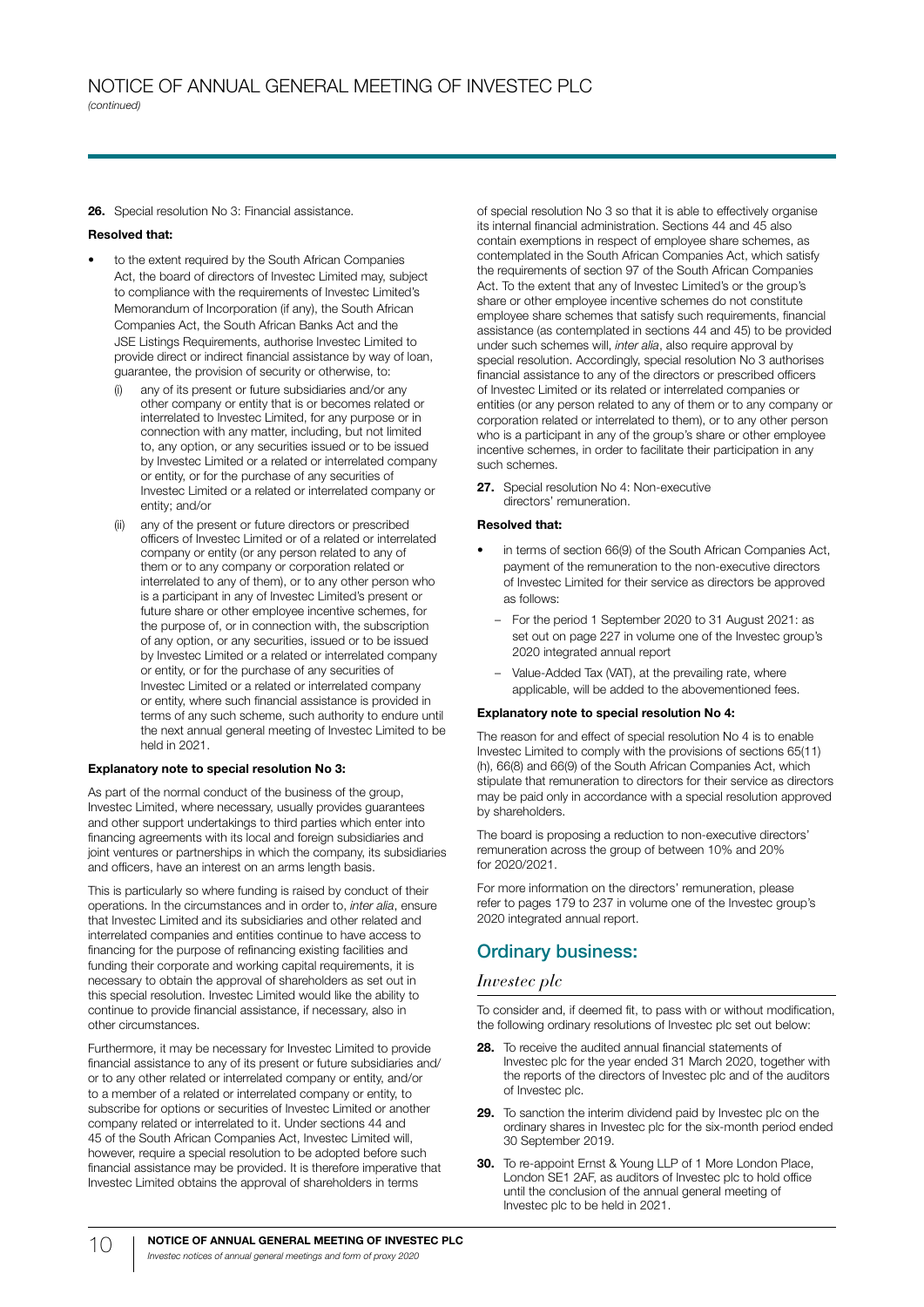

31. To authorise the Investec plc Audit Committee to set the remuneration of the company's auditor.

## Special business:

#### *Investec plc*

To consider and, if deemed fit, to pass, with or without modification, the following ordinary resolutions of Investec plc set out below:

32. Ordinary resolution: Directors' authority to allot shares and other securities.

#### Resolved that:

- In accordance with section 551 of the UK Companies Act, the directors be and are hereby generally and unconditionally authorised to allot, or grant rights to subscribe for, or convert any security into shares up to an aggregate nominal amount of:
	- (i) £3,000 in respect of Investec plc ordinary shares of £0.0002 each (ordinary shares); and
	- (ii) £26 219 in respect of Investec plc special converting shares of £0.0002 each (special converting shares).

The special converting shares are required by the dual listed companies' structure and agreements and any issue of same would be non-dilutive to ordinary shareholders.

Such authority will expire at the conclusion of the annual general meeting of Investec plc to be held in 2021 or, if earlier, 15 months after the passing of this ordinary resolution, but so that in each case, the company may enter into agreements to exercise the authority granted by this resolution where such agreements would or might require shares to be allotted or to convert any security into shares after the date the authority expires, and the directors may allot shares or grant such rights under any such agreements as if the authority had not expired.

#### Explanatory note to resolution No 32:

The Articles of Association of Investec plc permit the directors of Investec plc to allot shares and other securities in accordance with section 551 of the UK Companies Act, up to an amount authorised by the shareholders in general meeting.

The Investment Association's share capital management guidelines allow for allotments of up to two-thirds of the company's issued ordinary share capital, provided that any amount over one-third is applied to fully pre-emptive rights issues only.

The board has previously indicated that, in recognition of the views expressed by shareholders around dilution, it would not seek authority to make such allotments.

However, in light of the regulatory guidance issued in response to the COVID-19 pandemic which advises banks to conserve regulatory capital, suspend share buybacks and restrict the payment of cash bonuses to senior staff (including all material risk takers), the board is seeking authority to allot up to 15 million ordinary shares (around two percent of the company's currently issued ordinary share capital).

Any allotment using this authority will only be for the purposes of satisfying future employee share awards, and only to the extent that the company does not otherwise receive regulatory authority to purchase such ordinary shares from the market.

The resolution also authorises the directors to allot special converting shares to reflect the number of ordinary shares issued by Investec Limited at any time and from time-to-time up to a

nominal value of £0.0002, per the requirements of the dual listed companies' structure and agreements.

Shares held in treasury are not included in for the purposes of the calculation of the nominal value of ordinary shares which may be allotted under this authority. As of 16 June 2020 (the latest practicable date prior to the publication of this notice), Investec plc holds no treasury shares for voting rights purposes.

**33.** Special resolution No 5: Directors' authority to purchase ordinary shares.

#### Resolved that:

- Investec plc be and is hereby unconditionally and generally authorised for the purpose of section 701 of the UK Companies Act to make market purchases (as defined in section 693 of the UK Companies Act) of ordinary shares in the capital of Investec plc, provided that:
	- the maximum aggregate number of ordinary shares which may be purchased is 69 608 262 ordinary shares of £0.0002 each;
	- the minimum price which may be paid for each ordinary share is the nominal value of such share at the time of purchase;
	- (iii) the maximum price which may be paid for any ordinary share is an amount equal to the higher of (a) 105% of the average of the middle market quotations of the ordinary shares of Investec plc as derived from the London Stock Exchange Daily Official List for the five business days immediately preceding the day on which such share is contracted to be purchased or (b) the higher of the price of the last independent trade and the highest current bid for an ordinary share as stipulated by the Commission adopted Regulatory Technical Standards pursuant to article 5(6) of the Market Abuse Regulations; and
	- (iv) this authority shall expire at the conclusion of the annual general meeting of Investec plc to be held in 2021, or if earlier, 15 months from the date on which this special resolution No 5 is passed (except in relation to the purchase of ordinary shares, the contract for which was concluded before the expiry of such authority and which might be executed wholly or partly after such expiry) unless such authority is renewed prior to that time.

#### Explanatory note to special resolution No 5:

The purpose and effect of this special resolution No 5 is to grant a general authority, subject to the specified limits, to Investec plc to acquire ordinary shares of Investec plc. The maximum number of ordinary shares which could be acquired under this authority represents 10% of the ordinary shares in issue as at 16 June 2020 (the latest practicable date prior to the publication of this notice).

As of 16 June 2020 (the latest practicable date prior to publication of this notice), there were options outstanding over 329 732 ordinary shares, representing 0.047% of Investec plc's issued ordinary share capital at that date. If the authority to buy back shares under this special resolution No 5 was exercised in full, the total number of options to subscribe for ordinary shares would represent 0.053% of Investec plc's issued ordinary share capital. The UK Companies Act permits Investec plc to purchase its own ordinary shares to be held in treasury, with a view to possible resale at a future date.

The directors of Investec plc have no present intention of making any purchases, but believe that Investec plc should retain the flexibility to take further action if future purchases were considered desirable and in the best interest of shareholders.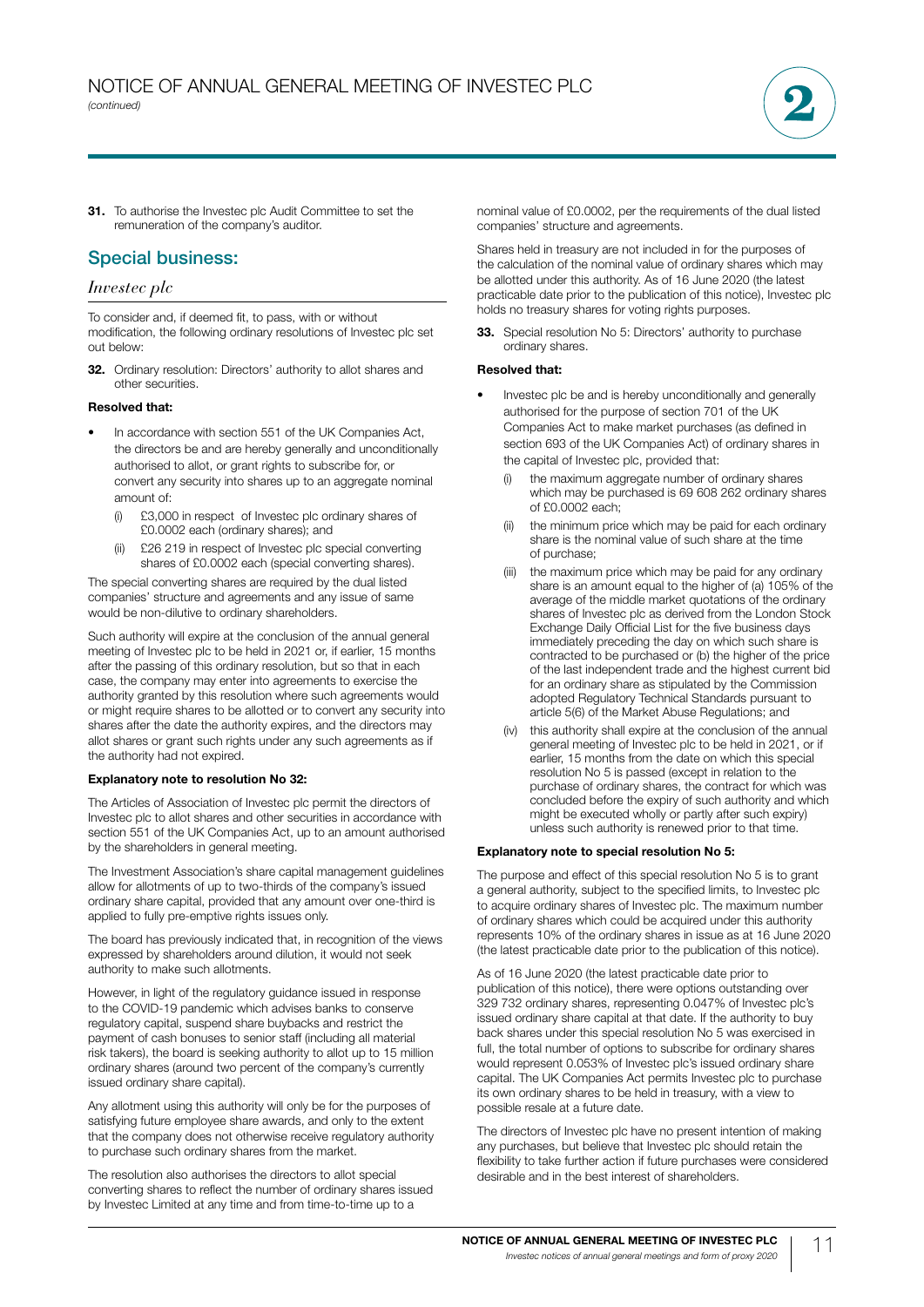If Investec plc was to purchase shares under the UK Companies Act they will be cancelled or, to the extent determined by the directors of Investec plc, held in treasury. The authority will be exercised only if the directors of Investec plc believe that to do so would result in an increase of earnings per ordinary share and would be in the interests of shareholders generally or, in the case of the creation of treasury shares, that to do so would be in the best interests of shareholders generally.

34. Special resolution No 6: Authority to purchase preference shares.

#### Resolved that:

- Investec plc be and is hereby unconditionally and generally authorised for the purpose of section 701 of the UK Companies Act to make market purchases (as defined in section 693 of the UK Companies Act) of non-redeemable. non-cumulative, non-participating rand preference shares of ZAR0.0001 each in the capital of Investec plc (the rand preference shares) and non-redeemable, non-cumulative, non-participating sterling preference shares of GBP0.01 each in the capital of Investec plc (the sterling preference shares), and together with the rand preference shares, the preference shares), provided that:
	- (i) the maximum aggregate number of rand preference shares which may be purchased is 131 447 and the maximum number of sterling preference shares which may be purchased is 2 754 587;
	- (ii) the minimum price which may be paid for each preference share is the nominal value of such share at the time of purchase;
	- (iii) the maximum price which may be paid for any preference share is an amount equal to 105% of the average of the middle market quotations of the preference shares of Investec plc as derived from the Johannesburg Stock Exchange Daily Official List or from the International Stock Exchange Daily Official List (as applicable), in each case for the five business days immediately preceding the day on which such share is contracted to be purchased; and
	- (iv) this authority shall expire at the conclusion of the annual general meeting of Investec plc to be held in 2021, or if earlier, 15 months from the date on which this special resolution No 5 is passed (except in relation to the purchase of preference shares, the contract for which was concluded before the expiry of such authority and which might be executed wholly or partly after such expiry).

#### Explanatory note to special resolution No 6:

On 20 July 2016, the shareholders of Investec plc and Investec Limited approved the off-market purchase (the Off-market Purchase) of the preference shares. Pursuant to the Off-market Purchase, Investec plc made a tender offer for all of the preference shares in issue and, to the extent that acceptances were received, a number of preference shares were purchased by Investec plc on 2 August 2016 and these preference shares were subsequently de-listed and cancelled. The directors of Investec plc consider it in the best interests of shareholders generally for Investec plc to have the authority to purchase the remaining preference shares in issue. Investec plc intends to exercise this authority upon preference shares becoming available for purchase provided prevailing market conditions are favourable.

Accordingly, the purpose and effect of special resolution No 6 is to grant a general authority to Investec plc to acquire the preference shares. The Company intends to cancel any repurchased preference shares.

**35.** Ordinary resolution: Political donations.

#### Resolved that:

- in accordance with section 366 of the UK Companies Act, Investec plc and any company which, at any time during the period for which this resolution has effect, is a subsidiary of Investec plc, be and are hereby authorised to:
	- (i) make donations to political organisations not exceeding £25 000.00 in total; and
	- incur political expenditure not exceeding £75 000.00 in total.

In each case during the period commencing on the date of this resolution and ending on the date of the annual general meeting of Investec plc to be held in 2021, provided that the maximum amounts referred to in (i) and (ii) may consist of sums in any currency converted into pounds sterling at such rate as Investec plc may in its absolute discretion determine. For the purposes of this resolution, the terms 'political donations', 'political organisations' and 'political expenditure' shall have the meanings given to them in sections 363 to 365 of the UK Companies Act.

#### Explanatory note to resolution No 35:

The reason for ordinary resolution No 35 is that the UK Companies Act requires companies to obtain shareholder approval before they can make donations to EU political organisations or incur EU political expenditure. Investec plc does not give any money for political purposes in the UK nor does it make any donations to EU political organisations or incur EU political expenditure.

Although Investec plc does not intend to give any money for political purposes in the UK or incur EU political expenditure, the definitions of political donations and political expenditure used in the UK Companies Act are very wide. The authority is a precautionary measure to ensure that Investec plc and any company which is or becomes a subsidiary of Investec plc does not inadvertently breach the relevant provisions of the UK Companies Act.

The directors of Investec plc consider that the proposed resolutions in the notice of the annual general meeting are in the best interests of Investec plc and its shareholders and recommend that you vote in favour as the directors of Investec plc intend to do in respect of their own beneficial holdings.

By order of the board.

Dolla

Davd Miller Company Secretary London

16 June 2020

## Registered office:

30 Gresham Street, London EC2V 7QP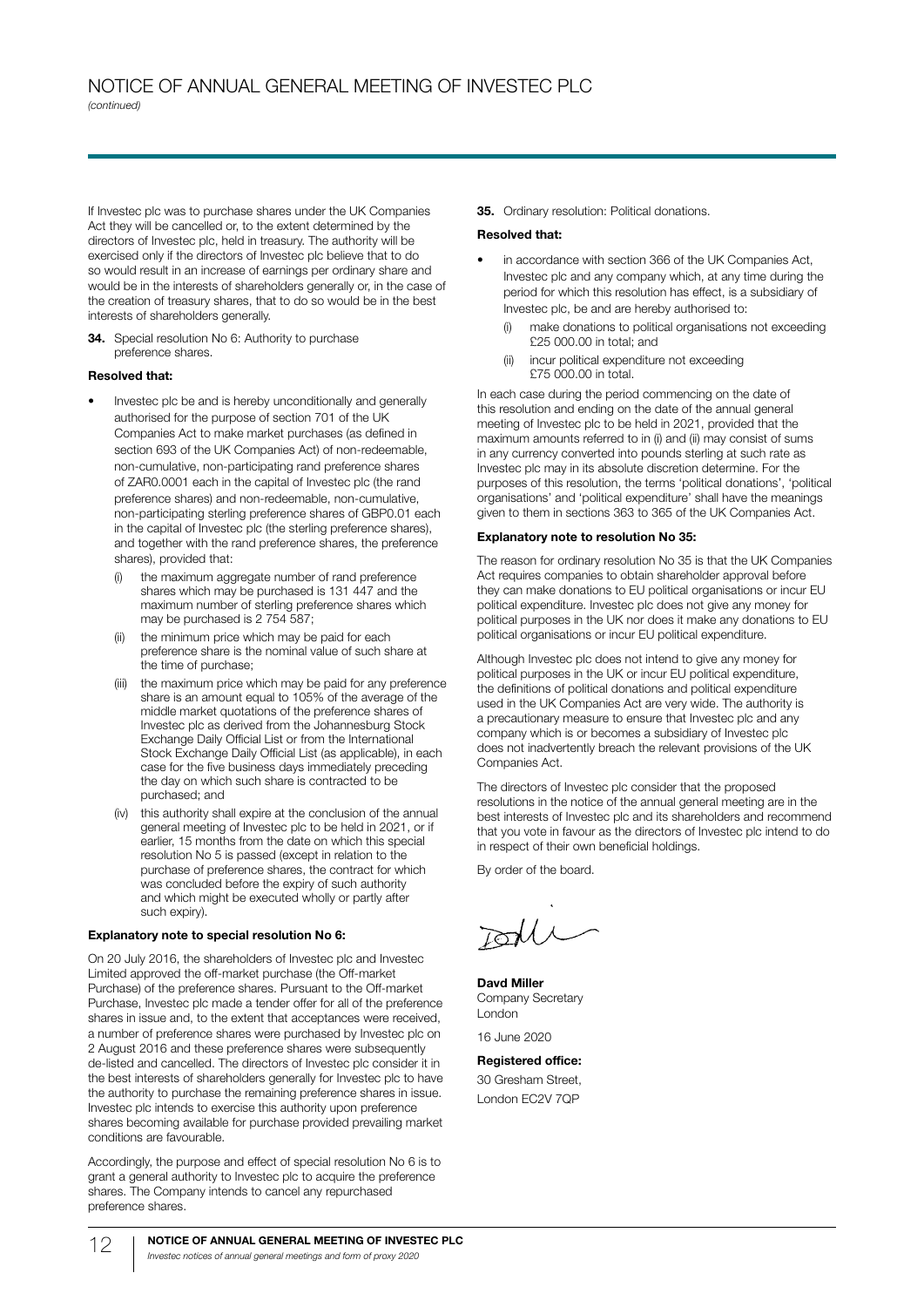

- 1. All of the above resolutions are joint electorate actions under the Articles of Association of Investec plc and, accordingly, both the holders of ordinary shares in Investec plc and the holder of the special voting share in Investec plc are entitled to vote. Voting will be on a poll which will remain open for sufficient time to allow the Investec Limited annual general meeting to be held and for the votes of the holder of the Investec plc special voting share to be ascertained and cast on a poll.
- 2. On the poll:
	- (i) each ordinary share in Investec plc (other than those subject to voting restrictions) will have one vote;
	- (ii) the holder of the Investec plc special voting share will cast the same number of votes as were validly cast for and against the equivalent resolution by Investec Limited shareholders on the poll at the Investec Limited annual general meeting;
	- (iii) the holder of the Investec plc special voting share will be obliged to cast these votes for and against the relevant resolutions in accordance with the votes cast for and against the equivalent resolution by Investec Limited shareholders on the poll at the Investec Limited annual general meeting;
	- (iv) through this mechanism, the votes of the Investec Limited ordinary shareholders at the Investec Limited annual general meeting will be reflected at Investec plc's annual general meeting in respect of each joint electorate action; and
	- (v) the results of the joint electorate action will be announced after both polls have closed.
- **3.** Subject to the provisions under section 319A of the UK Companies Act, any member attending the meeting electronically has the right to submit questions relating to the business of the meeting online in written form during the meeting or in advance by emailing the company secretaries at company.secretarial@investec.co.uk. A member who is entitled to attend and vote at the annual general meeting is entitled to appoint one or more persons as his or her proxy to exercise all or any of his or her rights to attend and to speak and vote at the meeting, provided that, if more than one proxy is appointed by a member, each proxy is appointed to exercise the rights attached to different shares held by that shareholder. A proxy need not be a member of Investec plc or Investec Limited.
- 4. A form of proxy is enclosed. The appointment of a proxy will not prevent a member from subsequently attending electronically and voting at the meeting . The right to appoint a proxy does not apply to persons whose shares are held on their behalf by another person and who have been nominated to receive communications from Investec plc in accordance with section 146 of the UK Companies Act (nominated persons). Nominated persons may have a right under an agreement with the registered shareholder who holds the shares on their behalf to be appointed (or to have someone else appointed) as a proxy. Alternatively, if nominated persons do not have such a right, or do not wish to exercise it, they may have a right under such an agreement to give instructions to the person holding the shares as to the exercise of voting rights.
- **5.** To be effective, the instrument appointing a proxy and any power of attorney or other authority under which it was executed (or a duly certified copy of any such power or authority) must be returned so as to reach Investec plc's registrars, Computershare Investor Services plc, The Pavilions, Bridgwater Road, Bristol, BS99 6ZZ, not less than 48 (forty-eight) hours before the time for holding the meeting or adjourned meeting.
- **6.** Any corporation which is a shareholder can appoint one or more representatives who exercise on its behalf all of its powers as a shareholder provided that they do not do so in relation to the same shares.
- 7. Uncertificated Securities Regulations 2001, as amended, entitlement to attend and vote at the meeting and the number of votes which may be cast thereat will be determined by reference to the register of members of Investec plc at close of business on the day which is two days before the day of the meeting or if the meeting is adjourned, two days before the date fixed for the adjourned meeting, as the case may be. Changes to entries on the register of members after that time shall be disregarded in determining the rights of any person to attend and vote at the meeting.
- 8. Copies of the executive directors service contracts and the non-executive directors' letters of appointment are available on request from the company secretaries by emailing company.secretarial@investec.co.uk. In addition, copies will be available at www.investec.com from at least 15 (fifteen) minutes prior to the start of the annual general meetings and up until the end of the annual general meetings.
- As of 16 June 2020 (the latest practicable date prior to publication of this notice) Investec plc's issued capital consists of 696 082 618 ordinary shares of £0.0002 each. Investec plc holds no ordinary shares in treasury for voting right purposes and therefore the total number of voting rights in Investec plc are 696 082 618.
- 10. As of 16 June 2020 (the latest practicable date prior to publication of this notice) Investec Limited's issued capital consists of 318 904 709 ordinary shares of R0.0002 each. Investec Limited holds 50 322 677 ordinary shares in treasury and therefore the total number of voting rights in Investec Limited is 268 582 032.
- 11. Investec plc has issued one special voting share and Investec Limited has issued special convertible redeemable preference shares to facilitate joint voting by shareholders of Investec plc and Investec Limited on joint electorate actions. As of 16 June 2020 (the latest practicable date prior to publication of this notice) the combined total number of voting rights of Investec plc and Investec Limited is 964 664 650.
- 12. CREST members who wish to appoint a proxy or proxies to attend and vote at the Investec plc meeting through the CREST electronic proxy appointment service may do so by using the procedures described in the CREST manual. CREST personal members or other CREST sponsored members, and those CREST members who have appointed a service provider(s), should refer to their CREST sponsor or voting service provider(s), who will be able to take the appropriate action on their behalf.
- **13.** In order for a proxy appointment or instruction made using the CREST service to be valid, the appropriate CREST message (a CREST proxy instruction) must be properly authenticated in accordance with Euroclear UK & Ireland Limited's specifications, and must contain the information required for such instruction, as described in the CREST manual (available via www.euroclear.com/CREST). The message, regardless of whether it constitutes the appointment of a proxy or is an amendment to the instruction given to a previously appointed proxy must, in order to be valid, be transmitted so as to be received by Computershare Investor Services plc (ID 3RA50) by 11:00 (UK time) on 6 August 2020. For this purpose, the time of receipt will be taken to be the time (as determined by the time stamp applied to the message by the CREST Application Host) from which Computershare Investor Services plc is able to retrieve the message by enquiry to CREST in the manner prescribed by CREST. After this time any change of instructions to proxies appointed through CREST should be communicated to the appointee through other means.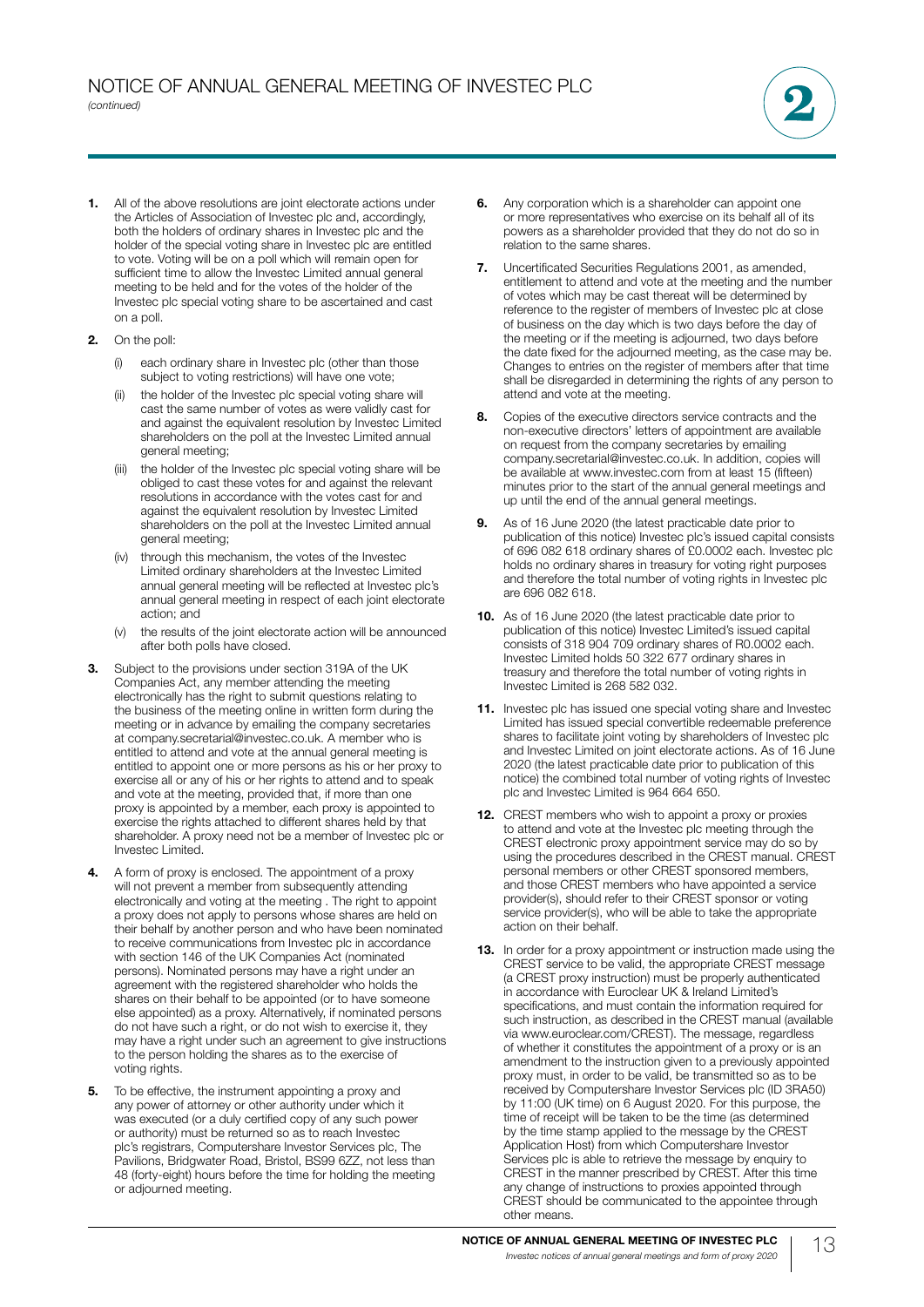- 14. CREST members and, where applicable, their CREST sponsors, or voting service providers should note that Euroclear UK & Ireland Limited does not make available special procedures in CREST for any particular message. Normal system timings and limitations will, therefore, apply in relation to the input of CREST Proxy Instructions. It is the responsibility of the CREST member concerned to take (or, if the CREST member is a CREST personal member, or sponsored member, or has appointed a voting service provider, to procure that his CREST sponsor or voting service provider(s) take(s)) such action as shall be necessary to ensure that a message is transmitted by means of the CREST system by any particular time. In this respect, CREST members and, where applicable, their CREST sponsors or voting system providers are referred, in particular, to those sections of the CREST manual concerning practical limitations of the CREST system and timings.
- 15. Investec plc may treat as invalid a CREST proxy instruction in the circumstances set out in regulation 35(5)(a) of the Uncertificated Securities Regulations 2001.
- 16. Under section 527 of the UK Companies Act, members meeting the threshold requirements set out in that section, have the right to require Investec plc to publish on a website a statement setting out any matter relating to:
	- (i) the audit of Investec plc's financial statements (including the auditor's report and the conduct of the audit) that are to be laid before the annual general meeting; or
	- (ii) any circumstance connected with an auditor of Investec plc ceasing to hold office since the previous meeting at which annual accounts and reports were laid in accordance with section 437 of the UK Companies Act. Investec plc may not require the shareholders requesting any such website publication to pay its expenses in complying with sections 527 or 528 of the UK Companies Act. Where Investec plc is required to place a statement on a website under section 527 of the UK Companies Act, it must forward the statement to its auditor not later than the time when it makes the statement available on the website. The business which may be dealt with at the annual general meeting includes any statement that Investec plc has been required to publish on a website under section 527 of the UK Companies Act.
- 17. A copy of this notice, and other information required by section 311A of the UK Companies Act, can be found at www.investec.com.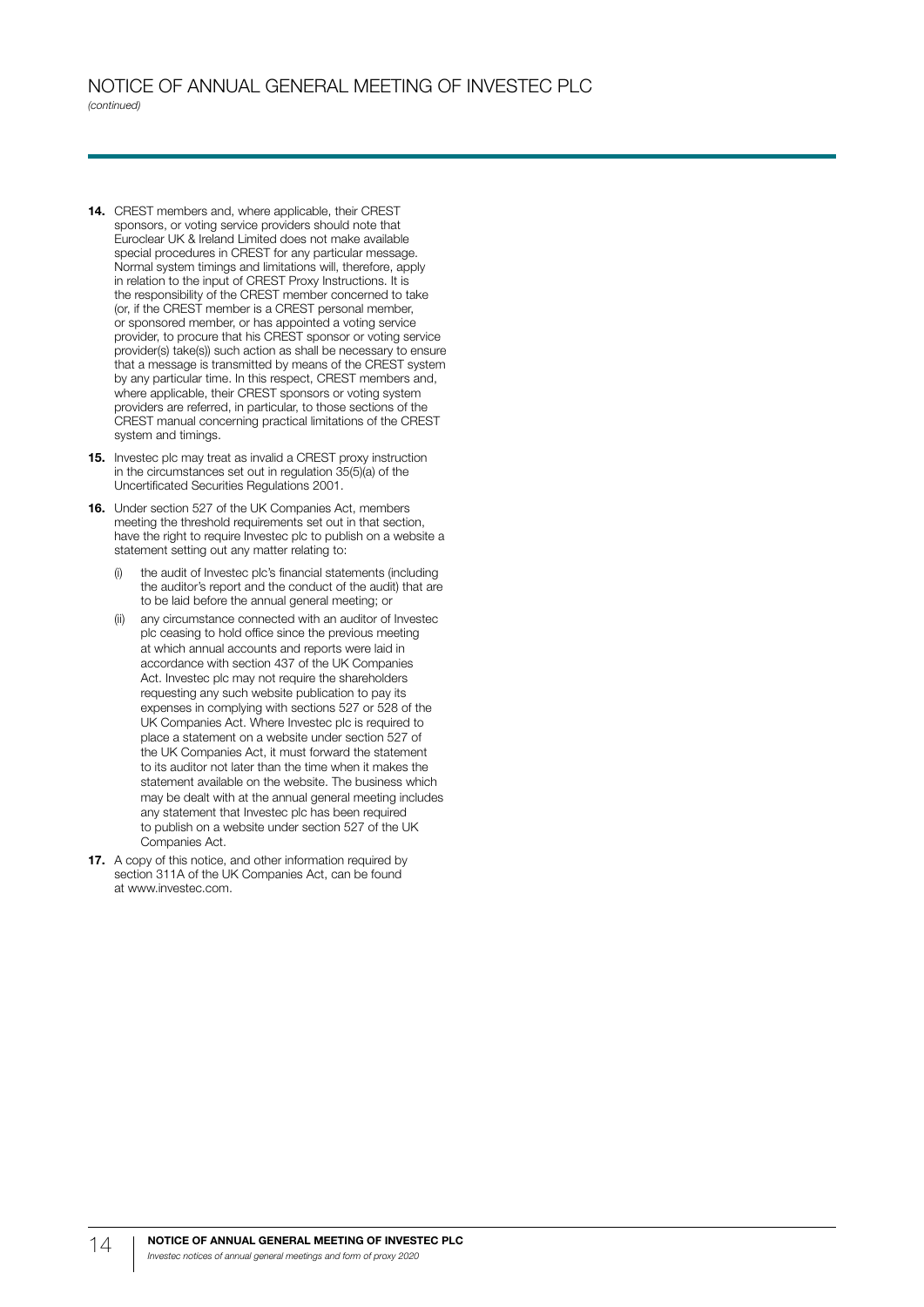Registration number: 1925/002833/06 JSE share code: INL | ISIN: ZAE00081949 BSE share code: INVESTEC NSX share code: IVD

Notice is hereby given that the annual general meeting of Investec Limited (the company) will be held electronically by audiocast at 12:00 (South African time) on Thursday, 6 August 2020, to:

- deal with such business as may lawfully be dealt with at the meeting; and
- consider, and, if deemed fit, pass, with or without modification, the ordinary and special resolutions set out hereunder.

The board recommends that you vote in favour of all resolutions.

## Electronic participation

Due to the COVID-19 pandemic, and the guidance in respect of non-essential public gatherings, the annual general meeting of Investec Limited will be held electronically by audiocast.

Shareholders entitled to attend, participate in and vote at the annual general meeting or proxies of such shareholders that wish to participate in and/or vote at the annual general meeting by way of electronic participation, must either:

- register online using the online registration portal at www.smartagm.co.za, prior to the commencement of the annual general meeting, or
- (ii) make a written application (refer form attached to this notice of the annual general meeting) to so participate, by delivering the application form to Computershare Investor Services Proprietary Limited (Transfer Secretaries), at First Floor, Rosebank Towers, 15 Biermann Avenue, Rosebank, 2196, or posting it to Private Bag X9000, Saxonwold, 2132 (at the risk of the shareholder), or sending it by email to proxy@computershare.co.za, so as to be received by the Transfer Secretaries by no later than 12:00 on Tuesday, 04 August 2020, in order for the Transfer Secretaries to arrange such participation for the shareholder and provide the shareholder with the details as to how to access the annual general meeting by means of electronic participation. Shareholders may still register/apply to participate in and/or vote electronically at the annual general meeting after this date, provided however that those shareholders are verified (as required in terms of Section 63(1) of the Companies Act No 71 of 2008, as amended (the Act)) and are registered at the commencement of the annual general meeting.

## Record dates, proxies and voting

- In terms of sections 59(1)(a) and (b) of the South African Companies Act, the board of the company has set the record date for the purpose of determining which shareholders are entitled to:
	- receive notice of the annual general meeting (being the date on which a shareholder must be registered in the company's securities register in order to receive notice of the annual general meeting) as Friday, 19 June 2020; and
	- participate in and vote at the annual general meeting (being the date on which the shareholder must be registered in the company's securities register in order to participate in and vote at the annual general meeting) as Friday, 31 July 2020.

Out of the Ordinary

## Investec

- Shareholders who have not dematerialised their shares or who have dematerialised their shares with 'own name' registration, and who are entitled to attend, participate in and vote at the annual general meeting, are entitled to appoint one or more persons as their proxy to exercise all or any of their rights to attend and to speak and vote in their stead at the annual general meeting, provided that, if more than one proxy is appointed concurrently by a shareholder, each proxy is appointed to exercise the rights attached to different shares held by the shareholder
- A proxy need not be a shareholder
- Shareholders who have not dematerialised their shares or who have dematerialised their shares with 'own name' registration, and who are entitled to attend, participate in and vote at the annual general meeting, and who do not deliver forms of proxy to the transfer secretaries in South Africa prior to the annual general meeting, will nevertheless be entitled to lodge the form of proxy in respect of the annual general meeting immediately prior to the exercising of the shareholders' rights at the annual general meeting, in accordance with the instructions therein, with the chairman of the annual general meeting
- Shareholders who have dematerialised their shares, other than those shareholders who have dematerialised their shares with 'own name' registration, should contact their CSDP or broker in the manner and within the time stipulated in the agreement entered into between them and their CSDP or broker:
	- to furnish them with their voting instructions; or
	- in the event that they wish to attend the annual general meeting by autocast, to obtain the necessary letter of representation to do so
- For an ordinary resolution to be approved by shareholders, it must be supported by more than 50% of the voting rights exercised on the resolution
- For a special resolution to be approved by shareholders, it must be supported by at least 75% of the voting rights exercised on the resolution.

## Common business:

## *Investec plc and Investec Limited*

To consider and, if deemed fit, to pass, with or without modification, the following ordinary resolutions of Investec plc and Investec Limited set out below:

- 1. To re-elect Zarina Bibi Mahomed Bassa as a director.
- 2. To re-elect Peregrine Kenneth Oughton Crosthwaite as a director.
- 3. To re-elect David Friedland as a director.
- 4. To re-elect Philip Alan Hourquebie as a director.
- 5. To re-elect Charles Richard Jacobs as a director.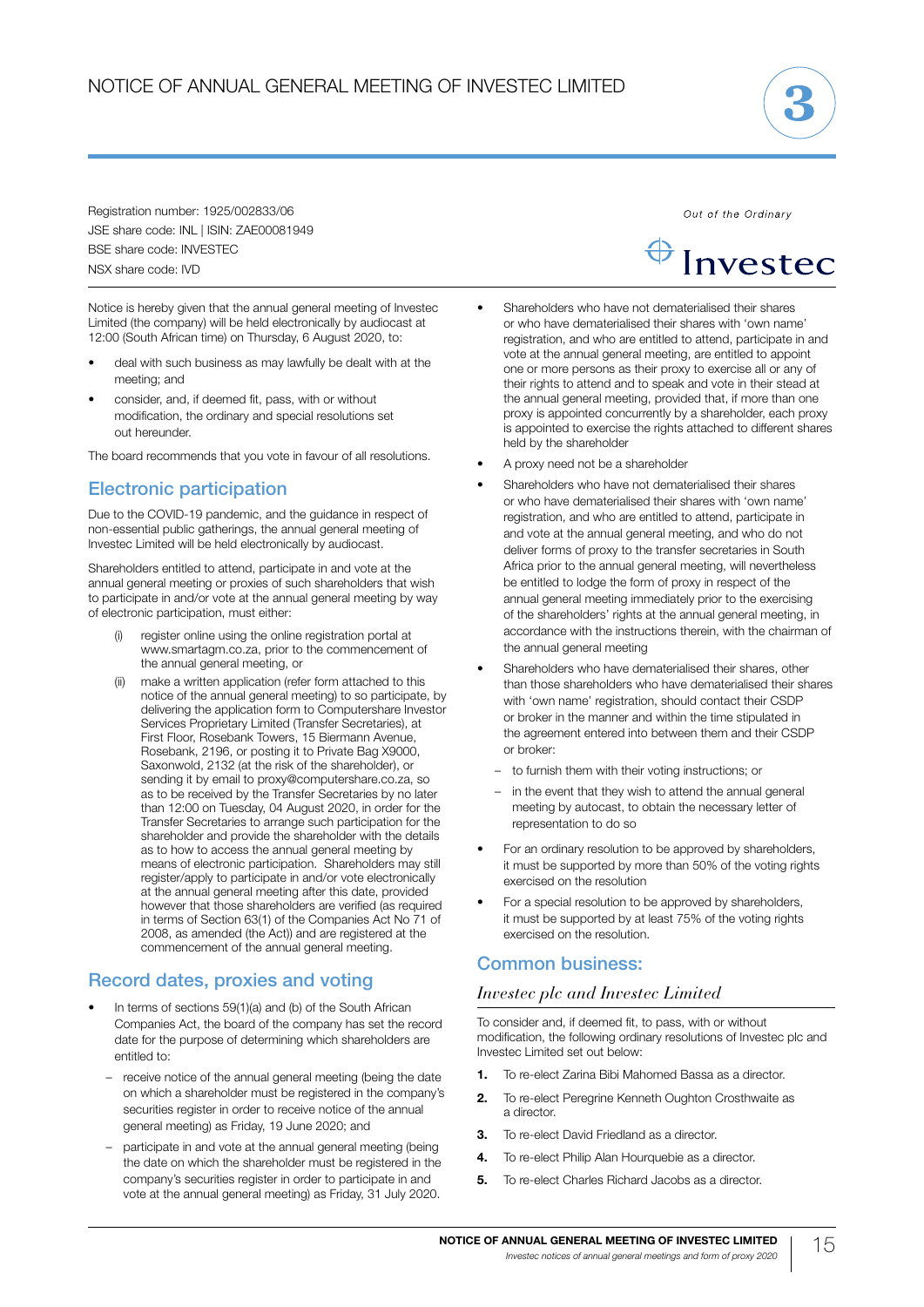- 6. To re-elect Lord Malloch-Brown as a director.
- 7. To re-elect Nishlan Andre Samujh as a director.
- 8. To re-elect Khumo Lesego Shuenyane as a director.
- 9. To re-elect Fani Titi as a director.
- 10. To elect Henrietta Caroline Baldock as a director.
- 11. To elect Philisiwe Gugulethu Sibiya as a director.
- 12. To elect James Kieran Colum Whelan as a director.

#### Explanatory note to resolutions No 1 to 12:

The Articles of Association of Investec plc and the Memorandum of Incorporation of Investec Limited provide that any new director appointed by the board during the year may hold office only until the next annual general meetings, when that director must retire but shall be eligible for election as a director by the shareholders at that meeting.

Henrietta Baldock and Philisiwe Sibiya were appointed as directors of Investec plc and Investec Limited on 9 August 2019.

Ciaran Whelan was appointed as a director of Investec plc and Investec Limited on 1 April 2020.

In accordance with the provisions of the UK Corporate Governance Code, all of the other directors will retire and those willing to serve again will submit themselves for re-election at the annual general meetings.

Brief biographical details of each of the directors proposed to be elected or re-elected follow the notices of annual general meetings on pages 27 to 30 below.

The chairman of the board leads the annual review of the board's effectiveness and that of the committees of the board, with the support of the dual listed companies' (DLC) Nominations and Directors' Affairs Committee (DLC Nomdac), which he also chairs. The annual evaluation of the board is externally facilitated at least every three years.

As the 2018 board effectiveness review was externally facilitated by Professor Robert Goffee, the DLC Nomdac and the board agreed that the board effectiveness review for 2019 would be internally facilitated, and take the form of a self-assessment questionnaire, followed by one to one meetings with the chairman. The findings were collated and presented to the DLC Nomdac at the January 2020 meeting, prior to presentation to the board at the February 2020 meeting. Overall, the board members were found to be satisfied with various aspects of board governance and functioning. The board effectiveness review identified that there had been an improvement to the overall effectiveness of the board, in particular, within the context of the significant changes to the executive leadership team and the governance framework.

Further information on the board, the evaluation findings, including the roles and performance effectiveness of the directors, and the skills and experience of each director proposed for election and re-election can be found in the corporate governance report on pages 104 to 153 in volume one of the Investec group's 2020 integrated annual report.

13. To approve the DLC directors' remuneration report, including the implementation report, (other than that part containing the directors' remuneration policy) for the year ended 31 March 2020.

#### Explanatory note to resolution No 13:

This resolution is a non-binding advisory vote and does not directly affect the remuneration paid to any director. For the full remuneration report, please refer to pages 179 to 237 in volume one of the Investec group's 2020 integrated annual report.

Although the votes on resolution No 13 are non-binding, in the event that the resolution has been voted against by 20% or more of the votes exercised by shareholders, the board will consider the outcome of the votes when reviewing the implementation of its remuneration policy in future and will seek to engage with shareholders in line with the UK Corporate Governance code and, in the event that the resolution has been voted against by 25% or more of the votes exercised by shareholders, will do the same in respect of the King IV Code and the JSE Listings Requirements.

14. To approve the DLC directors' remuneration policy contained in the DLC remuneration report.

#### Explanatory note to resolution No 14:

Resolution No 14 is a binding vote.

The principles of the King IV Code and the Listings Requirements of the JSE Limited (the JSE Listings Requirements) requires a listed company to table its remuneration policy and implementation report for separate non-binding advisory votes at the annual general meeting.

The UK Companies Act 2006 (the UK Companies Act), however, requires a listed company to present its directors' remuneration policy at its annual general meeting at least every three years, and when the directors wish to make any changes to the remuneration policy, such vote being binding.

The DLC directors' remuneration policy was last approved by shareholders at the 2018 annual general meetings. To reflect the revised structure and complexity of the group, following the demerger of Ninety One, we are proposing a new remuneration policy, effective 1 April 2020. In terms of the new remuneration policy, executive director fixed remuneration, will reduce by 25%, with the effect of reducing total remuneration by 25% and that all fixed remuneration is paid in cash and all variable remuneration in shares. The proposed policy will remain in place for one year as a full policy review will take place for the financial year ending 31 March 2022.

The DLC directors' remuneration policy appears on pages 188 to 191 of the DLC remuneration report for the year ended 31 March 2020 in volume one of the Investec group's 2020 integrated annual report.

- 15. That, to promote the long-term success of the Investec group, given the risks and opportunities associated with climate change, the Investec group and the directors be authorised and directed by the shareholders to:
	- (i) Continue the group's commitment to carbon neutrality with respect to the Scope 1 and 2 emissions of our direct operations;
	- (ii) Report annually on progress made on the Investec group's climated related exposures. This includes full disclosure of our group's own-risk exposure to fossil fuels and to high risk industries from a climate perspective.
- 16. To authorise any director or the company secretaries of Investec plc and Investec Limited to do all things and sign all documents which may be necessary to carry into effect the resolutions contained in this notice to the extent the same have been passed and, where applicable, filed.

## Ordinary business:

#### *Investec Limited*

17. To present the audited annual financial statements of Investec Limited for the year ended 31 March 2020, together with the reports of the directors, the auditors, the chairman of the DLC Audit Committee and the chairman of the DLC Social and Ethics Committee (DLC SEC) to the shareholders.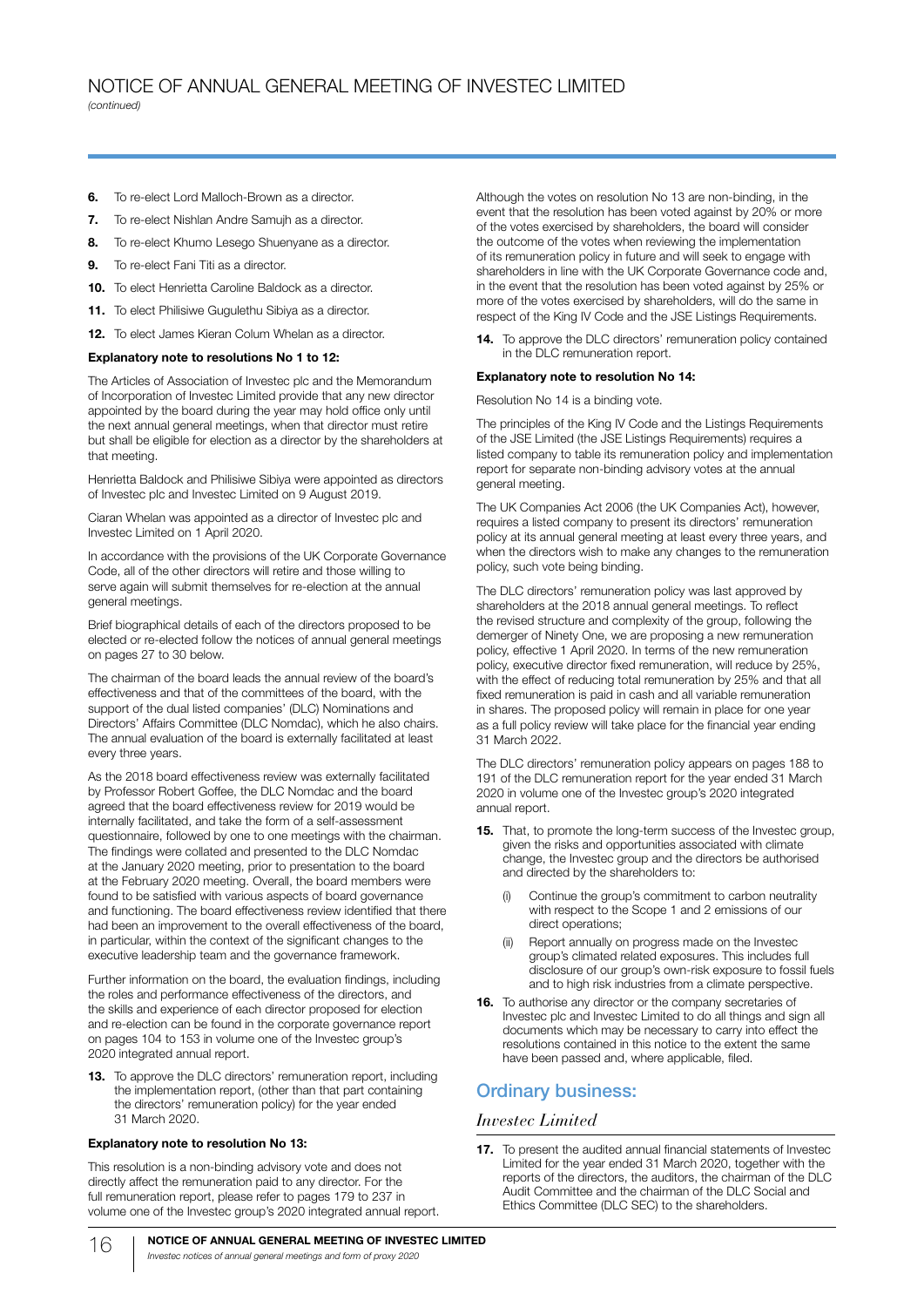

The complete set of the consolidated audited annual financial statements, together with the directors' and auditors' reports, are set out on in volume three of the Investec group's 2020 integrated annual report. The reports of the chairman of the DLC Audit Committee, and the chairman of the DLC SEC are set out on pages 132 to 142 and pages 128 to 131 in volume one of the Investec group's 2020 integrated annual report.

To consider and, if deemed fit, to pass, with or without modification, the following ordinary resolutions of Investec Limited set out below:

- 18. To sanction the interim dividend paid by Investec Limited on the ordinary shares in Investec Limited for the six-month period ended 30 September 2019.
- 19. To sanction the interim dividend paid by Investec Limited on the dividend access (South African Resident) redeemable preference share (SA DAS share) for the six-month period ended 30 September 2019.
- 20. To re-appoint Ernst & Young Inc. of 102 Rivonia Road, Sandton, 2196, South Africa (Private Bag X14, Sandton, 2146, South Africa), upon the recommendation of the current audit committee, as joint auditors of Investec Limited to hold office until the conclusion of the annual general meeting of Investec Limited to be held in 2021.
- 21. To re-appoint KPMG Inc. of 85 Empire Road, Parktown, 2193, South Africa (Private Bag X9, Parkview, 2122, South Africa), upon the recommendation of the current audit committee, as joint auditors of Investec Limited to hold office until the conclusion of the annual general meeting of Investec Limited to be held in 2021.

#### Explanatory note to resolutions No 20 and 21:

In terms of section 90(1) of the South African Companies Act, No 71 of 2008, as amended (the South African Companies Act), each year at its annual general meeting, Investec Limited must appoint an auditor who complies with the requirements of section 90(2) of the South African Companies Act. Following a detailed review, which included an assessment of their independence and audit quality, the Audit Committee of Investec Limited has recommended that Ernst & Young Inc. and KPMG Inc. be re-appointed as the joint auditors of Investec Limited. In terms of the South African Banks Act, No 94 of 1990 (the South African Banks Act), Investec Limited has to appoint joint auditors.

The DLC Audit Committee identified audit quality as a Key Audit Matter and accordingly spent considerable time gaining assurance in this regard and included specific additional procedures to satisfy itself regarding audit quality, audit firm transparency processes, auditor independence and objectivity and auditor rotation planning, where Investec Limited is and intends to remain compliant with the mandated requirements around Mandatory Audit Firm Rotation (MAFR). Regarding KPMG Inc., a number of specific additional processes both at a local and international level were implemented to ensure and confirm audit quality.

The DLC Audit Committee considered the implications of the mandatory audit firm rotation rule as issued by the International Regulatory Board for Auditors (IRBA), the requirements of the South African Companies Act, the views expressed by shareholders, the implications of having joint auditors and the risks inherent to an audit transition. Based on this assessment, the DLC Audit Committee decided to commence the process by rotating one of the joint auditors of Investec Limited effective from the financial year commencing 1 April 2023, with the remaining firm rotating two years thereafter. A competitive tender process has commenced to appoint the audit firm to be rotated for the financial year commencing 1 April 2023.

Refer to pages 141 and 142 of the Investec group's 2020 integrated annual report for further details in regards to the DLC Audit Committee's review of the external auditors, and an update on the MAFR process.

## Special business:

## *Investec Limited*

To consider and, if deemed fit, to pass, with or without modification, the following ordinary and special resolutions of Investec Limited set out below:

22. Ordinary resolution: Authorising the directors to issue the unissued variable rate, cumulative, redeemable preference shares and the unissued non-redeemable, non-cumulative, non-participating preference shares (perpetual preference shares).

#### Resolved that:

- the directors are authorised, as they in their discretion think fit, to allot and issue any or all of the unissued variable rate, cumulative, redeemable preference shares of R0.60 each and any or all of the unissued non-redeemable, non-cumulative, non-participating preference shares (perpetual preference shares) of R0.01 each in the authorised share capital of Investec Limited, such authority to endure until the next annual general meeting of Investec Limited to be held in 2021.
- 23. Ordinary resolution: Authorising the directors to issue the unissued special convertible redeemable preference shares.

#### Resolved that:

the directors are authorised, as they in their discretion think fit, to allot and issue any or all of the unissued special convertible redeemable preference shares of R0.0002 each in the authorised share capital of Investec Limited, such authority to endure until the next annual general meeting of Investec Limited to be held in 2021.

These special convertible redeemable preference shares are required to be issued in terms of the dual listed companies' structure and agreements.

The issue of the preference shares referred to in ordinary resolutions No 22 and 23 would be non-dilutive to ordinary shareholders.

#### Explanatory note to resolutions No 22 to 23:

Resolutions No 22 and 23 are proposed in accordance with the terms of the Memorandum of Incorporation of Investec Limited, subject to the provisions of section 41 of the South African Companies Act, the South African Banks Act and the JSE Listings Requirements.

24. Special resolution No. 1: Directors' authority to acquire ordinary shares.

#### Resolved that:

as authorised in terms of the Memorandum of Incorporation of Investec Limited, as a general authority provided for in the JSE Listings Requirements, which authority shall be valid until Investec Limited's next annual general meeting to be held in 2021, or the date of expiry of 15 months from the date of the passing of this special resolution No 1, whichever is the shorter period, that the acquisition by Investec Limited or any of its subsidiaries from time-to-time of the issued ordinary shares of Investec Limited, upon such terms and conditions and in such amounts as the directors of Investec Limited or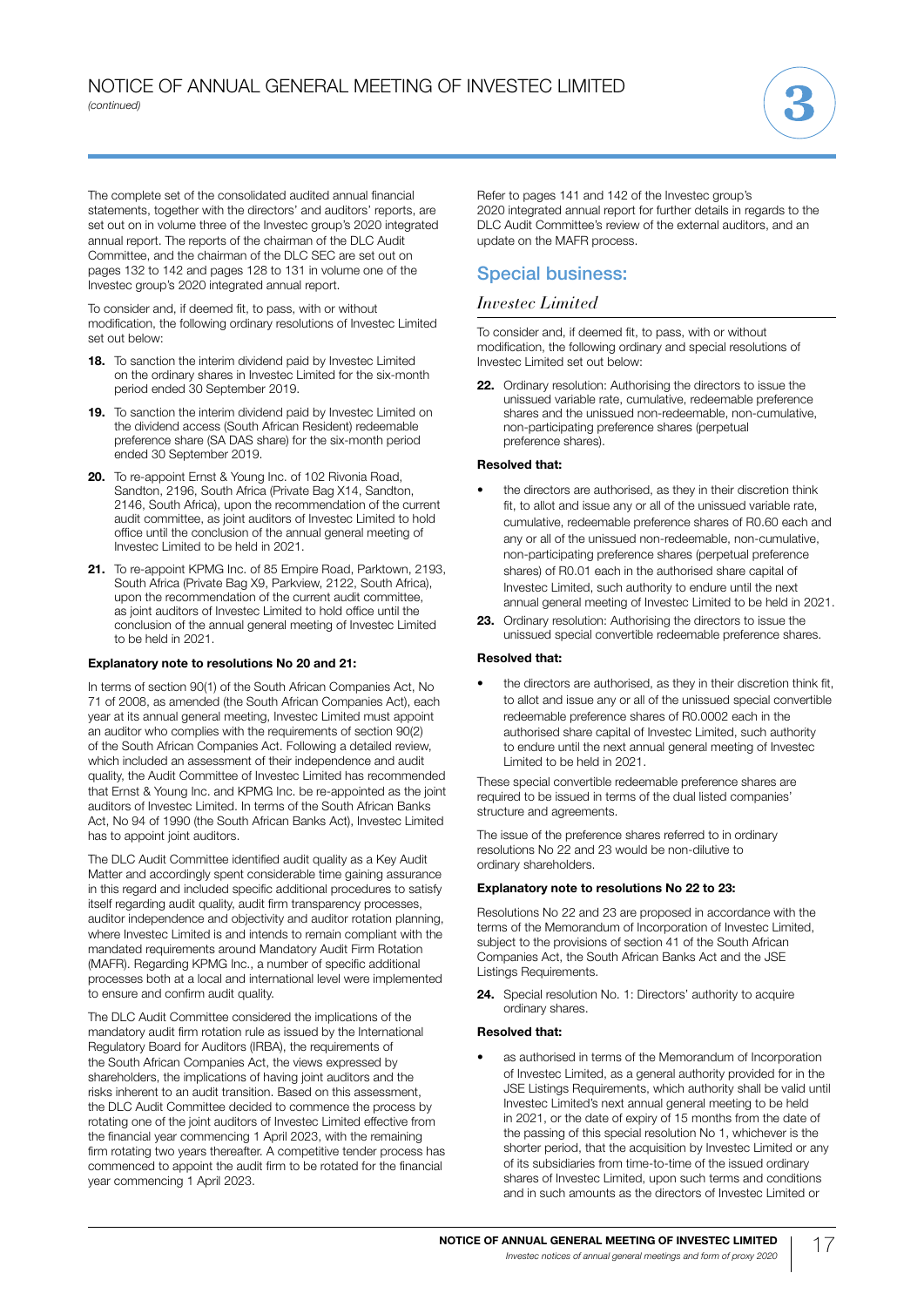its subsidiaries may from time-to-time decide, be approved, but subject to the provisions of the South African Banks Act, the South African Companies Act and the JSE Listings Requirements, it being recorded that as at 16 June 2020, the JSE Listings Requirements provide, *inter alia*, that:

- any such acquisition of ordinary shares shall be effected through the order book operated by the JSE trading system and done without any prior understanding or arrangement;
- (ii) an announcement containing full details of such acquisitions will be published as soon as Investec Limited or any of its subsidiaries has acquired ordinary shares constituting, on a cumulative basis, 3% of the number of ordinary shares in issue, as the case may be, when the authority is granted and for each 3% in aggregate acquired thereafter;
- (iii) acquisitions of shares in aggregate in any one financial year may not exceed 20% of Investec Limited's issued ordinary share capital in any one financial year;
- (iv) in determining the price at which ordinary shares issued by Investec Limited are acquired by it, or any of its subsidiaries, in terms of this general authority, the maximum price at which such ordinary shares may be acquired will be 10% above the weighted average of the market value at which such ordinary shares are traded on the JSE as determined over the five business days immediately preceding the date of acquisition of such ordinary shares, as the case may be, by Investec Limited or any of its subsidiaries;
- (v) at any point in time, Investec Limited may only appoint one agent to effect any acquisition on Investec Limited's behalf;
- (vi) a resolution is passed by the board of directors that it has authorised the acquisition, that Investec Limited and its subsidiaries have passed the solvency and liquidity test and that, since the test was performed, there have been no material changes to the financial position of the group; and
- (vii) neither Investec Limited nor its subsidiaries may acquire any shares during a prohibited period as defined by the JSE Listings Requirements unless there is in place a repurchase programme where dates and quantities of shares to be traded during the prohibited period are fixed and full details of the programme have been submitted to the JSE Limited prior to the commencement of the prohibited period.

For additional information relating to special resolution No 1, please refer to the explanatory note which follows special resolution No 2 below.

25. Special resolution No 2: Directors' authority to acquire any redeemable, non-participating preference shares and non-redeemable, non-cumulative, non-participating preference shares.

#### Resolved that:

as authorised in terms of the Memorandum of Incorporation of Investec Limited, as a general authority provided for in the JSE Listings Requirements, which authority shall be valid until Investec Limited's next annual general meeting to be held in 2021, or the date of expiry of 15 months from the date of the passing of this special resolution No 2, whichever is the shorter period, that the acquisition by Investec Limited from time-to-time of any redeemable, non-participating preference shares in issue from time-to-time (redeemable preference shares) and the issued non-redeemable, non-cumulative,

non-participating preference shares (perpetual preference shares) of Investec Limited, upon such terms and conditions and in such amounts as the directors of Investec Limited may from time-to-time decide, be approved, but subject to the provisions of the South African Banks Act, the South African Companies Act and the JSE Listings Requirements, it being recorded that as at 16 June 2020, the JSE Listings Requirements provide, *inter alia*, that:

- any such acquisition of redeemable preference shares or the perpetual preference shares shall be effected through the order book operated by the JSE trading system and done without any prior understanding or arrangement;
- an announcement containing full details of such respective acquisitions will be published as soon as Investec Limited has acquired redeemable preference shares or perpetual preference shares constituting, on a cumulative respective basis, 3% of the number of redeemable preference shares or perpetual preference shares in issue, as the case may be, when the authority is granted and for each 3% in aggregate acquired thereafter;
- (iii) acquisitions of shares in aggregate in any one financial year may not exceed 20% of Investec Limited's redeemable preference share capital in issue from timeto-time or issued perpetual preference share capital, as the case may be, as at the date of passing of this special resolution  $N_0$  2;
- (iv) in determining the price at which redeemable preference shares or perpetual preference shares issued by Investec Limited are acquired by it in terms of this general authority, the maximum price at which such redeemable preference shares or perpetual preference shares, may be acquired will be 10% above the weighted average of the market value at which such redeemable preference shares or perpetual preference shares are traded on the JSE as determined over the five business days immediately preceding the date of acquisition of such redeemable preference shares or perpetual preference shares, as the case may be, by Investec Limited;
- (v) at any point in time, Investec Limited may only appoint one agent to effect any acquisition on Investec Limited's behalf;
- (vi) a resolution is passed by the board of directors that it has authorised the acquisition, that Investec Limited has passed the solvency and liquidity test and that, since the test was performed, there have been no material changes to the financial position of the group; and
- (vii) Investec Limited may not acquire any shares during a prohibited period as defined by the JSE Listings Requirements unless there is in place a repurchase programme where dates and quantities of shares to be traded during the prohibited period are fixed and full details of the programme have been submitted to the JSE Limited prior to the commencement of the prohibited period.

#### Explanatory note to special resolutions No 1 and 2:

The reason for and effect of special resolutions No 1 and 2 is to grant a renewable general authority to Investec Limited or its subsidiaries, to acquire ordinary shares and Investec Limited to acquire redeemable preference shares and perpetual preference shares of Investec Limited which are in issue from time-to-time, subject to the South African Companies Act, the JSE Listings Requirements and the South African Banks Act. The directors of Investec Limited have no present intention of making any acquisition but believe that Investec Limited should retain the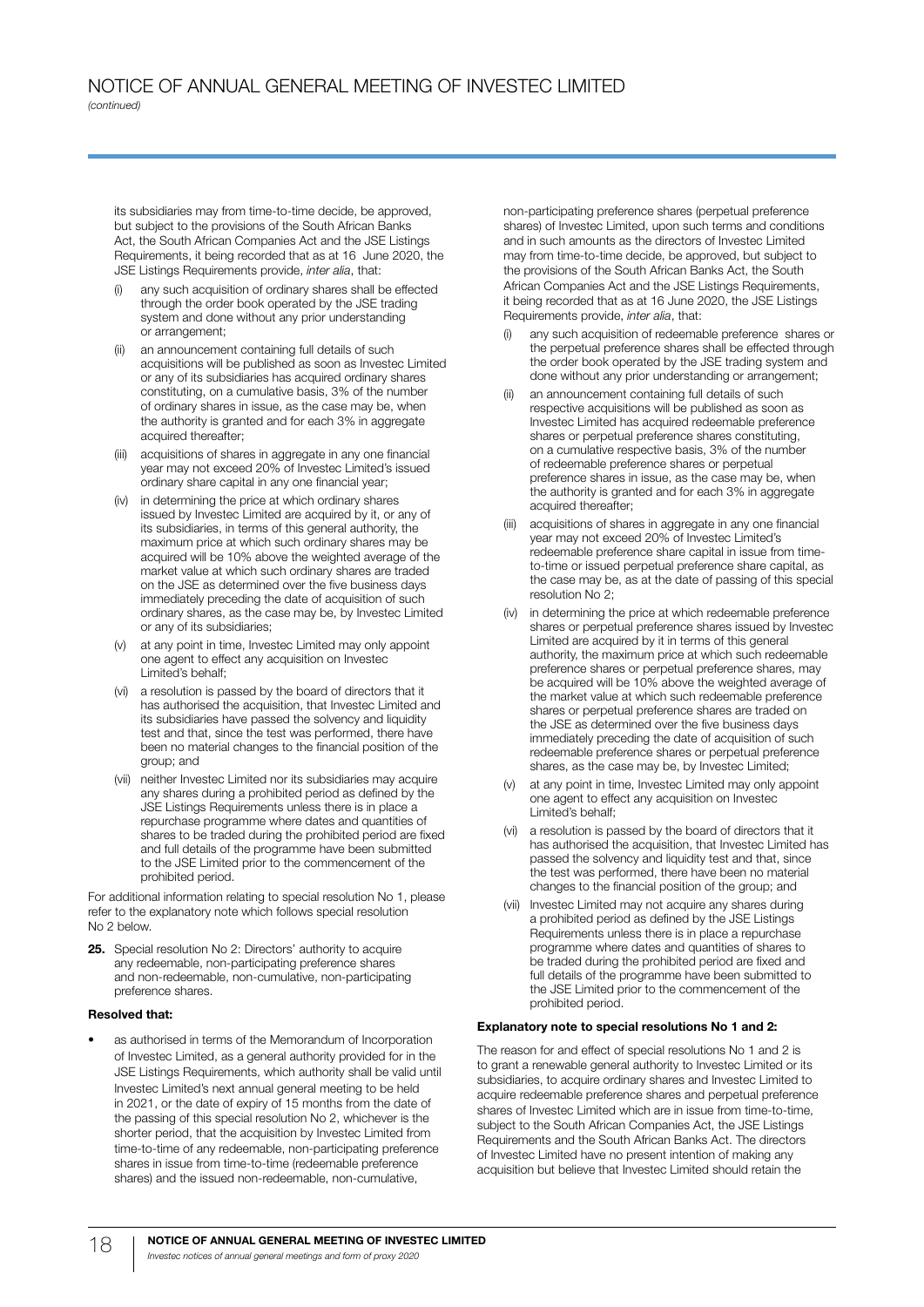flexibility to take action if future acquisitions are considered desirable and in the best interests of shareholders. The directors of Investec Limited are of the opinion that, after considering the effect of such acquisition of ordinary shares, redeemable preference shares and perpetual preference shares of Investec Limited which are in issue from time-to-time, if implemented and on the assumption that the maximum of 20% of the current issued ordinary share capital, any redeemable preference shares or perpetual preference shares will be acquired, using the mechanism of the general authority at the maximum price at which the acquisition may take place and having regard to the price of the ordinary shares, redeemable preference shares and perpetual preference shares, of Investec Limited on the JSE at the last practical date prior to the date of the notice of annual general meeting of Investec Limited convened for 6 August 2020:

- Investec Limited and its subsidiaries will be able, in the ordinary course of business, to pay their debt for a period of 12 months after the date of the notice of annual general meeting of Investec Limited convened for 6 August 2020;
- the consolidated assets of Investec Limited and its subsidiaries, fairly valued in accordance with the accounting policies used in the latest audited annual group financial statements, will be in excess of the consolidated liabilities of Investec Limited and its subsidiaries for a period of 12 months after the date of the notice of annual general meeting of Investec Limited convened for 6 August 2020; and
- Investec Limited and its subsidiaries will have adequate capital and reserves for ordinary business purposes for a period of 12 months after the date of the notice of annual general meeting of Investec Limited convened for 6 August 2020.

## *Directors' responsibility statement*

The directors, whose names appear on pages 108 to 111 in volume one of the Investec group's 2020 integrated annual report, collectively and individually accept full responsibility for the accuracy of the information pertaining to special resolutions No 1 and 2 and certify that, to the best of their knowledge and belief, there are no facts that have been omitted, which would make any statement false or misleading and that all reasonable enquiries to ascertain such facts have been made and that the special resolutions contains all information.

## *Material changes*

Other than the facts and developments reported on in the Investec group's 2020 integrated annual report, there have been no material changes in the affairs or financial position of Investec Limited and its subsidiaries since the date of signature of the audit report and up to the date of this notice of annual general meeting of Investec Limited. The following additional information is provided in terms of the JSE Listings Requirements for purposes of the general authority:

- major beneficial shareholders as set out on page 155 in volume one of the Investec group's 2020 integrated annual report; and
- share capital of Investec Limited as set out on pages 127 to 129 in volume three of the Investec group's 2020 integrated annual report.

26. Special resolution No 3: Financial assistance.

#### Resolved that:

- to the extent required by the South African Companies Act, the board of directors of Investec Limited may, subject to compliance with the requirements of Investec Limited's Memorandum of Incorporation (if any), the South African Companies Act, the South African Banks Act and the JSE Listings Requirements, authorise Investec Limited to provide direct or indirect financial assistance by way of loan, guarantee, the provision of security or otherwise, to:
	- any of its present or future subsidiaries and/or any other company or entity that is or becomes related or interrelated to Investec Limited, for any purpose or in connection with any matter, including, but not limited to, any option, or any securities issued or to be issued by Investec Limited or a related or interrelated company or entity, or for the purchase of any securities of Investec Limited or a related or interrelated company or entity; and/or
	- (ii) any of the present or future directors or prescribed officers of Investec Limited or of a related or interrelated company or entity (or any person related to any of them or to any company or corporation related or interrelated to any of them), or to any other person who is a participant in any of Investec Limited's present or future share or other employee incentive schemes, for the purpose of, or in connection with, the subscription of any option, or any securities, issued or to be issued by Investec Limited or a related or interrelated company or entity, or for the purchase of any securities of Investec Limited or a related or interrelated company or entity, where such financial assistance is provided in terms of any such scheme, such authority to endure until the next annual general meeting of Investec Limited to be held in 2021.

#### Explanatory note to special resolution No 3:

As part of the normal conduct of the business of the group Investec Limited, where necessary, usually provides guarantees and other support undertakings to third parties which enter into financing agreements with its local and foreign subsidiaries and joint ventures or partnerships in which the company, its subsidiaries and officers, have an interest on an arms length basis.

This is particularly so where funding is raised by conduct of their operations. In the circumstances and in order to, *inter alia*, ensure that Investec Limited and its subsidiaries and other related and interrelated companies and entities continue to have access to financing for the purpose of refinancing existing facilities and funding their corporate and working capital requirements, it is necessary to obtain the approval of shareholders as set out in this special resolution. Investec Limited would like the ability to continue to provide financial assistance, if necessary, also in other circumstances.

Furthermore, it may be necessary for Investec Limited to provide financial assistance to any of its present or future subsidiaries and/ or to any other related or interrelated company or entity, and/ or to a member of a related or interrelated company or entity, to subscribe for options or securities of Investec Limited or another company related or interrelated to it. Under sections 44 and 45 of the South African Companies Act, Investec Limited will, however, require a special resolution to be adopted before such financial assistance may be provided. It is therefore imperative that Investec Limited obtains the approval of shareholders in terms of special resolution No 3 so that it is able to effectively organise its internal financial administration. Sections 44 and 45 also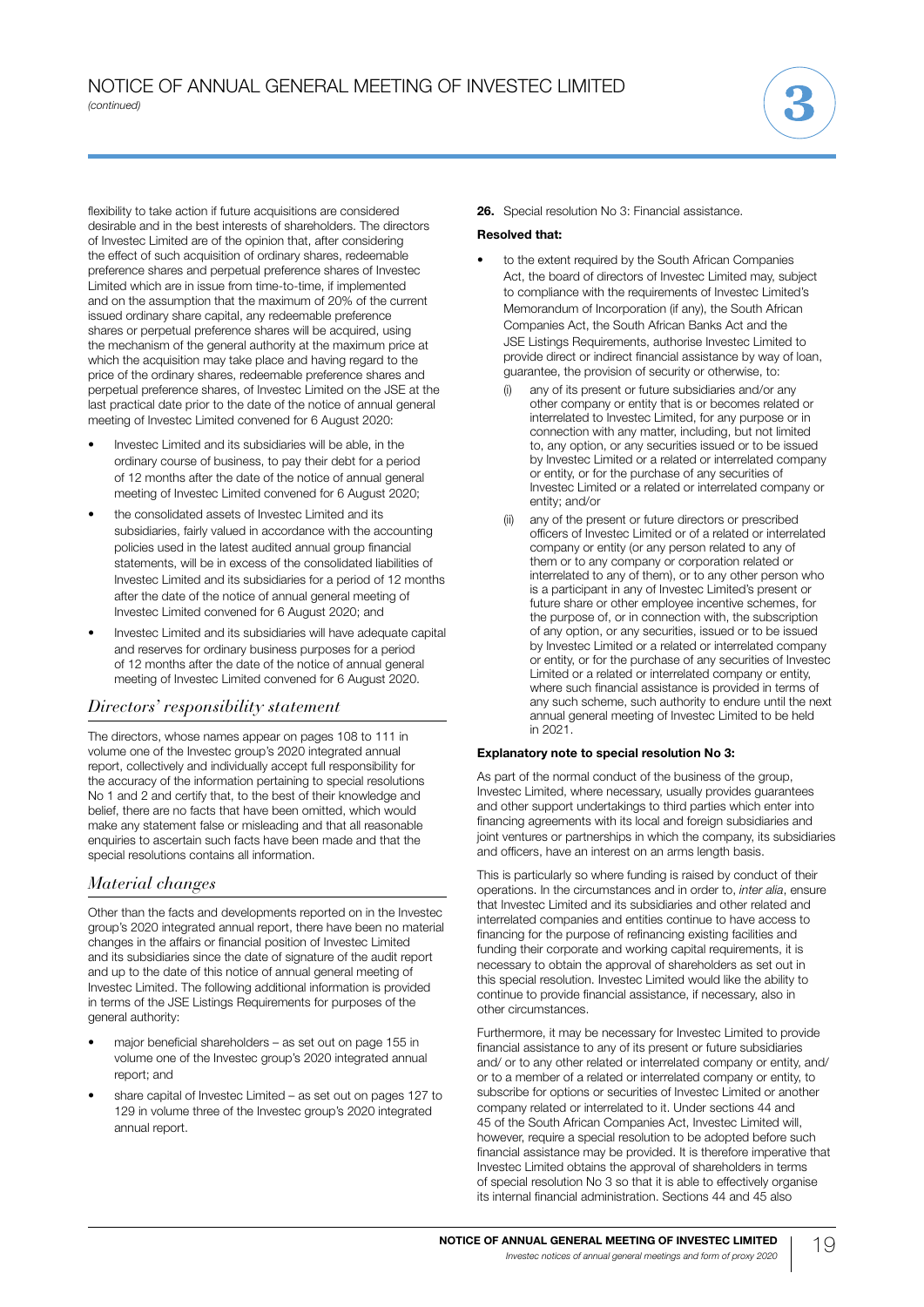contain exemptions in respect of employee share schemes, as contemplated in the South African Companies Act, which satisfy the requirements of section 97 of the South African Companies Act. To the extent that any of Investec Limited's or the group's share or other employee incentive schemes do not constitute employee share schemes that satisfy such requirements, financial assistance (as contemplated in sections 44 and 45) to be provided under such schemes will, *inter alia*, also require approval by special resolution. Accordingly, special resolution No 3 authorises financial assistance to any of the directors or prescribed officers of Investec Limited or its related or interrelated companies or entities (or any person related to any of them or to any company or corporation related or interrelated to them), or to any other person who is a participant in any of the group's share or other employee incentive schemes, in order to facilitate their participation in any such schemes.

27. Special resolution No 4: Non-executive directors' remuneration.

#### Resolved that:

- in terms of section 66(9) of the South African Companies Act, payment of the remuneration to the non-executive directors of Investec Limited for their service as directors be approved as follows:
	- For the period 1 September 2020 to 31 August 2021: as set out on page 227 in volume one of the Investec group's 2020 integrated annual report;
	- Value-Added Tax (VAT), at the prevailing rate, where applicable, will be added to the abovementioned fees.

#### Explanatory note to special resolution No 4:

The reason for and effect of special resolution No 4 is to enable Investec Limited to comply with the provisions of sections 65(11) (h), 66(8) and 66(9) of the South African Companies Act, which stipulate that remuneration to directors for their service as directors may be paid only in accordance with a special resolution approved by shareholders.

The board is proposing a reduction to non- executive directors' remuneration across the group of between 10% and 20% for 2020/2021.

For more information on the directors' remuneration, please refer to pages 179 to 237 in volume one of the Investec group's 2020 integrated annual report.

## Ordinary business:

#### *Investec plc*

To consider and, if deemed fit, to pass with or without modification, the following ordinary resolutions of Investec plc set out below:

- 28. To receive the audited annual financial statements of Investec plc for the year ended 31 March 2020, together with the reports of the directors of Investec plc and of the auditors of Investec plc.
- 29. To sanction the interim dividend paid by Investec plc on the ordinary shares in Investec plc for the six-month period ended 30 September 2019.
- 30. To re-appoint Ernst & Young LLP of 1 More London Place, London SE1 2AF, as auditors of Investec plc to hold office until the conclusion of the annual general meeting of Investec plc to be held in 2021.
- 31. To authorise the Investec plc Audit Committee to set the remuneration of the company's auditor.

## Special business:

#### *Investec plc*

32. Ordinary resolution: Directors' authority to allot shares and other securities.

#### Resolved that:

- In accordance with section 551 of the UK Companies Act, the directors be and are hereby generally and unconditionally authorised to allot, or grant rights to subscribe for, or convert any security into shares up to an aggregate nominal amount of:
	- £3 000 in respect of Investec plc ordinary shares of £0.0002 each (ordinary shares); and
	- £26 219 in respect of Investec plc special converting shares of £0.0002 each (special converting shares). The special converting shares are required by the dual listed companies' structure and agreements and any issue of same would be non-dilutive to ordinary shareholders.

Such authority will expire at the conclusion of the annual general meeting of Investec plc to be held in 2021 or, if earlier, 15 months after the passing of this ordinary resolution, but so that in each case, the company may enter into agreements to exercise the authority granted by this resolution where such agreements would or might require shares to be allotted or to convert any security into shares after the date the authority expires, and the directors may allot shares or grant such rights under any such agreements as if the authority had not expired.

#### Explanatory note to resolution No 32:

The Articles of Association of Investec plc permit the directors of Investec plc to allot shares and other securities in accordance with section 551 of the UK Companies Act, up to an amount authorised by the shareholders in general meeting.

The Investment Association's share capital management guidelines allow for allotments of up to two-thirds of the company's issued share capital, provided that any amount over one-third is applied to fully pre-emptive rights issues only.

The board has previously indicated that, in recognition of the views expressed by shareholders around dilution, it would not seek authority to make such allotments.

However, in light of the regulatory guidance issued in response to the COVID-19 pandemic which advises banks to conserve regulatory capital, suspend share buybacks and restrict the payment of cash bonuses to senior staff (including all material risk takers), the board is seeking authority to allot up 15 million ordinary shares (around two percent of the company's currently issued ordinary share capital).

Any allotment using this authority will only be for the purposes of satisfying future employee share awards, and only to the extent that the company does not otherwise receive regulatory authority to purchase such ordinary shares from the market.

The resolution also authorises the directors to allot special converting shares to reflect the number of ordinary shares issued by Investec Limited at any time and from time-to-time up to a nominal value of £0.0002, per the requirements of the dual listed companies' structure and agreements.

Shares held in treasury are not included in for the purposes of the calculation of the nominal value of ordinary shares which may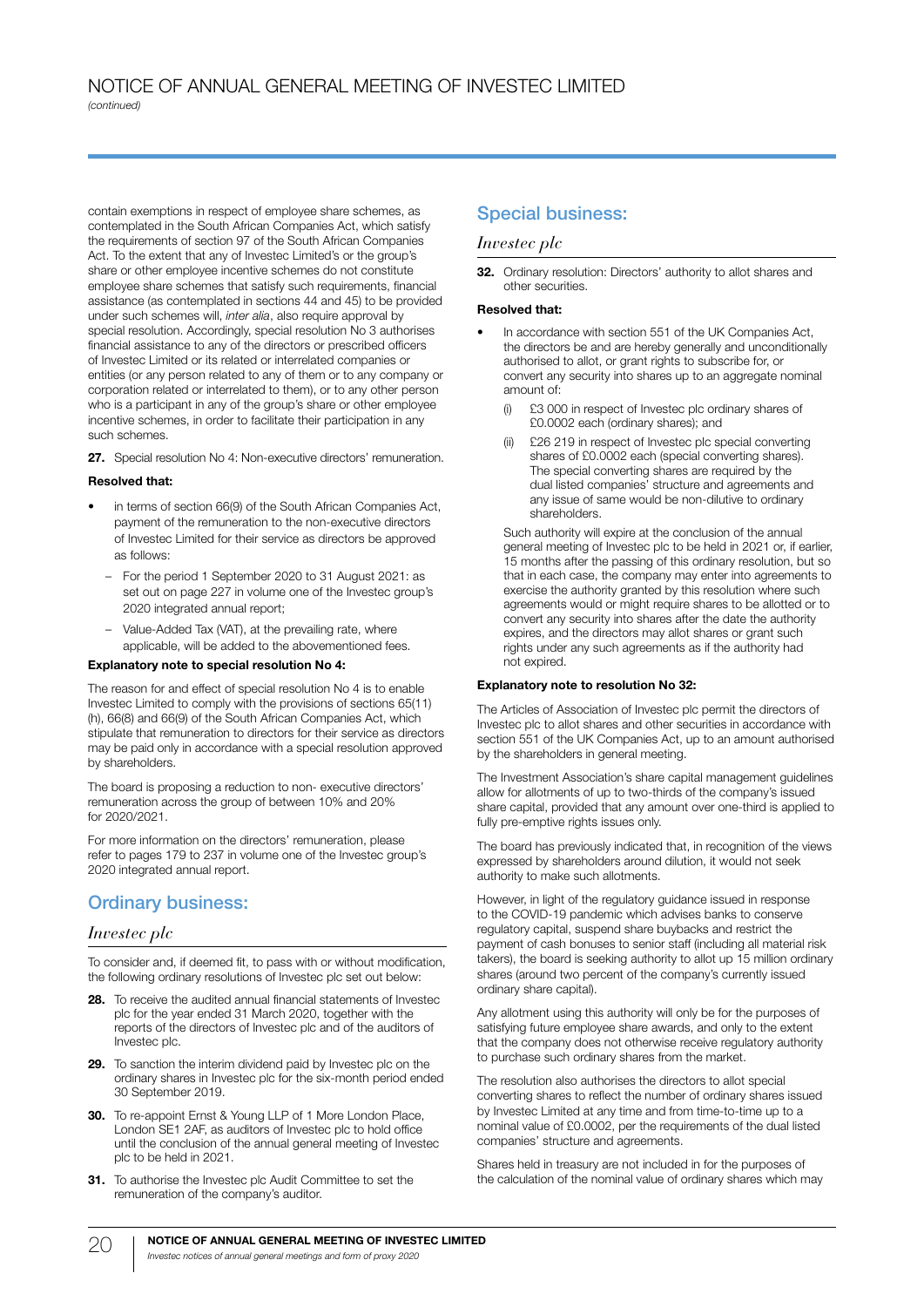be allotted under this authority. As of 16 June 2020 (the latest practicable date prior to the publication of this notice), Investec plc holds no treasury shares for voting rights purposes.

**33.** Ordinary resolution with a 75% majority: Directors' authority to purchase ordinary shares.

#### Resolved that:

- Investec plc be and is hereby unconditionally and generally authorised for the purpose of section 701 of the UK Companies Act to make market purchases (as defined in section 693 of the UK Companies Act) of ordinary shares in the capital of Investec plc, provided that:
	- (i) the maximum aggregate number of ordinary shares which may be purchased is 69 608 262 ordinary shares of £0.0002 each;
	- the minimum price which may be paid for each ordinary share is the nominal value of such share at the time of purchase;
	- (iii) the maximum price which may be paid for any ordinary share is an amount equal to the higher of (a) 105% of the average of the middle market quotations of the ordinary shares of Investec plc as derived from the London Stock Exchange Daily Official List for the five business days immediately preceding the day on which such share is contracted to be purchased or (b) the higher of the price of the last independent trade and the highest current bid for an ordinary share as stipulated by the Commission adopted Regulatory Technical Standards pursuant to article 5(6) of the Market Abuse Regulations; and
	- (iv) this authority shall expire at the conclusion of the annual general meeting of Investec plc to be held in 2021, or if earlier, 15 months from the date on which this resolution No 33 is passed (except in relation to the purchase of ordinary shares, the contract for which was concluded before the expiry of such authority and which might be executed wholly or partly after such expiry) unless such authority is renewed prior to that time.

#### Explanatory note to resolution No 33:

The purpose and effect of this resolution No 33 is to grant a general authority, subject to the specified limits, to Investec plc to acquire ordinary shares of Investec plc. The maximum number of ordinary shares which could be acquired under this authority represents 10% of the ordinary shares in issue as at 16 June 2020 (the latest practicable date prior to the publication of this notice).

As of 16 June 2020 (the latest practicable date prior to publication of this notice), there were options outstanding over 329 732 ordinary shares, representing 0.047% of Investec plc's issued ordinary share capital at that date. If the authority to buy back shares under this ordinary resolution No 33 was exercised in full, the total number of options to subscribe for ordinary shares would represent 0.053% of Investec plc's issued ordinary share capital. The UK Companies Act permits Investec plc to purchase its own ordinary shares to be held in treasury, with a view to possible resale at a future date.

The directors of Investec plc have no present intention of making any purchases, but believe that Investec plc should retain the flexibility to take further action if future purchases were considered desirable and in the best interest of shareholders. If Investec plc were to purchase shares under the UK Companies Act they will be cancelled or, to the extent determined by the directors of Investec plc, held in treasury. The authority will be exercised only if the directors of Investec plc believe that to do so would result

in an increase of earnings per ordinary share and would be in the interests of shareholders generally or, in the case of the creation of treasury shares, that to do so would be in the best interests of shareholders generally.

**34.** Ordinary resolution with a 75% majority: Authority to purchase preference shares.

#### Resolved that:

- Investec plc be and is hereby unconditionally and generally authorised for the purpose of section 701 of the UK Companies Act to make market purchases (as defined in section 693 of the UK Companies Act) of non-redeemable, non-cumulative, non-participating rand preference shares of ZAR0.0001 each in the capital of Investec plc (the rand preference shares) and non-redeemable, non-cumulative, non-participating sterling preference shares of GBP0.01 each in the capital of Investec plc (the sterling preference shares), and together with the rand preference shares, the preference shares), provided that:
	- the maximum aggregate number of rand preference shares which may be purchased is 131 447 and the maximum number of sterling preference shares which may be purchased is 2 754 587;
	- the minimum price which may be paid for each preference share is the nominal value of such share at the time of purchase;
	- (iii) the maximum price which may be paid for any preference share is an amount equal to 105% of the average of the middle market quotations of the preference shares of Investec plc as derived from the Johannesburg Stock Exchange Daily Official List or from the International Stock Exchange Daily Official List (as applicable), in each case for the five business days immediately preceding the day on which such share is contracted to be purchased; and
	- (iv) this authority shall expire at the conclusion of the annual general meeting of Investec plc to be held in 2021, or if earlier, 15 months from the date on which this resolution No 34 is passed (except in relation to the purchase of preference shares, the contract for which was concluded before the expiry of such authority and which might be executed wholly or partly after such expiry).

#### Explanatory note to resolution No 34:

On 20 July 2016, the shareholders of Investec plc and Investec Limited approved the off-market purchase (the Off-market Purchase) of the preference shares. Pursuant to the Off-market Purchase, Investec plc made a tender offer for all of the preference shares in issue and, to the extent that acceptances were received, a number of preference shares were purchased by Investec plc on 2 August 2016 and these preference shares were subsequently de-listed and cancelled. The directors of Investec plc consider it in the best interests of shareholders generally for Investec plc to have the authority to purchase the remaining preference shares in issue. Investec plc intends to exercise this authority upon preference shares becoming available for purchase provided prevailing market conditions are favourable.

Accordingly, the purpose and effect of ordinary resolution No 34 is to grant a general authority to Investec plc to acquire the preference shares. The Company intends to cancel any repurchased preference shares.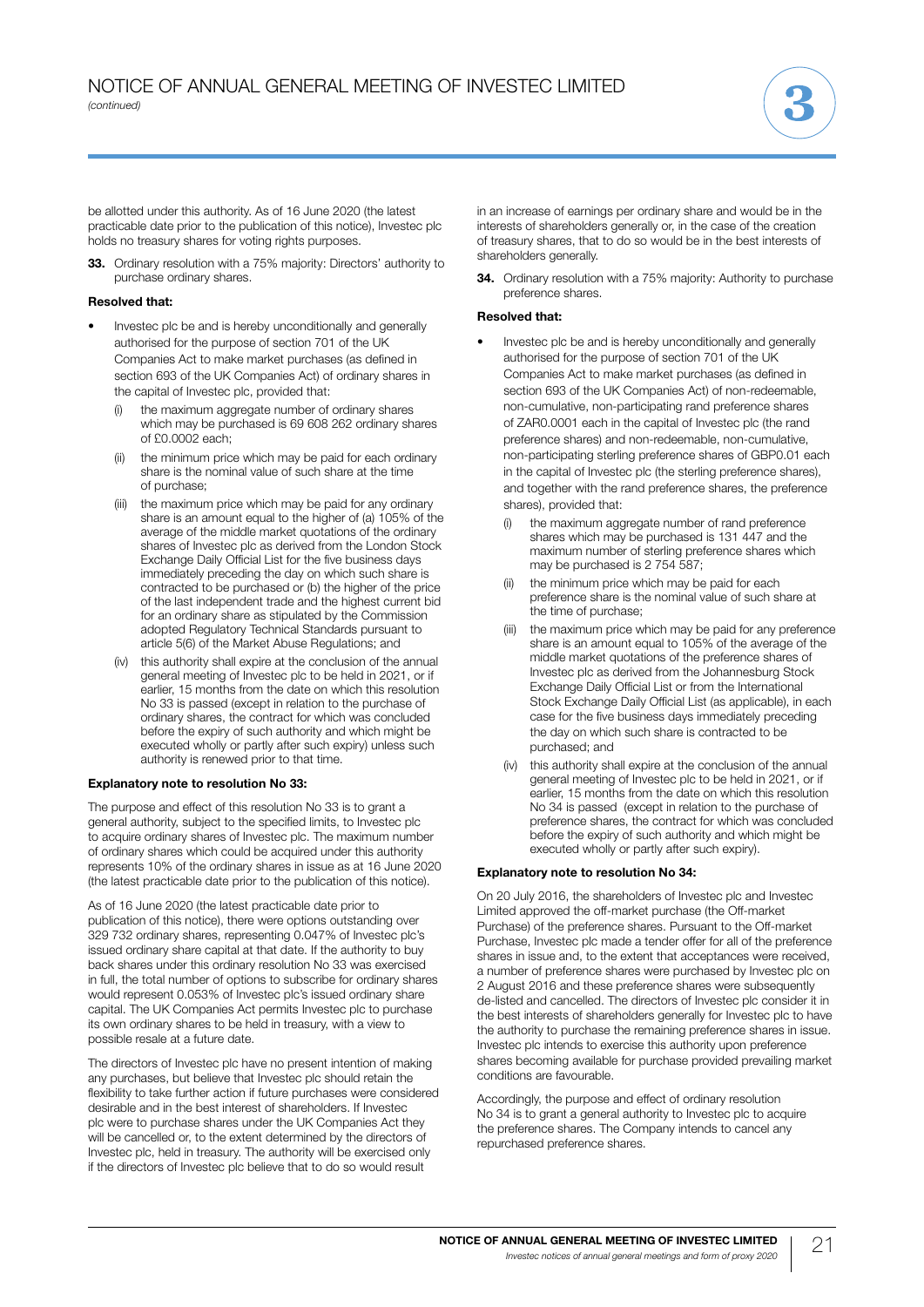**35.** Ordinary resolution: Political donations.

#### Resolved that:

- in accordance with section 366 of the UK Companies Act, Investec plc and any company which, at any time during the period for which this resolution has effect, is a subsidiary of Investec plc, be and are hereby authorised to:
	- (e) make donations to political organisations not exceeding £25 000.00 in total; and
	- (f) incur political expenditure not exceeding £75 000.00 in total.

In each case during the period commencing on the date of this resolution and ending on the date of the annual general meeting of Investec plc to be held in 2021, provided that the maximum amounts referred to in (i) and (ii) may consist of sums in any currency converted into pounds sterling at such rate as Investec plc may in its absolute discretion determine. For the purposes of this resolution, the terms 'political donations', 'political organisations' and 'political expenditure' shall have the meanings given to them in sections 363 to 365 of the UK Companies Act.

#### Explanatory note to resolution No 35:

The reason for ordinary resolution No 35 is that the UK Companies Act requires companies to obtain shareholder approval before they can make donations to EU political organisations or incur EU political expenditure. Investec plc does not give any money for political purposes in the UK nor does it make any donations to EU political organisations or incur EU political expenditure.

Although Investec plc does not intend to give any money for political purposes in the UK or incur EU political expenditure, the definitions of political donations and political expenditure used in the UK Companies Act are very wide. The authority is a precautionary measure to ensure that Investec plc and any company which is or becomes a subsidiary of Investec plc does not inadvertently breach the relevant provisions of the UK Companies Act.

The directors of Investec Limited consider that the proposed resolutions in the notice of the annual general meeting are in the best interests of Investec Limited and its shareholders and recommend that you vote in favour as the directors of Investec Limited intend to do in respect of their own beneficial holdings.

By order of the board.

Lamo

Niki van Wyk Company Secretary

Sandton 16 June 2020

Registered office: C/o Company Secretarial Investec Limited 100 Grayston Drive Sandton 2196 PO Box 785700 Sandton 2146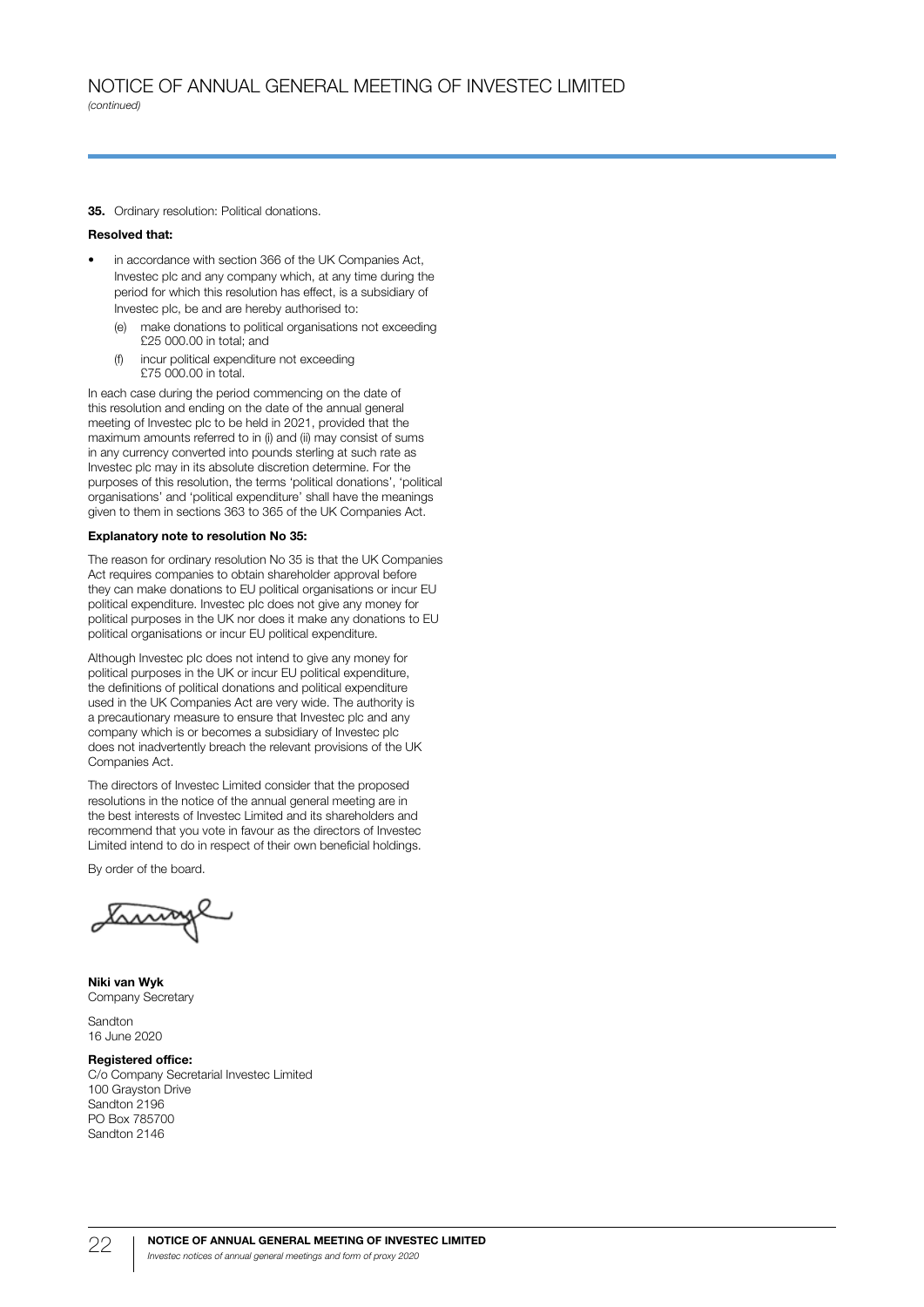

- 1. All of the above resolutions are joint electorate actions under the Memorandum of Incorporation of Investec Limited and, accordingly, both the holders of ordinary shares in Investec Limited and the holder of the special convertible redeemable preference shares in Investec Limited are entitled to vote. Voting will be on a poll which will remain open for sufficient time to allow the Investec plc annual general meeting to be held and for the vote of the holder of the Investec Limited special convertible redeemable preference shares to be ascertained and cast on a poll.
- 2. On the poll:
	- (i) each ordinary share in Investec Limited (other than those subject to voting restrictions) will have one vote;
	- (ii) the holder of the Investec Limited special convertible redeemable preference shares will cast the same number of votes as were validly cast by ordinary shareholders for and against the equivalent resolution by Investec plc shareholders on a poll at the Investec plc annual general meeting;
	- (iii) the holder of the Investec Limited special convertible redeemable preference shares will be obliged to cast these votes for and against the relevant resolution in accordance with the votes cast for and against the equivalent resolution by Investec plc ordinary shareholders on the poll at the Investec plc annual general meeting;
	- (iv) through this mechanism, the votes of the Investec plc ordinary shareholders at the Investec plc annual general meeting will be reflected at Investec Limited's annual general meeting in respect of each joint electorate action; and
	- (v) the results of the joint electorate actions will be announced after both polls have closed.
- **3.** A shareholder who is entitled to attend electronically and vote at the annual general meeting is entitled to appoint one or more individual as his or her proxy to exercise all or any of his or her rights to attend electronically and to submit questions relating to the business of the meeting online in written form during the meeting or in advance by emailing the company secretaries at company.secretarial@investec.co.uk and vote at the annual general meeting, provided that, if more than one proxy is appointed concurrently by a shareholder, each proxy is appointed to exercise the rights attached to different shares held by that shareholder.
- 4. A proxy need not be a shareholder of Investec plc or Investec Limited. The person whose name stands first on the form of proxy and who electronically attend the annual general meeting, will be entitled to act as proxy to the exclusion of whose names follow. Should a proxy not be specified, this will be exercised by the chairman of the meeting.
- **5.** A form of proxy is attached. The appointment of a proxy will not prevent a shareholder from subsequently attending electronically and voting at the annual general meeting electronically.
- 6. It is requested that the instrument appointing a proxy and any power of attorney or other authority under which it is executed (or a duly certified copy of any such power or authority) be deposited at the transfer secretary's office at Rosebank Towers, 15 Biermann Avenue, Rosebank, 2196, or e-mail it to proxy@computershare.co.za.
- The record date for the purposes of determining which shareholders will be entitled to participate in, and vote at, the annual general meeting and the number of votes which they may cast thereat will be determined by reference to Investec Limited's securities register at Friday, 31 July 2020 or, if the meeting is adjourned, two business days (both in South Africa and the United Kingdom) before the date fixed for the adjourned meeting, as the case may be.
- 8. Any corporation which is a shareholder can appoint one or more representatives who exercise on its behalf all of its powers as a shareholder provided that they do not do so in relation to the same shares.
- 9. Copies of the executive directors' service contracts and the non-executive directors' letters of appointment are available on request from the company secretaries by emailing company.secretarial@investec.co.uk. In addition, copies will be available at www.investec.com from at least 15 (fifteen) minutes prior to the start of the annual general meetings and up until the end of the annual general meetings.
- 10. As of 16 June 2020 (the latest practicable date prior to publication of this notice) Investec plc's issued ordinary share capital consists of 696 082 618 ordinary shares of £0.0002. Investec plc holds no ordinary shares in treasury for voting right purposes and therefore the total number of voting rights in Investec plc is 696 082 618.
- 11. As of 16 June 2020 (the latest practicable date prior to publication of this notice) Investec Limited's issued ordinary share capital consists of 318 904 709 ordinary shares of R0.0002 each. Investec Limited holds 50 322 677 ordinary shares in treasury and therefore the total number of voting rights in Investec Limited is 268 582 032.
- 12. Investec plc has issued one special voting share and Investec Limited has issued special convertible redeemable preference shares to facilitate joint voting by shareholders of Investec plc and Investec Limited on joint electorate actions. As of 16 June 2020 (the latest practicable date prior to publication of this notice) the combined total number of voting rights in Investec plc and Investec Limited is 964 664 650.
- 13. A copy of this notice can be found at www.investec.com.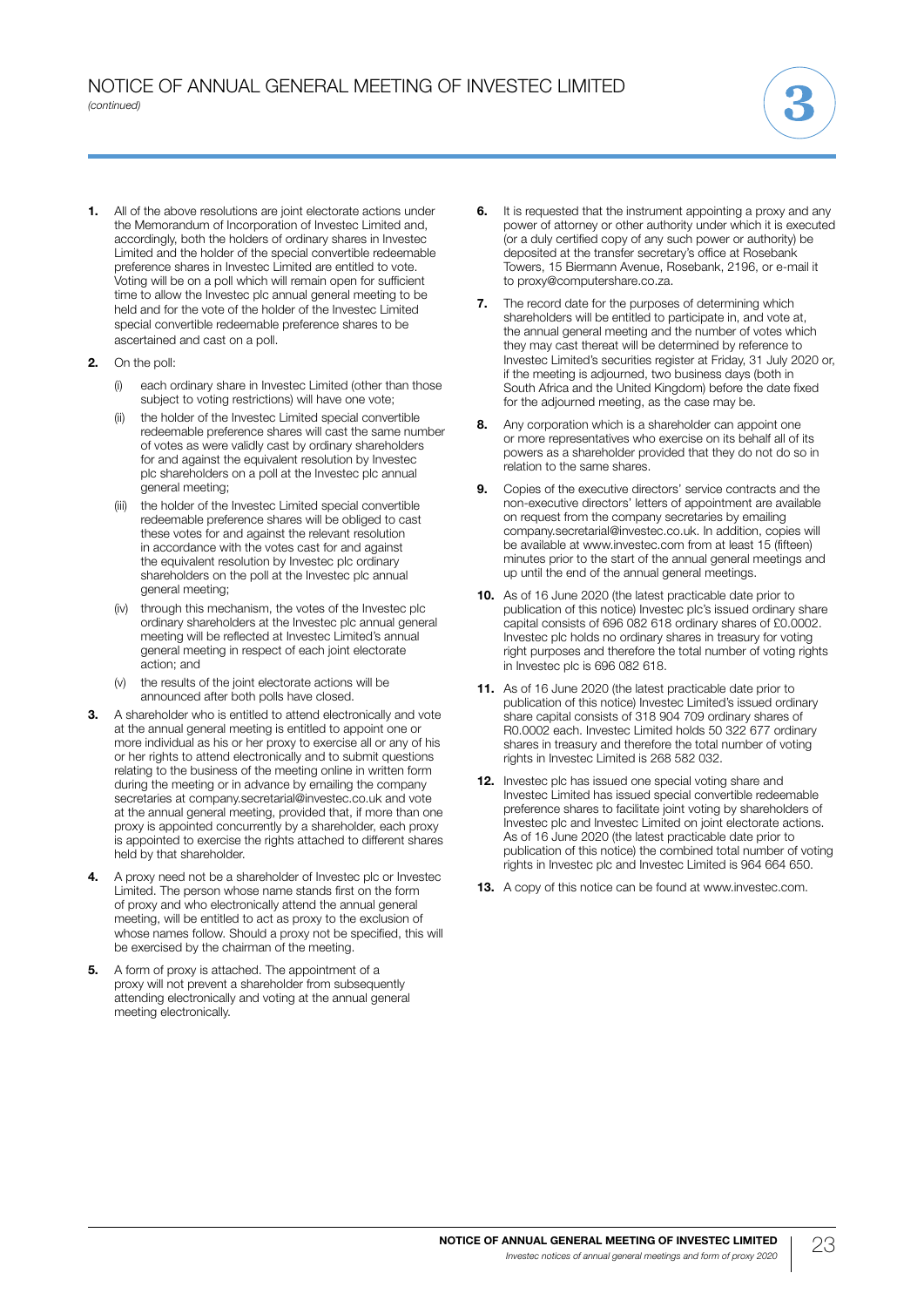To attend and participate in the meeting electronically, please refer to the notes below and the user guide on page 25 and 26.

#### 1. Accessing the annual general meeting

You can participate in the meeting by either downloading the dedicated "Lumi AGM" app or by accesssing the website https://web.lumiagm.com.

#### Accessing via the "Lumi AGM" app

To access the annual general meetings you will need to download the latest version of the dedicated app, called "Lumi AGM", onto your smartphone from the Google Play Store™ or the Apple® App Store. We recommend that you do this in advance of the meeting date.

Please note that the app is not compatible with older devices operating Android 4.4 (and below) or iOS 9 (and below).

#### Accessing via the website

Lumi AGM can also be accessed online using most well known internet browsers such as Internet Explorer (version 11), Chrome, Firefox and Safari on a PC, laptop or internet-enabled device such as a tablet or smartphone. To access the annual general meetings using this method, please go to https://web.lumiagm.com on the day.

#### 2. Logging in

On accessing through either the app or website, you will be asked to enter a Meeting ID which is 135-270-582 for Investec plc shareholders or 123-990-566 for Investec Limited shareholders. For Investec plc shareholders, you will then be prompted to enter your unique Shareholder Reference Number (SRN) and PIN. These can be found printed on your form of proxy or email if you are registered for email communications. For Investec Limited shareholders you will then be prompted to enter your unique user name and password. These will be issued to you when pre-registering to participate in the meeting.

Access to the meeting via the app or website will be available from 09:00 (UK Time) and 08:00 (Southern African time) on 6 August 2020. Please note, however, that your ability to vote will not be enabled until the chair formally opens the meeting at 11:00 (UK time)/12:00 (Southern African time).

If you are an Investec plc shareholder and unable to access your SRN and PIN, please contact the company's registrar before 11:00 (UK time) on 5 August 2020 on +44 (0)370 707 1077. Lines are open 08:30 to 17:30 Monday to Friday (excluding public holidays in England and Wales).

If you are an Investec Limited shareholder and unable to access your unique username and password, please contact the company's transfer secretaries before 12:00 (South African time) on 5 August 2020 at proxy.computershare.co.za.

#### 3. Voting

After the resolutions have been proposed, voting options will appear on the screen. Press or click the option that corresponds with the way in which you wish to vote: "For", "Against" or "Withheld/Abstain". Once you have selected your choice, you will see a message on your screen confirming that your vote has been received. If you make a mistake or wish to change your voting instruction, simply press or click the correct choice before the poll is closed. If you wish to cancel your vote, please press "Cancel".

You can split your vote by first clicking the "Split Voting" button at the top of the screen and then adding the number of shares you wish to vote alongside each voting choice.

Please note that an active internet connection is required at all times in order to successfully cast your vote when the chair of the meeting commences polling on the resolutions. It is your responsibility to ensure connectivity for the duration of the meeting.

#### 4. Procedures

The process for voting and accessing the annual general meetings presentation will be explained further during the meeting.

#### 5. Duly appointed proxies and corporate representatives

#### Investec plc

To obtain your SRN and PIN that your proxy or corporate representative will need to join the meeting, please contact the Company's registrar before 11:00 (UK time)on 5 August 2020 on +44 (0)370 707 1077. Lines are open 08:30 to 17:30 Monday to Friday (excluding public holidays in England and Wales).

#### Investec Limited

To obtain your unique username and password that your proxy or corporate representative will need to join the meeting, please contact the company's transfer secretaries before 12:00 (South African time) on 5 August 2020 at proxy@computershare.co.za. Alternatively, shareholders can register on the SmartAGM portal at www.smartagm.co.za.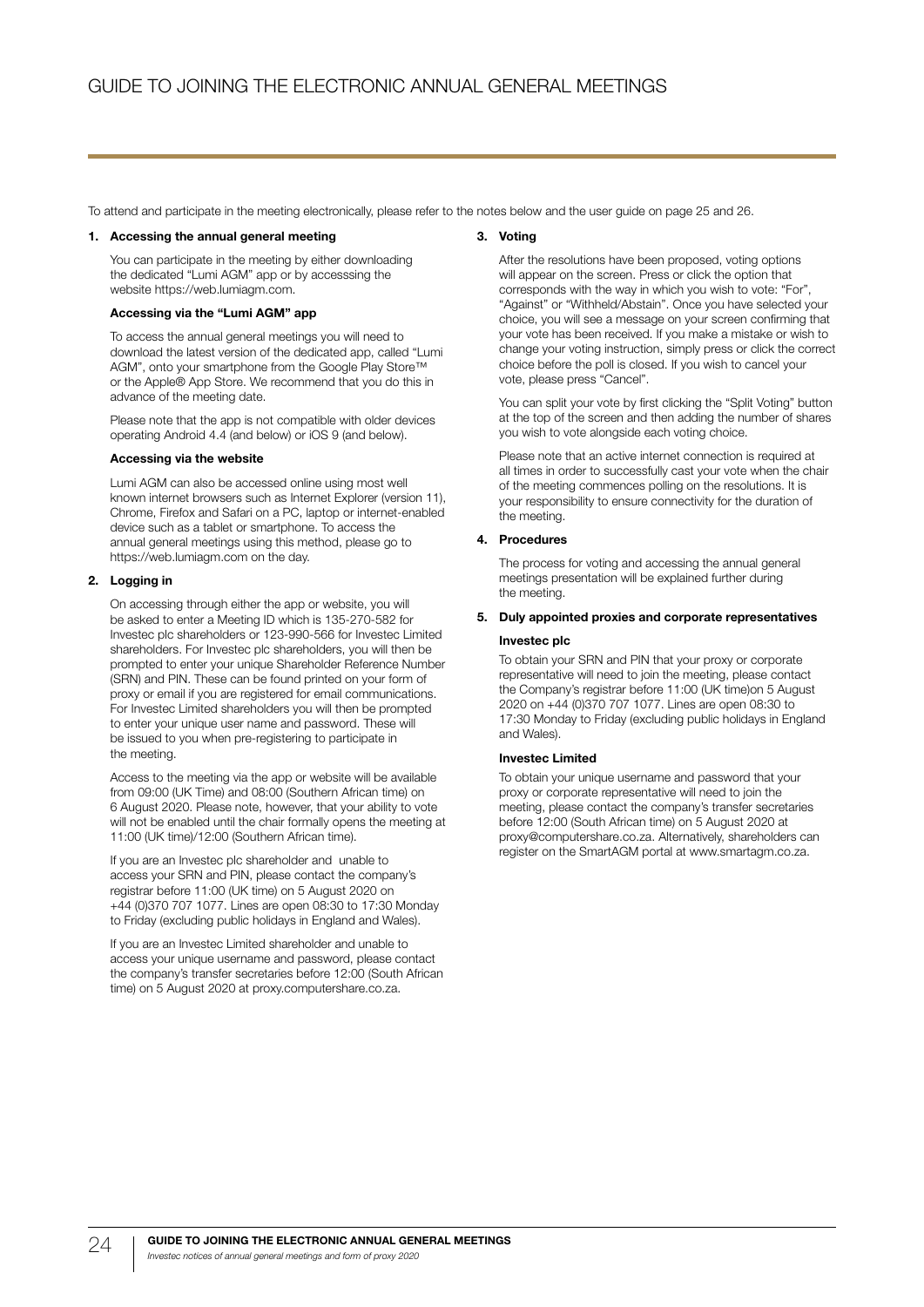

## Online user guide

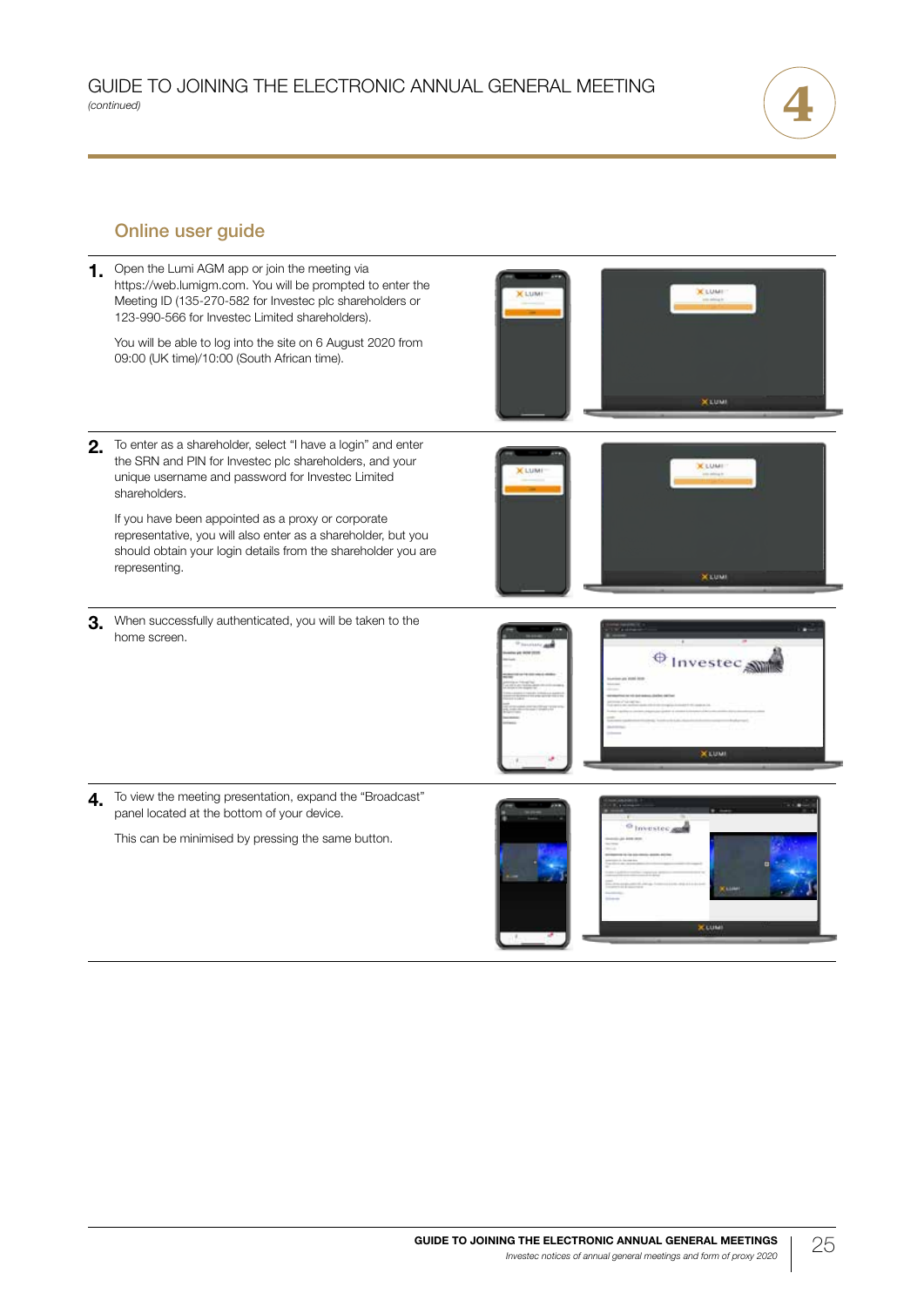## GUIDE TO JOINING THE ELECTRONIC ANNUAL GENERAL MEETING *(continued)*

5. When the chair of the meeting declares the poll open, a list of all the resolutions and voting choices will be available on your device. You can also view the resolutions and voting choices be selecting the voting icon.

Scroll through the list to view all resolutions.



6

5



6. For each resolution, select the way in which you wish to vote.

You can split your vote by first clicking the "Split Voting" button at the top of the screen and then adding the number of shares you wish to vote alongside each voting choice. 5

When selected, a confirmation message will appear.

7. To change your mind, simply press the correct choice to override your previous selection. To cancel your vote press "Cancel".

To return to the voting screen whilst the poll is open, select the voting icon

8. If you would like to ask a question, click on the message icon and type the question at the bottom of the screen.



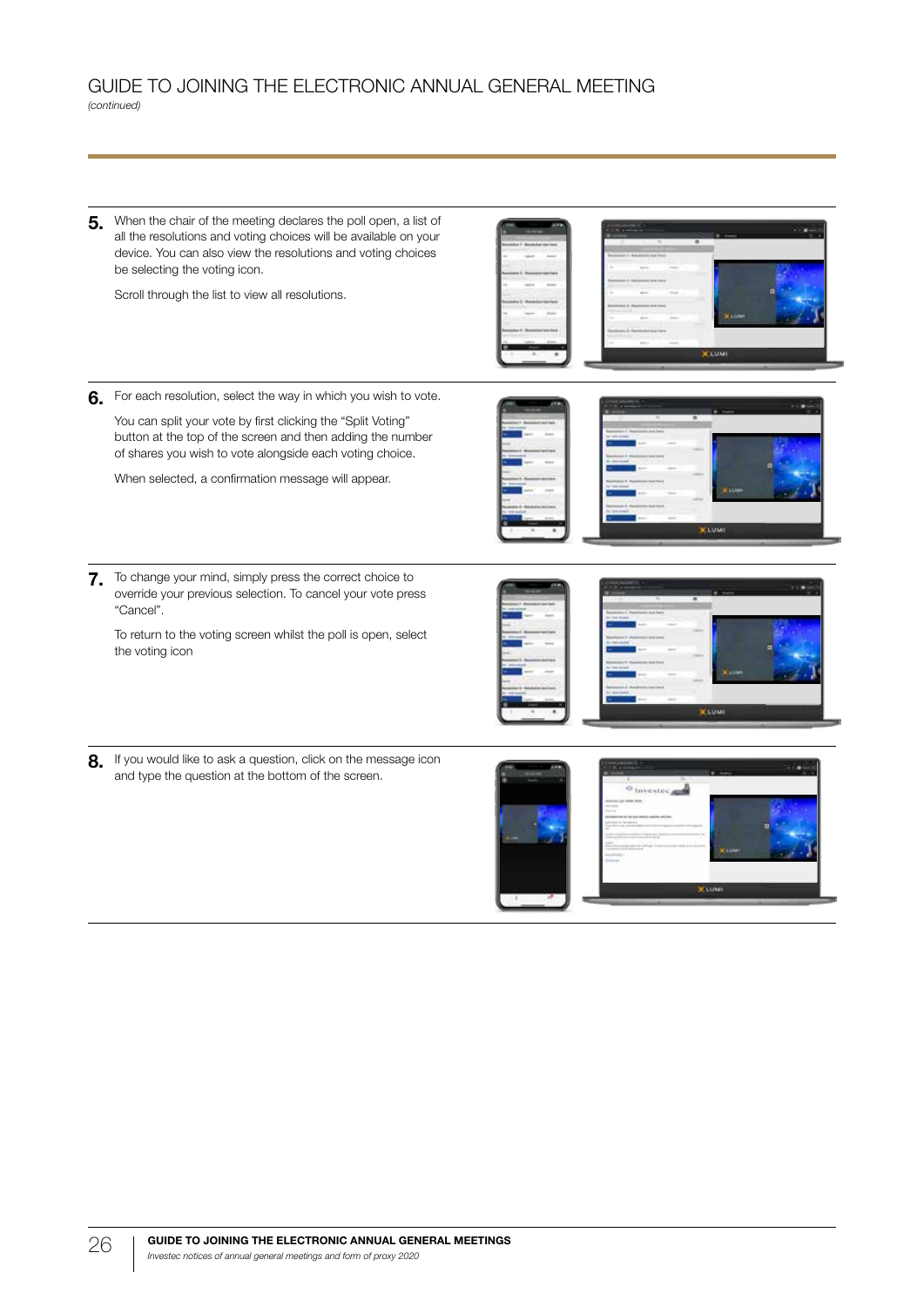

## Director biographies

Biographies of our current directors are outlined below, including their relevant skills and experience, key external appointments and any appointments to board committees.

## *Perry KO Crosthwaite*

#### Investec plc and Investec Limited chairman

Age: 71

Qualifications: MA (Hons) (Oxon) in modern languages

#### Relevant skills and experience

Perry was appointed chairman of Investec plc and Investec Limited on 15 May 2018. Perry was previously senior independent director of Investec plc and Investec Limited, a position he held from August 2014 to March 2018, having joined the boards of Investec plc and Investec Limited in June 2010. Perry is a former chairman of Investec Investment Banking and Securities and left the group on 31 March 2004. Perry has financial experience gained through a career in investment banking with over 30 years of experience. Perry has previously served as a non-executive director of Melrose Industries plc and Toluna plc, chairman of Jupiter of Green Investment Trust and was a founding member of Henderson Crosthwaite Institutional Brokers Limited.

External appointments None

#### Committee membership

DLC BRCC, DLC Nomdac (chairman) and DLC Remuneration Committee

#### Date of appointment

Investec Limited 18 June 2010 Investec plc 18 June 2010

## *Zarina BM Bassa*

#### Senior independent non-executive director

Age: 56

Qualifications: BAcc, DipAcc, CA(SA)

#### Relevant skills and experience

Zarina is a former partner of Ernst & Young Inc. She joined the Absa Group in 2002 and was an executive director of Absa Bank, a member of the group's executive committee, and Head of the Private Bank. She has previously chaired the South African Public Accountants' and Auditors' Board and the South African Auditing Standards Board and has been a board member of the Accounting Standards Board and a member of the JSE GAAP Monitoring Panel. Zarina has previously served as a non-executive director at several companies including the South African Institute of Chartered Accountants, Kumba Iron Ore Limited, Sun International Limited, Vodacom South Africa Proprietary Limited, Mercedes SA and the Financial Services Board. Zarina was appointed as the senior independent non-executive director of Investec plc and Investec Limited on 1 April 2018.

#### External appointments

Oceana Group Limited, YeboYethu Limited, Woolworths Holdings Limited and JSE Limited

#### Committee membership

DLC Audit Committee (chair), DLC BRCC, DLC Nomdac and DLC Remuneration Committee

#### Date of appointment

Investec Limited 1 November 2014 Investec plc 1 November 2014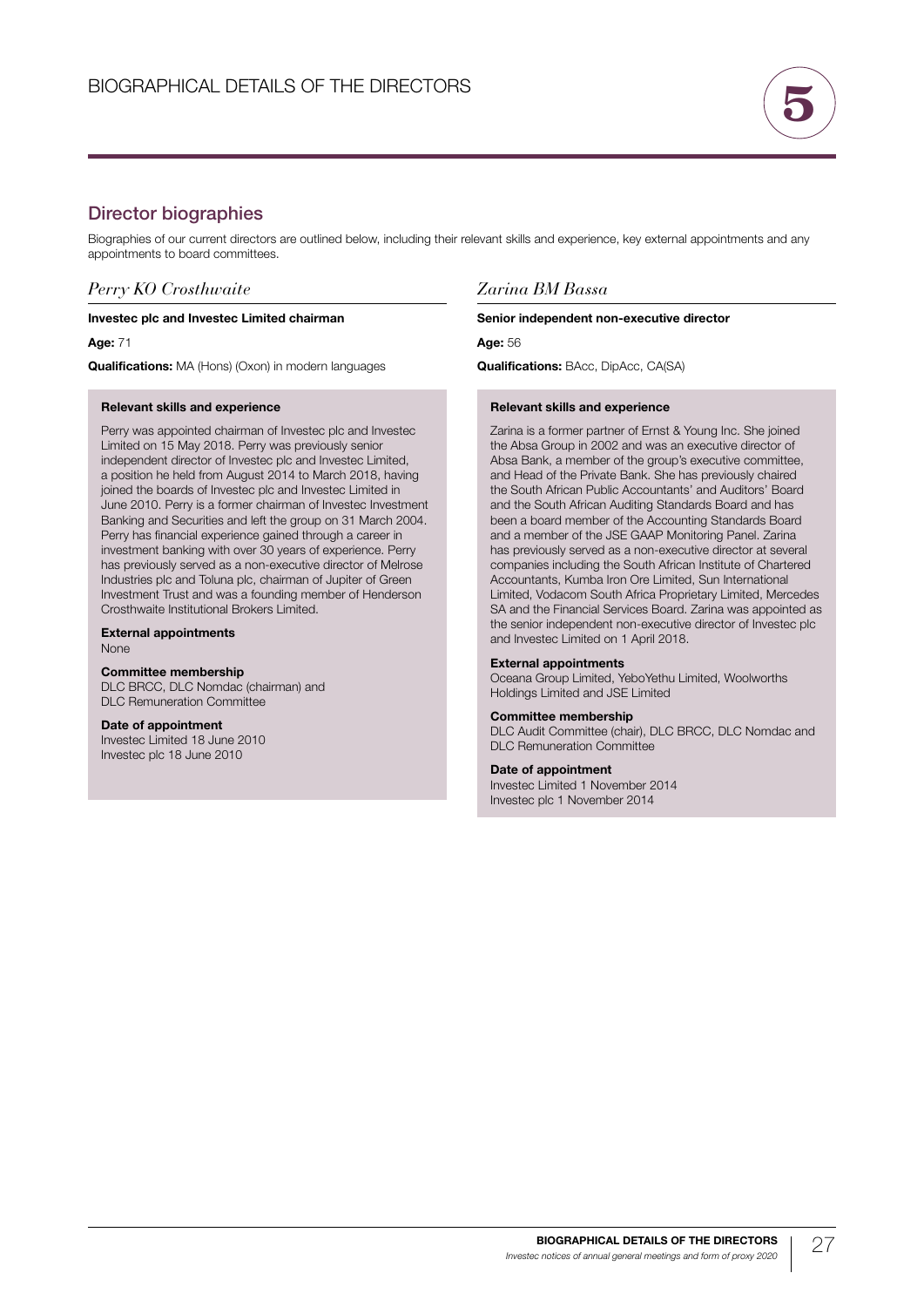## *Henrietta C Baldock*

#### Independent non-executive director

Age: 49

Qualifications: BSc Hons in Economics and Accounting

#### Relevant skills and experience

Henrietta has extensive knowledge of the financial services sector, through her 25 years' experience in investment banking, most recently as chairman of the European Financial Institutions team at Bank of America Merrill Lynch. Henrietta joined Bank of America Merrill Lynch in 2000 and served as its Vice President of the Financial Institutions Group, Managing Director and Head of European Financial Institutions Investment Banking. She started her career as a generalist adviser and has focused on financial institutions since 1995.

#### External appointments

Hydro Industries Limited, Legal and General Assurance Society Limited and Legal and General Group plc

#### Committee membership DLC BRCC

#### Date of appointment

Investec Limited 9 August 2019 Investec plc 9 August 2019

## *David Friedland*

#### Independent non-executive director

**Age: 66** 

Qualifications: BCom, CA(SA)

#### Relevant skills and experience

David is a former partner of both Arthur Andersen and KPMG Inc. where he also served as head of audit and risk in the KPMG Cape Town office before leaving in March 2013.

#### External appointments

The Foschini Group Limited, Pick n Pay Stores Limited and Pres Les Proprietary Limited

#### Committee membership

DLC BRCC (chairman) and DLC Nomdac

#### Date of appointment

Investec Limited 1 March 2013 Investec plc 1 March 2013

## *Philip A Hourquebie*

#### Independent non-executive director

#### Age: 66

Qualifications: BAcc, BCom (Hons), CA(SA)

#### Relevant skills and experience

Philip has been a Regional Managing Partner of two regions of Ernst & Young (Africa and Central and South East Europe, including Turkey). Philip left Ernst & Young in 2014. As a senior partner at Ernst & Young Inc., Philip's background is in advisory services in both the private and public sector. As an advisory partner and senior client service partner, he has worked, *inter alia*, with clients in financial services, mining, telecommunications, consumer products and retail, state-owned enterprises, government agencies and government departments at all three levels. Philip has also been a past chairman of the board of South African Institute of Chartered Accountants (SAICA).

#### External appointments

Aveng Limited

#### Committee membership

DLC Audit Committee, DLC BRCC, DLC Nomdac and DLC Remuneration Committee (chairman)

#### Date of appointment

Investec Limited 14 August 2017 Investec plc 14 August 2017

## *Charles R Jacobs*

#### Independent non-executive director

Age: 53

Qualifications: LLB

#### Relevant skills and experience

Charles brings to the board a valuable combination of knowledge of the UK regulatory and corporate governance standards, global capital markets and M&A. Charles sits on the board of Fresnillo plc, a FTSE company. He was appointed a member of the Shanghai International Financial Advisory Council in 2019. Charles has over 27 years of experience of advising companies around the world, including in relation to their compliance, regulatory and legal requirements. Charles chairs Linklaters and holds an LLB from Leicester University.

#### External appointments

Fresnillo plc

Committee membership DLC Remuneration Committee

#### Date of appointment

Investec Limited 8 August 2014 Investec plc 8 August 2014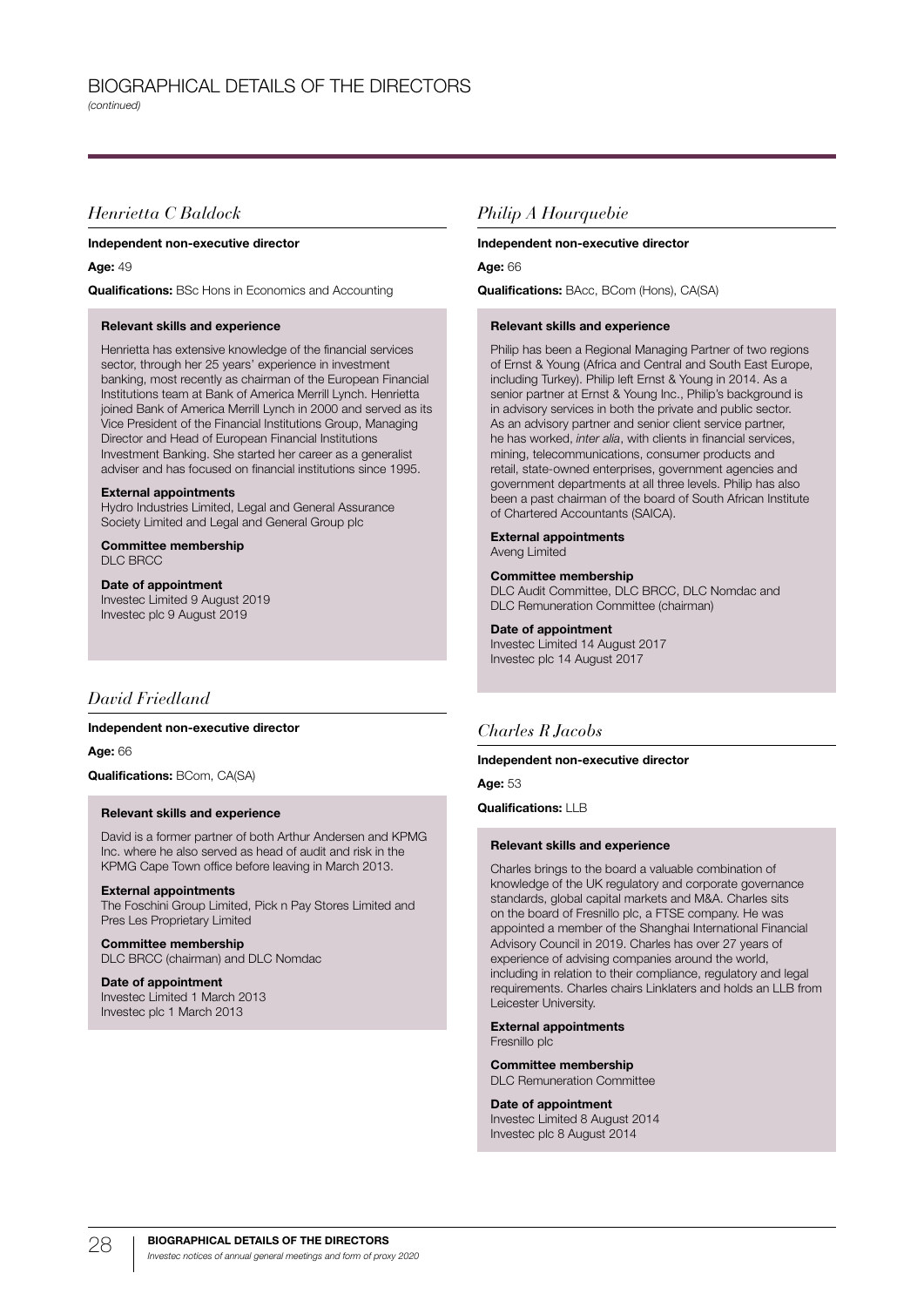

## *Rt. Hon. Lord Malloch-Brown KCMG*

#### Independent non-executive director

Age: 66

Qualifications: BA (Hons) (History), MA (Political Science)

#### Relevant skills and experience

Lord Malloch-Brown chairs or is on the board of several commercial entities, as well as Not for Profits, and is Senior Advisor to the Eurasia Group. He was a UK government minister and member of the cabinet. Lord Malloch-Brown was formerly the deputy secretary general of the United Nations as well as a vice president at the World Bank and head of United Nations Development Programme and a journalist at the Economist, with wide ranging experience of boards. He also chaired the Business and Sustainable Development Commission (BSDC).

#### External appointments

Seplat Petroleum Development Company plc, SGO Corporation Limited, I Squared Capital and Grupo T-Solar Global SA

#### Committee membership

DLC Nomdac and DLC SEC (chairman)

#### Date of appointment

Investec Limited 8 August 2014 Investec plc 8 August 2014

#### *Philisiwe G Sibiya*

#### Independent non-executive director

**Age: 43** 

Qualifications: BAcc, Dip Acc, CA(SA)

#### Relevant skills and experience

Philisiwe spent 15 years in the Telecommunications and Media sector. She spent 12 years at MTN Group where she held various roles including as Group Finance Executive of MTN Group, CFO MTN South Africa and the last three years as CEO MTN Cameroon. Prior to this she spent three years with Arthur Andersen Johannesburg. Philisiwe is the founder and chief executive officer of Shingai Group.

#### External appointments

AECI Limited and Shingai Group (Pty) Limited

#### Committee membership

DLC Audit Committee and DLC BRCC

Date of appointment Investec Limited 9 August 2019 Investec plc 9 August 2019

#### *Khumo L Shuenyane*

#### Independent non-executive director

#### Age: 49

Qualifications: BEcon, CA (England and Wales)

#### Relevant skills and experience

Khumo has served as an independent non-executive director of Investec Limited and Investec Plc since 2014. He also serves on the boards of a number of other companies within the Investec group, including Investec Bank Limited, Investec Life Limited and Investec Property Fund Limited. He was appointed chairman of Investec Bank Limited in 2018.

Khumo has been appointed as an independent non-executive director of Vodacom Group Limited with effect from 1 July 2020. He previously worked with Delta Partners, a global advisory firm headquartered in Dubai and focused on the telecoms, media and technology sectors, in various capacities for six years from 2014. Between 2007 and 2013 Khumo served as Group Chief Mergers & Acquisitions Officer for MTN Group Limited and a member of its Group Executive Committee.

Khumo previously worked for Investec Bank for nine years, serving as head of Principal Investments for three years and a member of Investec's corporate finance team before that. Prior to joining Investec in 1998, Khumo worked for Arthur Andersen in Birmingham, UK and in Johannesburg for six years from 1992. He qualified as a member of the Institute of Chartered Accountants in England & Wales in 1995.

#### External appointments None

Committee membership

DLC BRCC, DLC Nomdac and DLC SEC

#### Date of appointment

Investec Limited 8 August 2014 Investec plc 8 August 2014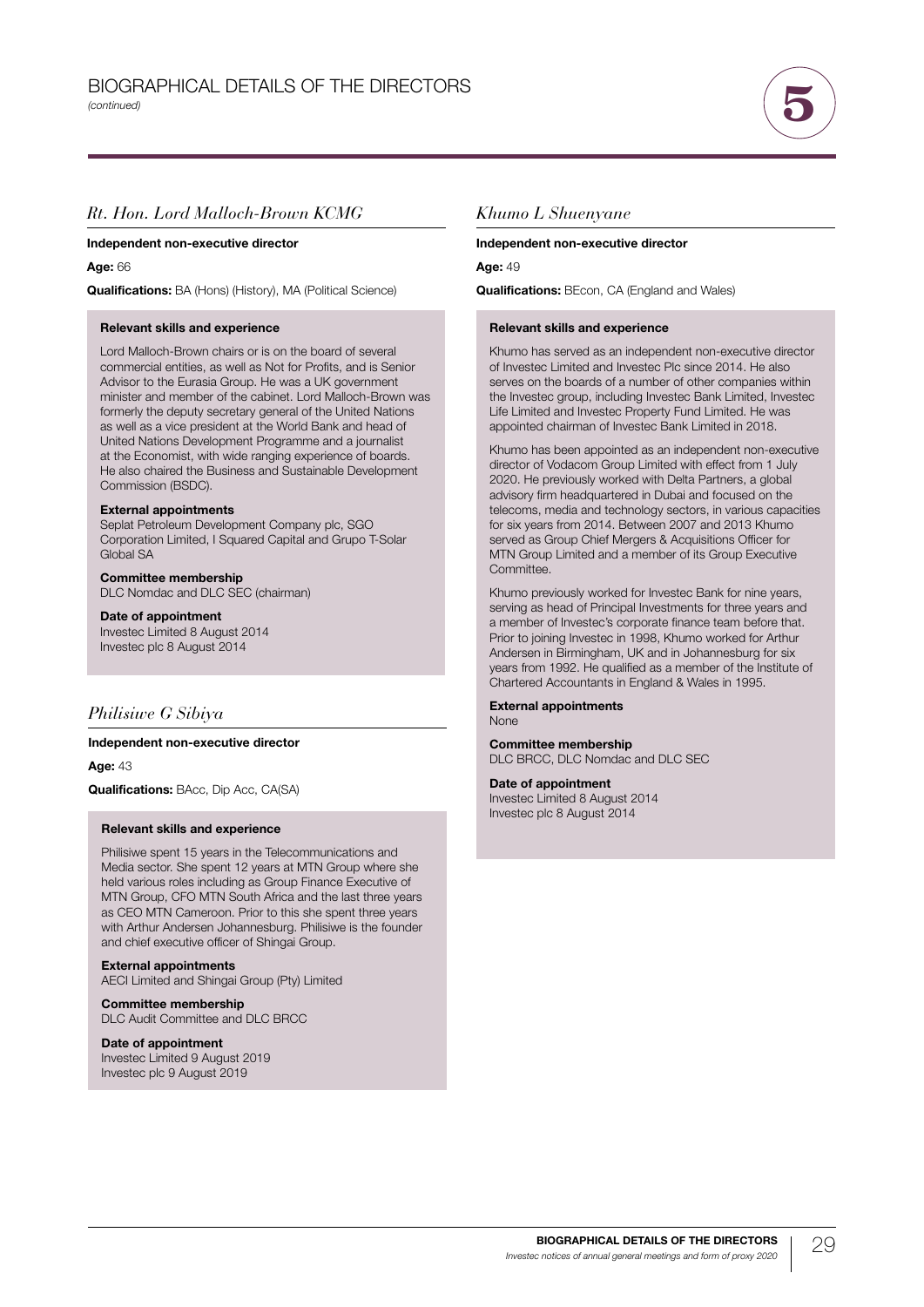## *Fani Titi*

#### Group chief executive officer

Age: 57

Qualifications: BSc (cum laude), BSc Hons (cum laude) in Mathematics, MA in Mathematics, MBA

#### Relevant skills and experience

Fani has been a member of the boards of Investec Limited and Investec plc since January 2004 and was non-executive chairman of Investec Limited and Investec plc from November 2011 until 15 May 2018. He has also been a member of the IBL board from July 2002, and the IBP board from August 2011. He has served on the board of Investec Asset Management from November 2013 and remains on the board of the newly listed Ninety One as a non-executive director. Fani was a founding member of the private investment group Kagiso Trust Investments Limited (now Kagiso Tiso Holdings), and later cofounded and led the public offering of Kagiso Media Limited on the JSE Limited as its CEO. Fani was subsequently the founding executive chairman of the private investment firm the Tiso Group, which subsequently merged with Kagiso Trust Investments to form Kagiso Tiso Holdings. Fani stepped down from the Tiso Group in 2008 to concentrate his time on his duties at the Investec group, while also looking after his private investment portfolio. Fani has over two decades of investment banking experience and has sat on the boards of different investee companies and JSE listed companies. Fani has also joined the Secretary General of the United Nations CEO Alliance on Global Investors for Sustainable Development (GISD). Fani was appointed joint group chief executive officer of Investec group on 01 October 2018 and following the demerger and separate listing of Ninety One, became the sole chief executive officer of the group.

External appointments Ninety One plc

Committee membership DLC BRCC and DLC SEC

#### Date of appointment

Investec Limited 30 January 2004 Investec plc 30 January 2004

## *Nishlan Samujh*

#### Group finance director

**Age: 46** 

Qualifications: BAcc; Dip Acc, CA(SA) HDip Tax

#### Relevant skills and experience

Nishlan started his career in 1996 at KPMG Inc. In 1999, he proceeded to join Sasol Chemical Industries for a short period before joining Investec in January 2000. Nishlan started his career at Investec in the financial reporting team as a technical accountant. In 2010 he took on the full responsibility for the finance function in South Africa. This role developed into the global head of finance. Nishlan was appointed as finance director of Investec plc and Investec Limited on 1 April 2019.

#### External appointments **None**

Committee membership DLC BRCC

Date of appointment Investec Limited 1 April 2019 Investec plc 1 April 2019

## *James KC Whelan*

#### Executive director

#### Age: 57

Qualifications: FCA (Irish), HDip Tax (South Africa)

#### Relevant skills and experience

James, known as Ciaran, joined Investec in 1988. He has had varied experience within Investec, including chief executive officer of Investec Bank Australia Limited and the global head of Investec Private Bank. Prior to joining Investec, Ciaran was an audit manager at KPMG Inc., having completed his articles at Coopers & Lybrand in Ireland. Ciaran was appointed as an executive director of Investec plc and Investec Limited on 1 April 2020 and as CEO of Wealth & Investment (UK), subject to regulatory approval.

External appointments None

#### Committee membership None

#### Date of appointment

Investec Limited 1 April 2020 Investec plc 1 April 2020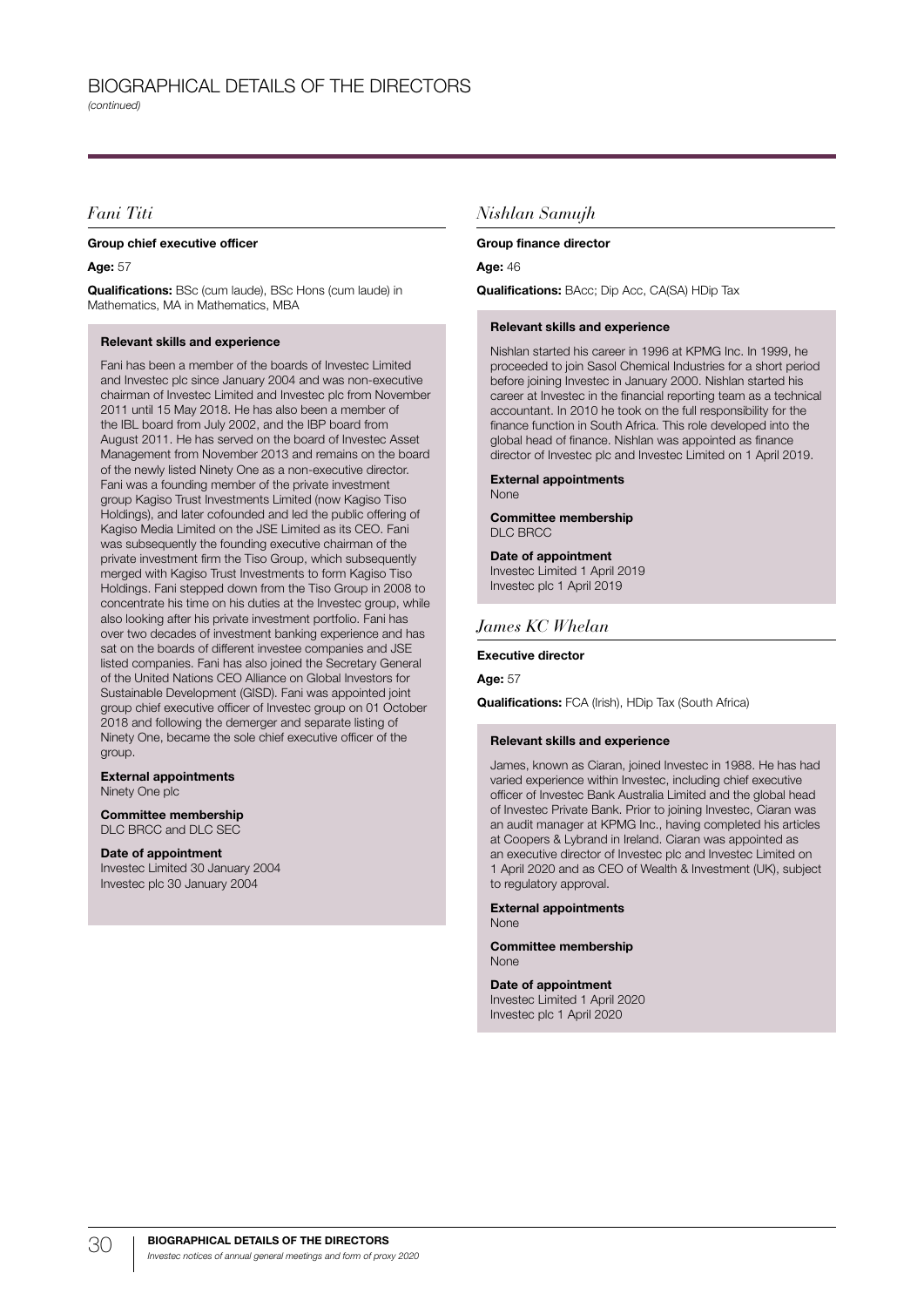

## *Annual general meeting of Investec Limited*

Out of the Ordinary

Registration number: 1925/002833/06 JSE share code: INL | ISIN: ZAE00081949 BSE share code: INVESTEC NSX share code: IVD (the company)

↔ Investec

Only for use by shareholders who have not dematerialised their Investec Limited shares or who have dematerialised their shares and selected 'own name' registration with Computershare's CSDP

For use by Investec Limited shareholders who have not dematerialised their shares or who have dematerialised their Investec Limited shares but with own name registration at the Investec Limited annual general meeting to be held electronically by audiocast at 12:00 (South African time) on Thursday, 6 August 2020.

Shareholders who have dematerialised their Investec Limited shares must inform their Central Securities Depository Participants (CSDP) or broker of their intention to attend the Investec Limited annual general meeting and request their CSDP or broker to issue them with the necessary letters of representation to attend or provide their CSDP or broker with their voting instructions should they not wish to attend the Investec Limited annual general meeting electronically.

| I/We                    |                                 |
|-------------------------|---------------------------------|
| (print name(s) in full) |                                 |
| of                      |                                 |
| (full address)          |                                 |
| being holder(s) of      | ordinary shares of R0.0002 each |
| do hereby appoint       |                                 |
| of                      | or failing him                  |
| of                      | or failing him                  |

|  | or failing him |  |
|--|----------------|--|
|  |                |  |
|  |                |  |
|  |                |  |

|                |                                                                                                                                                                                                                                                                   | In favour of          | Against | Abstain |
|----------------|-------------------------------------------------------------------------------------------------------------------------------------------------------------------------------------------------------------------------------------------------------------------|-----------------------|---------|---------|
|                | Common business: Investec plc and Investec Limited                                                                                                                                                                                                                |                       |         |         |
| 1              | To re-elect Zarina Bibi Mahomed Bassa as a director of Investec plc and Investec Limited                                                                                                                                                                          |                       |         |         |
| $\overline{c}$ | To re-elect Peregrine Kenneth Oughton Crosthwaite as a director of Investec plc and<br><b>Investec Limited</b>                                                                                                                                                    |                       |         |         |
| 3              | To re-elect David Friedland as a director of Investec plc and Investec Limited                                                                                                                                                                                    |                       |         |         |
| $\overline{4}$ | To re-elect Philip Alan Hourquebie as a director of Investec plc and Investec Limited                                                                                                                                                                             |                       |         |         |
| 5              | To re-elect Charles Richard Jacobs as a director of Investec plc and Investec Limited                                                                                                                                                                             |                       |         |         |
| 6              | To re-elect Lord Malloch-Brown as a director of Investec plc and Investec Limited                                                                                                                                                                                 |                       |         |         |
| $\overline{7}$ | To re-elect Nishlan Andre Samujh as a director of Investec plc and Investec Limited                                                                                                                                                                               |                       |         |         |
| 8              | To re-elect Khumo Lesego Shuenyane as a director of Investec plc and Investec Limited                                                                                                                                                                             |                       |         |         |
| 9              | To re-elect Fani Titi as a director of Investec plc and Investec Limited                                                                                                                                                                                          |                       |         |         |
| 10             | To elect Henrietta Caroline Baldock as a director of Investec plc and Investec Limited                                                                                                                                                                            |                       |         |         |
| 11             | To elect Philisiwe Gugulethu Sibiya as a director of Investec plc and Investec Limited                                                                                                                                                                            |                       |         |         |
| 12             | To elect James Kieran Colum Whelan as a director of Investec plc and Investec Limited                                                                                                                                                                             |                       |         |         |
| 13             | To approve the dual listed companies' (DLC) directors' remuneration report, including the<br>implementation report, (other than the part containing the directors' remuneration policy)<br>for the year ended 31 March 2020                                       |                       |         |         |
| 14             | To approve the DLC directors' remuneration policy                                                                                                                                                                                                                 |                       |         |         |
| 15             | To authorise the Investec group's climate change resolution                                                                                                                                                                                                       |                       |         |         |
| 16             | Authority to take action in respect of the resolutions                                                                                                                                                                                                            |                       |         |         |
|                | <b>Ordinary business: Investec Limited</b>                                                                                                                                                                                                                        |                       |         |         |
| 17             | To present the audited financial statements of Investec Limited for the year ended<br>31 March 2020, together with the reports of the directors, the auditors, the chairman of<br>the DLC Audit Committee and the chairman of the DLC Social and Ethics Committee | Non-voting resolution |         |         |
| 18             | To sanction the interim dividend paid by Investec Limited on the ordinary shares in<br>Investec Limited for the six-month period ended 30 September 2019                                                                                                          |                       |         |         |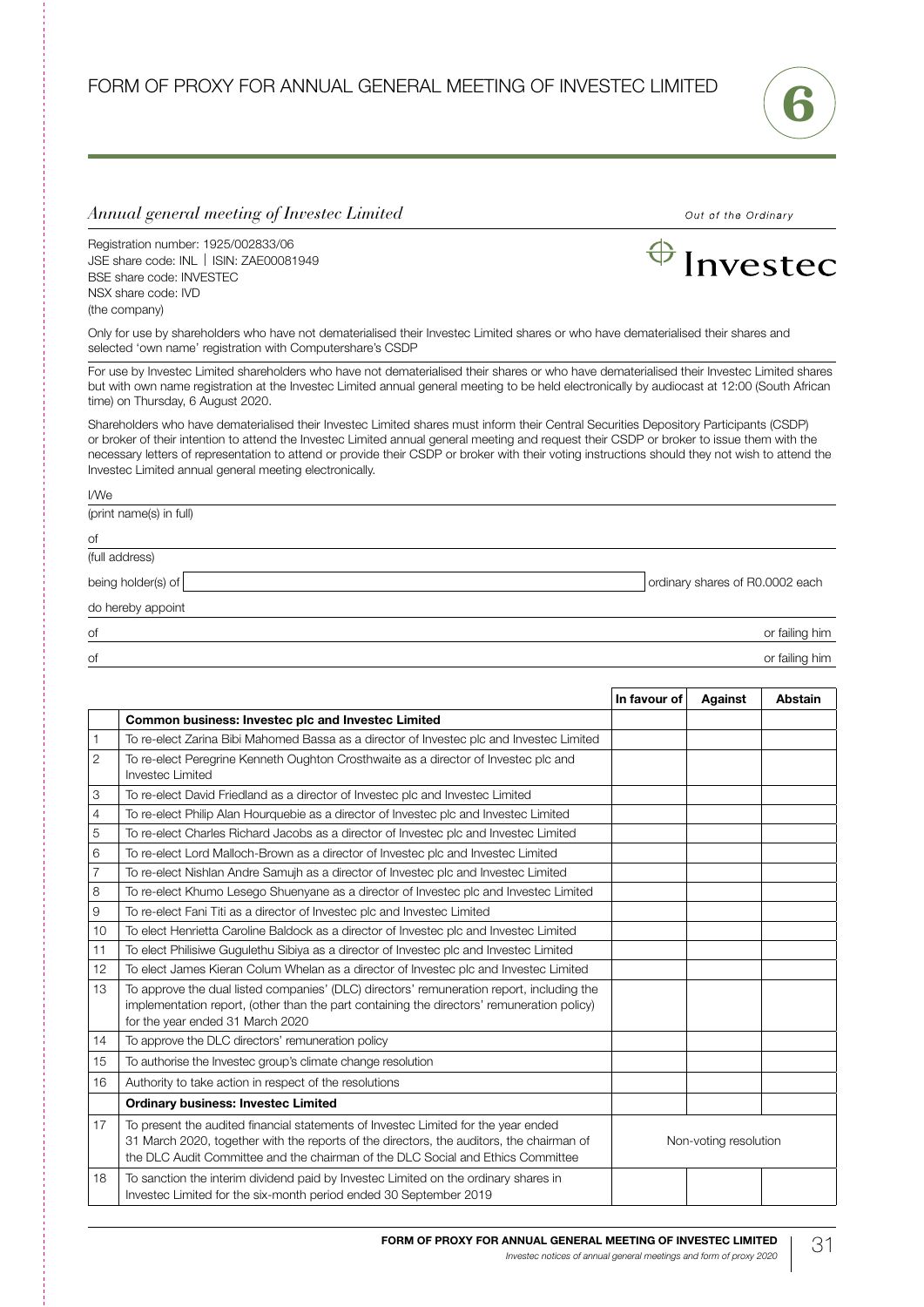## FORM OF PROXY FOR ANNUAL GENERAL MEETING OF INVESTEC LIMITED *(continued)*

|    |                                                                                                                                                                                            | In favour of | <b>Against</b> | <b>Abstain</b> |
|----|--------------------------------------------------------------------------------------------------------------------------------------------------------------------------------------------|--------------|----------------|----------------|
| 19 | To sanction the interim dividend paid on the SA DAS share in Investec Limited for the six-<br>month period ended 30 September 2019                                                         |              |                |                |
| 20 | To re-appoint Ernst & Young Inc. as joint auditors of Investec Limited                                                                                                                     |              |                |                |
| 21 | To re-appoint KPMG Inc. as joint auditors of Investec Limited                                                                                                                              |              |                |                |
|    | <b>Special business: Investec Limited</b><br><b>Ordinary resolutions</b>                                                                                                                   |              |                |                |
| 22 | Directors' authority to issue the unissued variable rate, cumulative, redeemable preference<br>shares and the unissued non-redeemable, non-cumulative, non-participating preference shares |              |                |                |
| 23 | Directors' authority to issue the unissued special convertible redeemable preference shares                                                                                                |              |                |                |
|    | <b>Special resolutions</b>                                                                                                                                                                 |              |                |                |
| 24 | Special resolution No 1: Directors' authority to acquire ordinary shares                                                                                                                   |              |                |                |
| 25 | Special resolution No 2: Directors' authority to acquire any redeemable, non-participating<br>preference shares and non-redeemable, non-cumulative, non-participating preference<br>shares |              |                |                |
| 26 | Special resolution No 3: Financial assistance                                                                                                                                              |              |                |                |
| 27 | Special resolution No 4: Non-executive directors' remuneration                                                                                                                             |              |                |                |
|    | Ordinary business: Investec plc                                                                                                                                                            |              |                |                |
| 28 | To receive and adopt the audited financial statements of Investec plc for the year ended<br>31 March 2020, together with the reports of the directors and the auditors                     |              |                |                |
| 29 | To sanction the interim dividend paid by Investec plc on the ordinary shares in Investec for<br>the six-month period ended 30 September 2019                                               |              |                |                |
| 30 | To re-appoint Ernst & Young LLP as auditors of Investec plc                                                                                                                                |              |                |                |
| 31 | To authorise the Investec plc Audit Committee to set the remuneration of the company's<br>auditors                                                                                         |              |                |                |
|    | Special business: Investec plc<br><b>Ordinary resolutions</b>                                                                                                                              |              |                |                |
| 32 | Directors' authority to allot shares and other securities                                                                                                                                  |              |                |                |
|    | Ordinary resolutions with a 75% majority                                                                                                                                                   |              |                |                |
| 33 | Directors' authority to purchase ordinary shares                                                                                                                                           |              |                |                |
| 34 | Directors' authority to purchase preference shares                                                                                                                                         |              |                |                |
|    | <b>Ordinary resolution</b>                                                                                                                                                                 |              |                |                |
| 35 | Political donations                                                                                                                                                                        |              |                |                |

Signature: Date: Date: Date: Date: Date: Date: Date: Date: Date: Date: Date: Date: Date: Date: Date: Date: Date: Date: Date: Date: Date: Date: Date: Date: Date: Date: Date: Date: Date: Date: Date: Date: Date: Date: Date: D

A shareholder entitled to attend and vote at the annual general meeting is entitled to appoint a proxy (who need not be a shareholder of the company) to attend, and, on a poll, to vote in his place. Each resolution is to be decided on a poll and a shareholder or his proxy shall have one vote for every share held.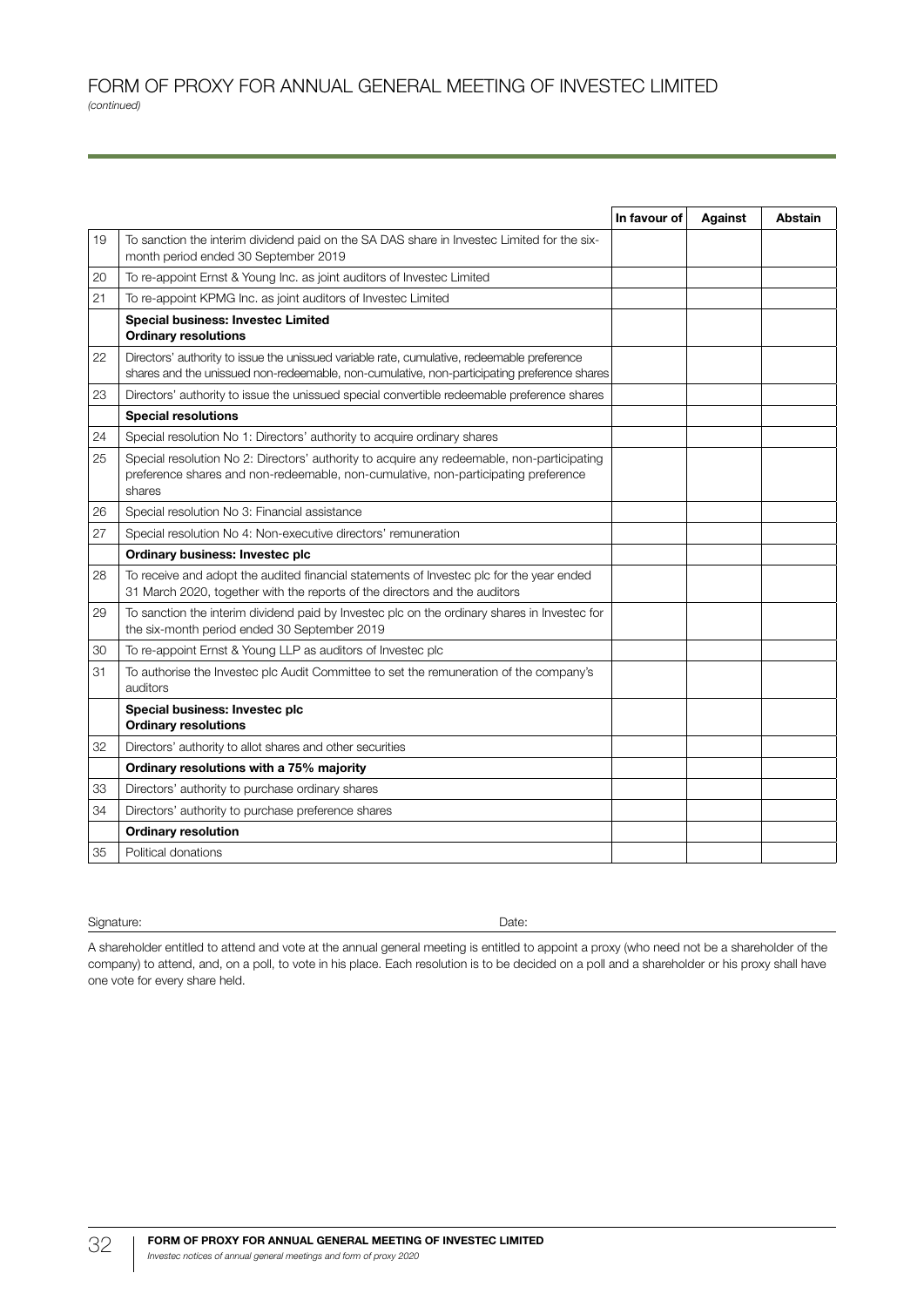

#### Notes and summary of rights under section 58 of the South African Companies Act

- 1. A shareholder entitled to attend electronically and vote at the annual general meeting is entitled to appoint any one or more Investec plc individuals (who need not be a shareholder of the company) as a proxy to attend electronically, speak and, on a poll, to vote in his place at the annual general meeting, provided that, if more than one proxy is concurrently appointed by a shareholder, each proxy is appointed to exercise the rights attaching to different shares held by that shareholder.
- 2. Each resolution is to be decided on a poll and a shareholder or his proxy shall have one vote for every share held. You are not obliged either to cast all your votes or to cast all your votes in the same way. Please instruct your proxy how to vote by either:

marking the appropriate box with an 'X' next to each resolution. in which event the proxy will cast all your votes in the manner so specified; or

setting out the number of votes to be cast in each box (i.e. in favour of and/or against and/or by way of abstention) in respect of each resolution provided that, if for any resolution the aggregate number of votes to be cast would exceed the total number of shares held, you will be deemed to have given no specific instruction as to how you wish your proxy to vote in respect of that resolution. Your proxy will have discretion to vote in respect of your total holding on any resolution on which you have not (or are deemed not to have) given specific instruction as to how to vote and, unless instructed otherwise, on any business which may properly come before the meeting.

- 3. The date must be filled in on this form of proxy when it is signed.
- 4. If you are signing in a representative capacity, whether for another person or for an organisation, then, in order or this form to be valid, you must include a power of attorney or other written authority that authorises you to sign (or a certified copy of such power or authority).
- 5. In the case of a company, the proxy form should either be sealed by the company or signed by a director or an authorised signatory (and the provisions of paragraph 4 shall apply to such authorised signatory).
- 6. In the case of joint holders only one needs to sign. If more than one joint holder votes, whether electronically or by proxy, only the most senior shareholder who renders a vote, whether electronically by proxy, will be counted. For this purpose, seniority is determined by the order in which shareholders' names appear in the register for that share.
- 7. Any alteration or correction made to this form of proxy must be initialled by the signatory or signatories.
- 8. A minor must be assisted by his/her parent/guardian and the relevant documentary evidence establishing his/her legal capacity must be attached to this form of proxy unless previously recorded by the company or waived by the chairman of the general meeting.
- 9. The chairman of the annual general meeting may reject or accept any proxy form which is completed and/or received other than in compliance with these notes.
- 10. The return of this form of proxy will not prevent you from attending electronically the meeting and voting electronically.
- 11. A proxy may not delegate his/her authority to act on behalf of the shareholder, to another person.
- 12. The appointment of a proxy or proxies:
	- (a) is suspended at any time to the extent that the shareholder chooses to act directly and electronically in the exercise of any rights as a shareholder;
	- (b) is revocable in which case the shareholder may revoke the proxy appointment by:
		- (i) cancelling it in writing or making a later inconsistent appointment of a proxy; and
		- (ii) delivering a copy of the revocation instrument to the proxy and to the company.
- 13. Should the instrument appointing a proxy or proxies have been delivered to the company, as long as the appointment remains in effect, any notice that is required by the South African Companies Act, or the company's Memorandum of Incorporation to be delivered by such company to the shareholder, must be delivered by such company to:
	- (a) the shareholder; or
	- (b) the proxy or proxies, if the shareholder has directed the company to do so in writing and has paid any reasonable fee charged by the company for doing so.
- 14. The proxy appointment remains valid only until the end of the relevant meeting at which it was intended to be used, unless revoked as contemplated in section 58(5) of the South African Companies Act.
- 15. It is requested that this form of proxy be deposited at the company's transfer secretaries:

Computershare Investor Services Proprietary Limited

Rosebank Towers 15 Biermann Avenue Rosebank, 2196 Private Bag X9000 Saxonwold 2132 or e-mail it to: proxy@computershare.co.za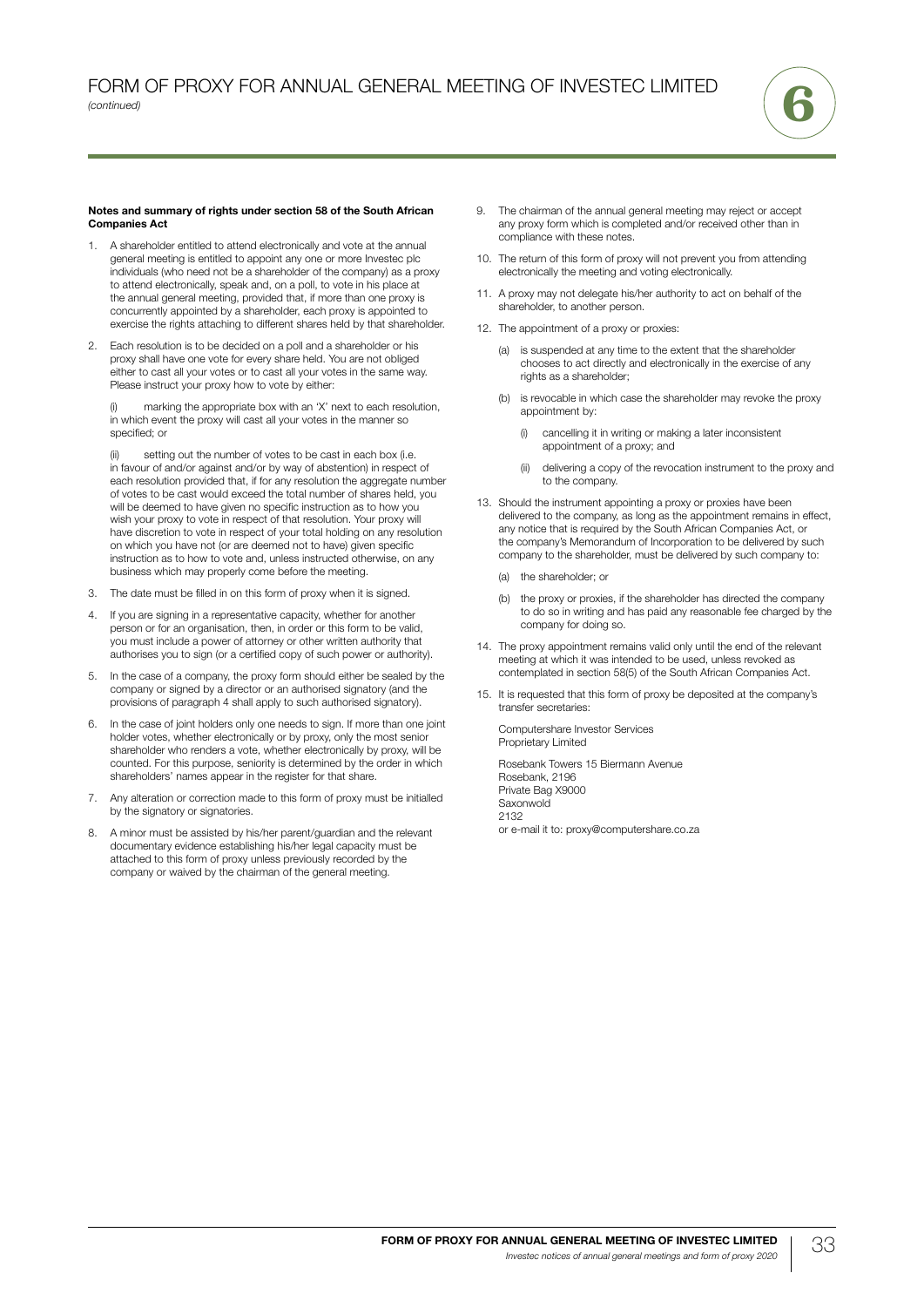| - |
|---|
|   |
|   |
|   |
|   |
|   |
|   |

NOTES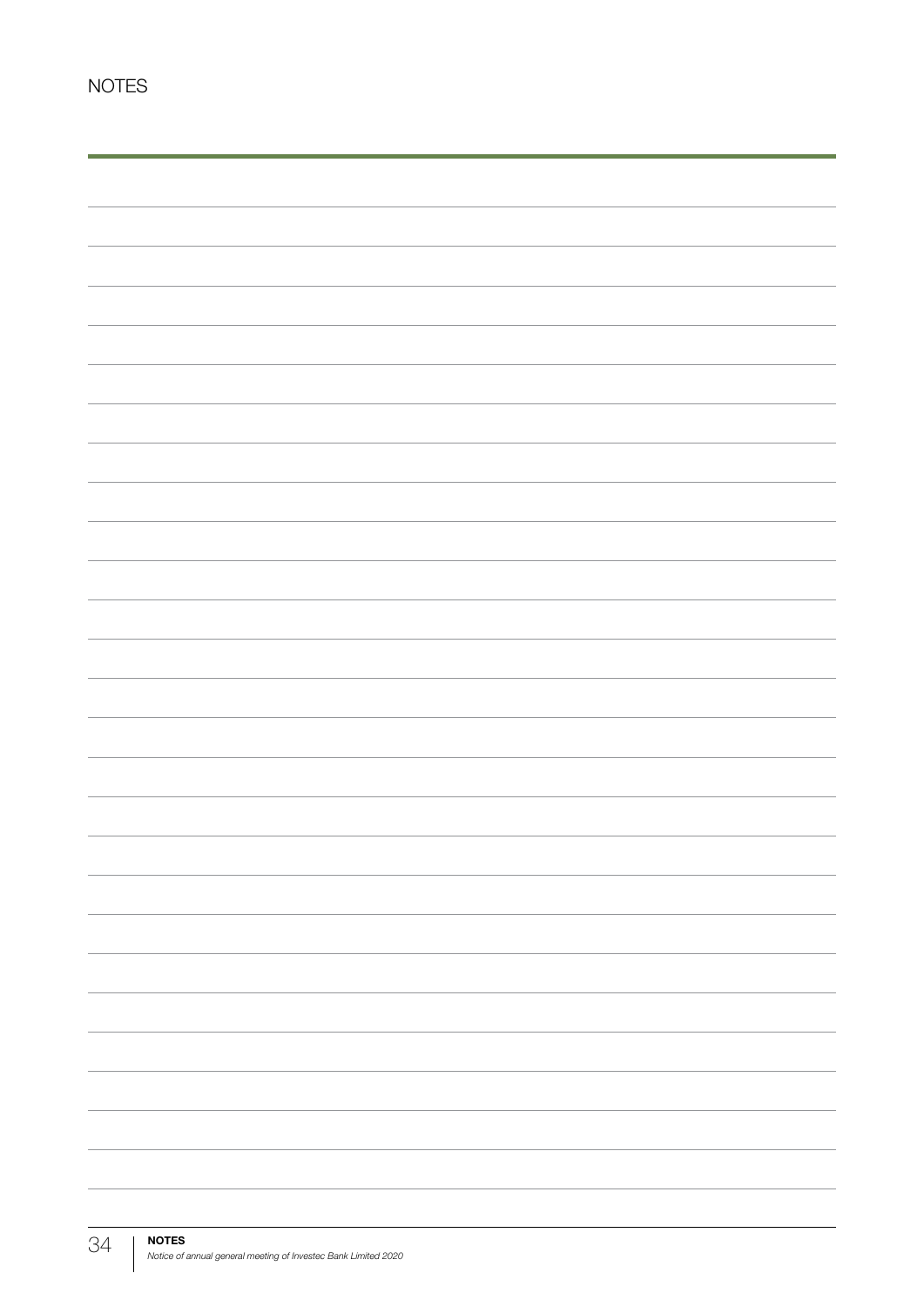## 7 ELECTRONIC PARTICIPATION IN THE ANNUAL GENERAL MEETING OF INVESTEC LIMITED: APPLICATION FORM



## *Investec Limited*

Registration number: 1925/002833/06 JSE share code: INL | ISIN: ZAE00081949 BSE share code: INVESTEC NSX share code: IVD

Due to the COVID-19 pandemic and anticipated ongoing restrictions in regard to public gatherings, the annual general meeting of Investec Limited (the company) to be held at 12:00 (South African time) on Thursday, 06 August 2020 will be conducted entirely through electronic participation.

Should any shareholder (or a representative or proxy for a shareholder) wish to participate in and/or vote at the annual general meeting by way of electronic participation, such shareholder must either:

- (i) register online using the online registration portal at www.smartagm.co.za, prior to the commencement of the annual general meeting; or
- (ii) make a written application using the form to so participate, by delivering the application form to the transfer secretaries, being Computershare Investor Services Proprietary Limited, at First Floor, Rosebank Towers, 15 Biermann Avenue, Rosebank, 2196, or posting it to Private Bag X9000, Saxonwold, 2132 (at the risk of the shareholder), or sending it by email to proxy@computershare.co.za, so as to be received by the transfer secretaries by no later than 12:00 on Monday, 4 August 2020, in order for the transfer secretaries to arrange such participation for the shareholder and for the transfer secretaries to provide the shareholder with the details as to how access to the annual general meeting by means of electronic participation is to be made. Shareholders may still register/apply to participate in and/or vote electronically at the annual general meeting after this date, provided, however, that those shareholders are verified (as required in terms of Section 63(1) of the Companies Act, No 71 of 2008, as amended (the Act)) and are registered at the commencement of the annual general meeting.

For the avoidance of doubt, dematerialised shareholders without "own name" registration would need to obtain a letter of representation from their CSDP or broker to participate in and/or vote at the annual general meeting by way of electronic means.

#### Application Form: Electronic participation in the Investec Limited annual general meeting

| Signed: |    |  |
|---------|----|--|
| at:     | on |  |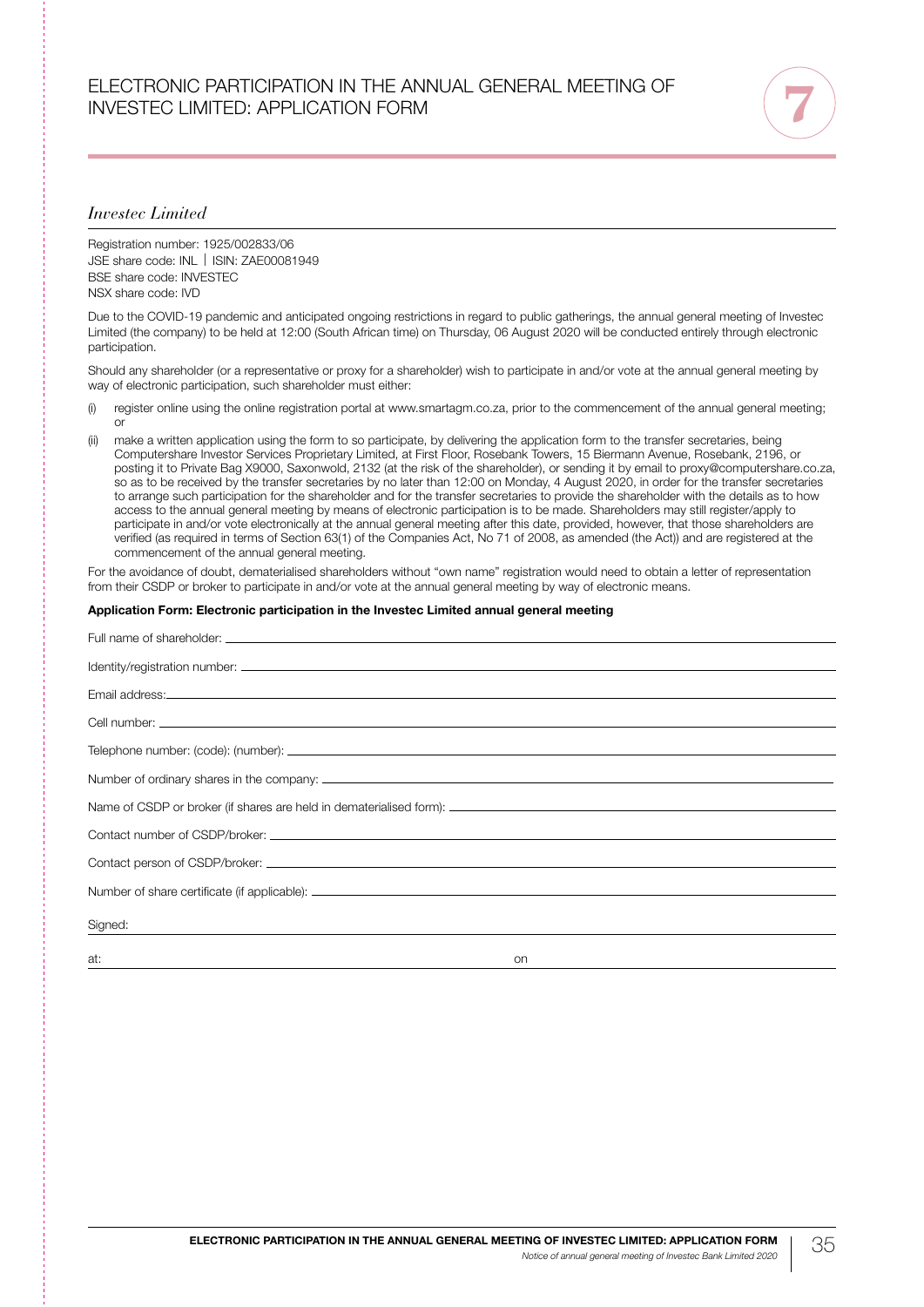*(continued)*

#### Terms and conditions for participation in the AGM via electronic means

- 1. Shareholders will be liable for their own network charges in relation to electronic participation in and/or voting at the annual general meeting and it will not be for the expense of the company, the transfer secretaries or the JSE. Neither the company, the transfer secretaries nor the JSE will be held accountable in the case of loss of network connectivity or network failure due to insufficient airtime/internet connectivity/power outages which would prevent a shareholder from participating in and/or voting at the annual general meeting electronically.
- 2. The shareholder acknowledges that the electronic platform through which the annual general meeting will be facilitated is provided by third parties and indemnifies the company against any loss, injury, damage, penalty or claim arising in any way from the use of the electronic platform, whether or not the problem is caused by any act or omission on the part of the shareholder or anyone else.
- 3. A shareholder, participating in and/or voting at the annual general meeting by means of electronic participation, acknowledges by signing this application form, that he/she will have no claim against the company, the transfer secretaries and the JSE, whether for consequential damages or otherwise, arising from the use of the electronic platform or any defect in it or from total or partial failure of the electronic platform and connections linking the shareholder via the electronic platform to the annual general meeting.
- 4. An application to participate in the annual general meeting electronically, utilising this application form, will only be deemed successful if this application form, along with the submission of the necessary letter of representation (if applicable), has been completed fully, signed by the shareholder and submitted to the transfer secretaries of the company as detailed above, prior to the commencement of the annual general meeting and such shareholder is verified (as required in terms of Section 63(1) of the Act).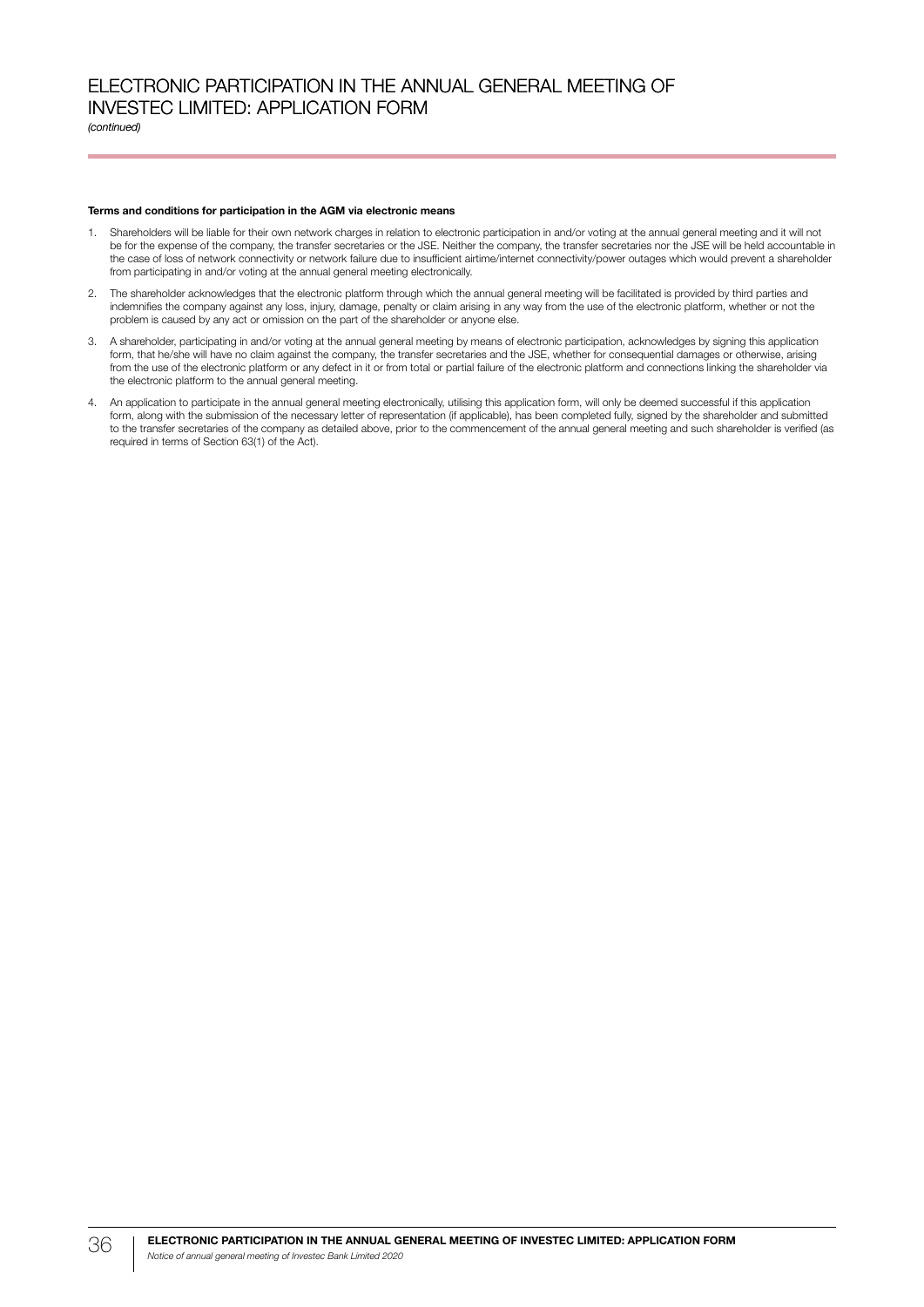## Investec plc and Investec Limited

## *Secretary and registered office*

## Investec plc

David Miller 30 Gresham Street London EC2V 7QP United Kingdom Telephone (44) 20 7597 4000 Facsimile (44) 20 7597 4491

## Investec Limited

Niki van Wyk

100 Grayston Drive Sandown Sandton 2196 PO Box 785700 Sandton 2196 Telephone (27) 11 286 7000 Facsimile (27) 11 286 7966

## *Internet address*

www.investec.com

*Registration number*

## Investec plc

Registration number 3633621

## Investec Limited

Registration number 1925/002833/06

#### *Auditors*

Investec plc

Ernst & Young LLP KPMG Inc.

## Investec Limited

Ernst & Young Inc. KPMG Inc.

## *Registrars in the UK*

Computershare Investor Services plc The Pavilions Bridgwater Road Bristol BS99 6ZZ United Kingdom Telephone(44) 370 707 1077

## *Transfer secretaries in South Africa*

Computershare Investor Services Proprietary Limited Rosebank Towers 15 Biermann Avenue Rosebank 2196 Private Bag X9000 Saxonwold 2132 Marshalltown 2107 Telephone (27) 11 370 500

## *Sponsors*

#### Investec Bank Limited

100 Grayston Drive Sandown Sandton 2196 PO Box 785700 Sandton 2196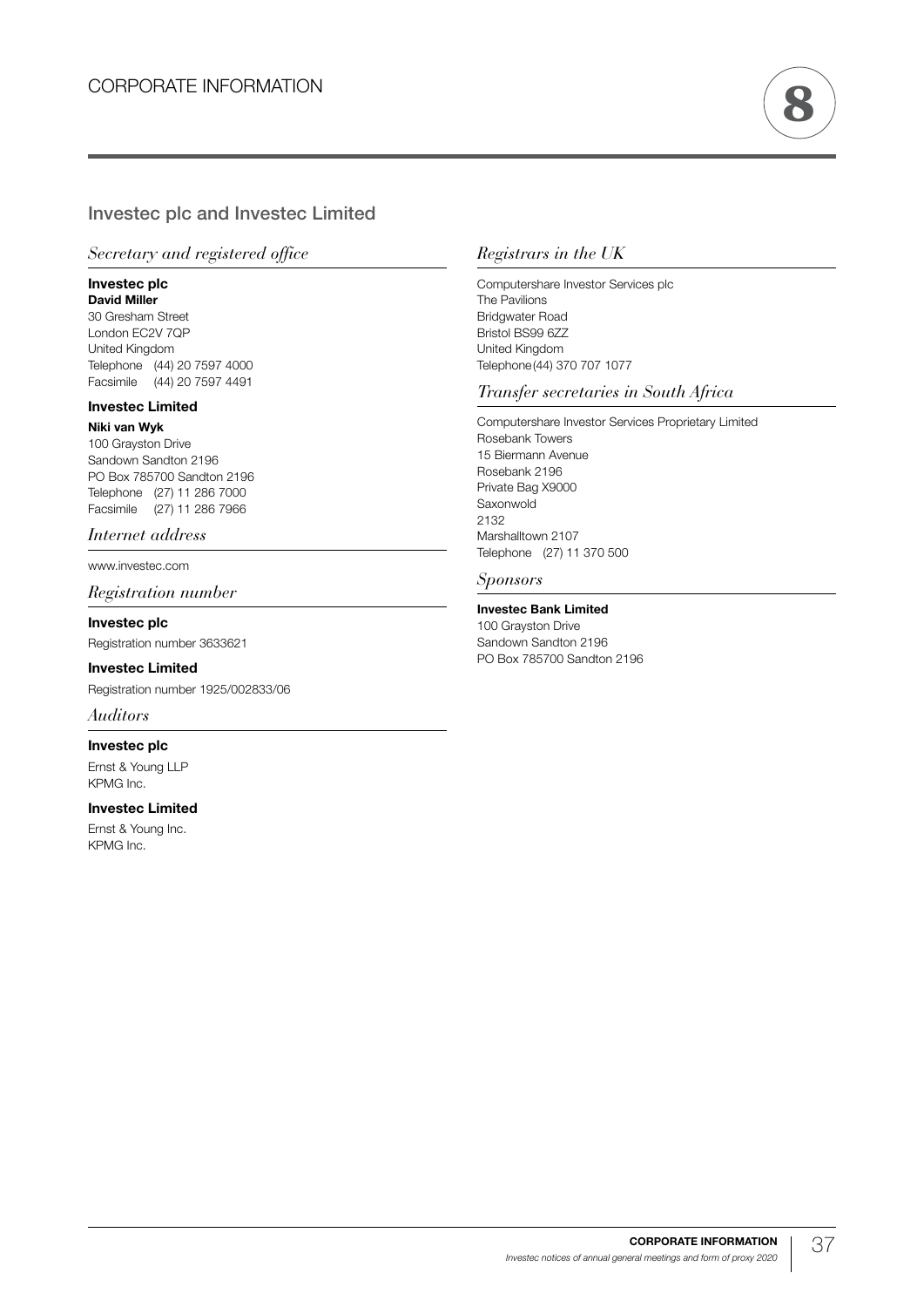| r<br>N |  |
|--------|--|
|--------|--|